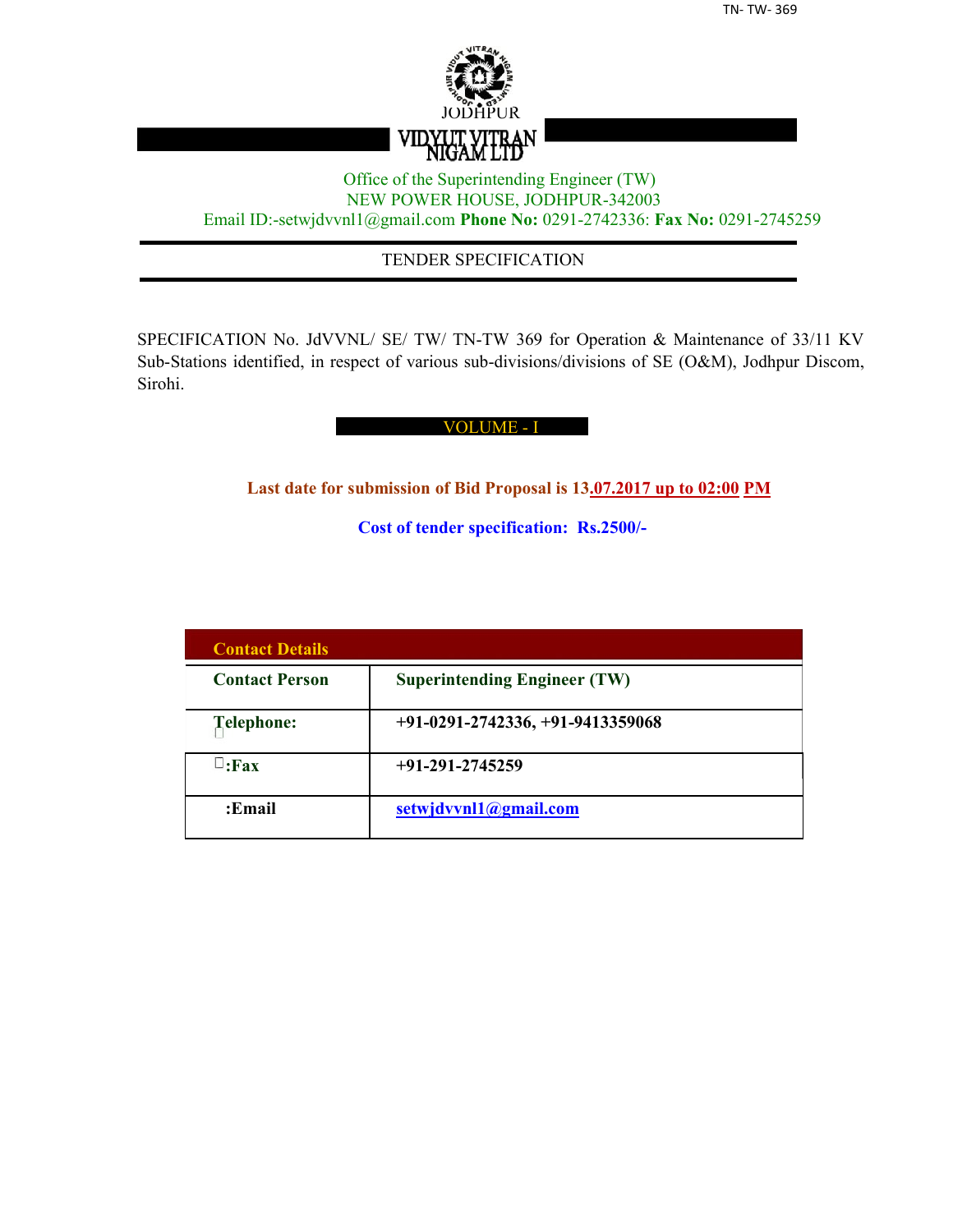#### GENERAL PARTICULARS ABOUT THE TENDER IN BRIEF JODHPUR VIDYUT VITARAN NIGAM LIMITED Office of the Superintending Engineer (TW) New Power House, Industrial Estate, Jodhpur Email ID:-setwjdvvnl1@gmail.com Ph. No.0291-2742336 / Fax No.- 0291-2745259

#### *SPECIFICATION No. JdVVNL/ SE/ TW/ TN-***369** *for Operation & Maintenance of 33/11 KV Sub-Stations identified, in respect of various sub-divisions/divisions of respective circles under the domain of Jodhpur discom i.e. SE(O&M) JdVVNL, Sirohi*

| Availability of tender documents<br>on<br>website                                  | 08.06.2017                                                                                                                                                  |
|------------------------------------------------------------------------------------|-------------------------------------------------------------------------------------------------------------------------------------------------------------|
| Date<br>$&$ Time<br>online<br><b>Start</b><br>for<br>submission of Tender bids     | 08.06.2017                                                                                                                                                  |
| & Time for down loading of<br><b>Last Date</b><br>Tender documents                 | Up to 13.07.2017; 12:00 PM                                                                                                                                  |
| online<br>$\overline{\&}$ Time<br>for<br>Date<br>Last<br>submission of Tender bids | 13.07.2017; 02.00 PM                                                                                                                                        |
| Date & Time for online opening<br>of<br>Tender bids                                | 13.07.2017; 03.00 PM                                                                                                                                        |
| RISL Processing fee (non refundable)                                               | Re.1, $000/-$ (Rs. One Thousand only) for each circle<br>wise tender                                                                                        |
| Cost of Specification(non refundable)                                              | Re. 2,500/- (Re. Two Thousand Five Hundred only)                                                                                                            |
| Validity                                                                           | 180 DAYS FROM DATE OF OPENING OF<br>TECHNICAL BID OR 120 DAYS FROM THE<br>DATE OF OPENING OF FINANCIAL BID<br>WHICHEVER IS LATER                            |
| <b>Estimated Cost of works(Approx.)</b>                                            | Rs. 21000000 approx. of Sirohi Circle<br>Discom, details of estimated cost for Sirohi Circle has<br>been mentioned in Annexture-E at page No 24.            |
|                                                                                    |                                                                                                                                                             |
| Earnest Money deposit                                                              | 2% of the estimated cost of each lot of a<br>particular circle, mentioned in (Annexture-E) i.e the<br>EMD is to be furnished as per quoted quantity of GSS. |
| Tendered Quantity of specified scope in<br>Nos.                                    | Total no.of 33/11KV substations in domain of SE (<br>O&M), Jodhpur Discom, Sirohi are approx.<br>50 Nos.                                                    |
| Contact<br>Person (Authorized<br><b>Bid</b><br>signatory)                          | Superintending Engineer (TW), JDVVNL Jodhpur                                                                                                                |
| Correspondence Address                                                             | <b>New Power House,</b><br><b>Industrial Estate, Jodhpur-342 003</b>                                                                                        |

Address of RISL:- RajCOMP info Service Limited (RISL) 1 st Floor, Yojana Bhawan, Tilak Marg, C-Scheme, Jaipur (Rajasthan) Phone: 0141-5103902, 4031900 Fax: 0141-2228701 Web: http://risl.rajasthan.gov.in, Email: info.risl@rajasthan.gov.in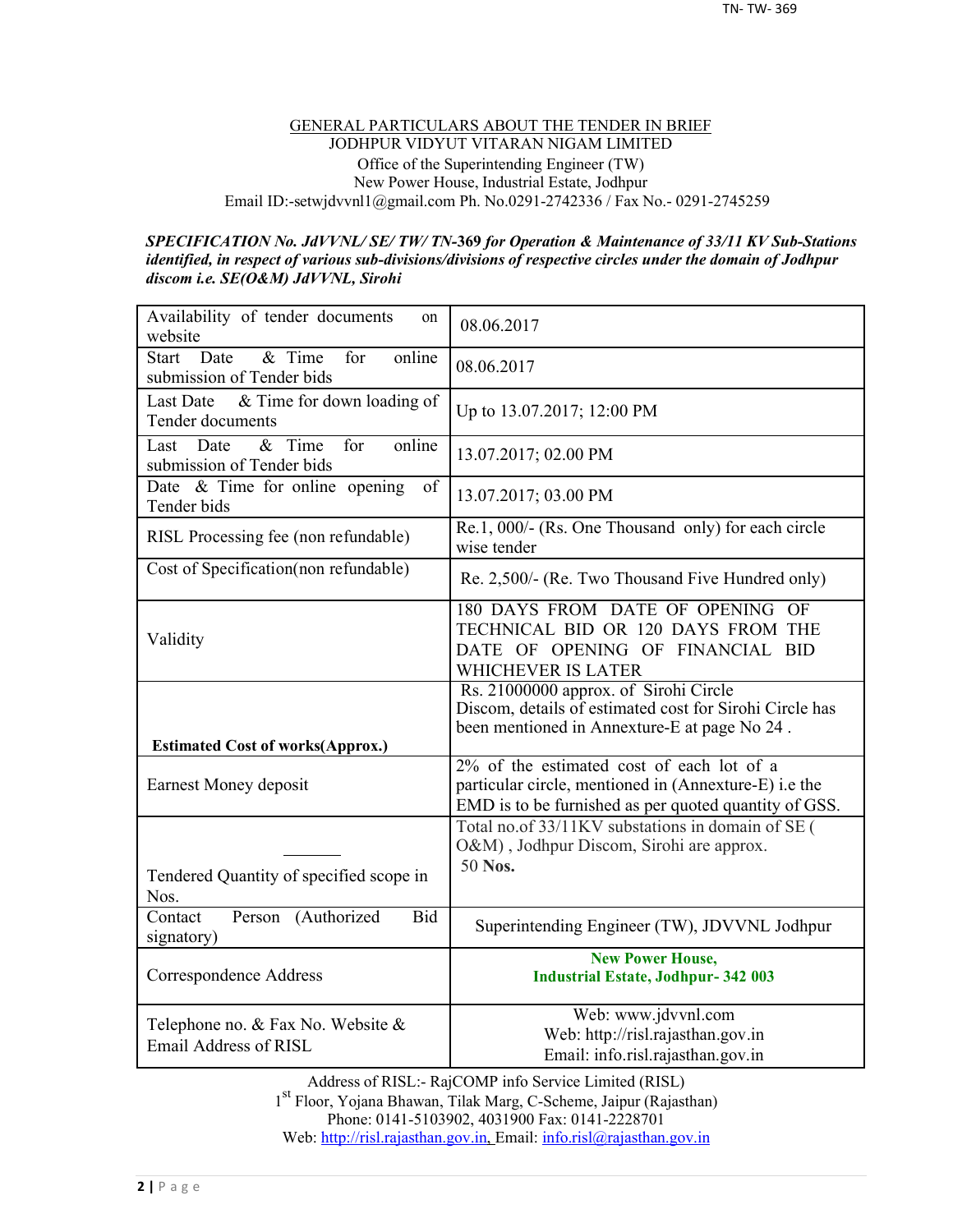|                |                                                                            | Pages     |
|----------------|----------------------------------------------------------------------------|-----------|
| S.No.          | Description                                                                | (1 to 88) |
|                | <b>SECTION-I</b>                                                           |           |
| 1              | <b>QUALIFICATION REQUIREMENT</b>                                           | 5         |
|                |                                                                            |           |
|                | <b>SECTION-II</b>                                                          |           |
|                | <b>INSTRUCTIONS TO BIDDERS and</b>                                         |           |
|                | <b>COMMERCIAL TERMS &amp; CONDITIONS FOR</b>                               |           |
| $\overline{2}$ |                                                                            | $6 - 19$  |
|                | THE WORK OF OPERATION AND                                                  |           |
| 3              | MAINTENANCE OF 33/11 KV SUB-STATION<br>Documents to be uploaded on E-Proc. | 11        |
|                |                                                                            |           |
|                | <b>SECTION-III</b>                                                         |           |
|                | TECHNICAL TERMS & CONDITION FOR THE                                        |           |
| 4              | WORK OF OPERATION AND MAINTENANCE                                          | 21-23     |
|                | OF 33/11 KV SUB-STATION                                                    |           |
|                | Annexture-E (Estimated cost of Sirohi Circle)                              |           |
| 5              |                                                                            | 24        |
|                | indicating approx. no. of GSS                                              |           |
|                | Bid Bank guarantee Performa for                                            |           |
| 6              | EMD.(Schedule -1)                                                          | $25 - 26$ |
|                |                                                                            |           |
| 7              | Performa for Contract Agreement (Schedual-2)                               | $27 - 28$ |
|                | No Deviation in Commercial Terms &                                         |           |
| 8              |                                                                            | 29        |
|                | Conditions (Schedule-3)                                                    |           |
| 9              | No Deviation in Technical Terms & Conditions                               | 30        |
|                | (Schedule-4)                                                               |           |
|                | List of past Experience.(Schedule-5)                                       |           |
| 10             |                                                                            | 31        |
|                | Particulars & details regarding list of equipments                         |           |
| 11             | & Technical hands available as per requirement of                          | 32        |
|                | specification (Schedule-6)                                                 |           |
|                | Details of Turnover during last three financial years<br>$(2014 -$         |           |
| 12             | 15,2015-16 & 2016-17)(Schedule-6A)                                         | 33        |
|                | Details of Works Executed during last Five financial years                 |           |
|                | (2012-13, 2013-14, 2014-15, 2015-16 & 2016-17) ) (Schedule-                |           |
|                | 6B)                                                                        |           |
| 13             |                                                                            | 34        |
|                |                                                                            |           |
|                | Performa for SecurityBank Guarantee for                                    |           |
| 14             | safe Custody of material and                                               | 35        |
|                | Equipment(33/11KV GSS) (Schedule-7)                                        |           |
|                | <b>Annexures/Formats</b>                                                   |           |
| 1.             | Annex-I- PTW Register                                                      | 36        |
| 2.             | Annex-II- Identity Card                                                    | 37        |
| 3.             | Annex-III-Log sheet                                                        | 39        |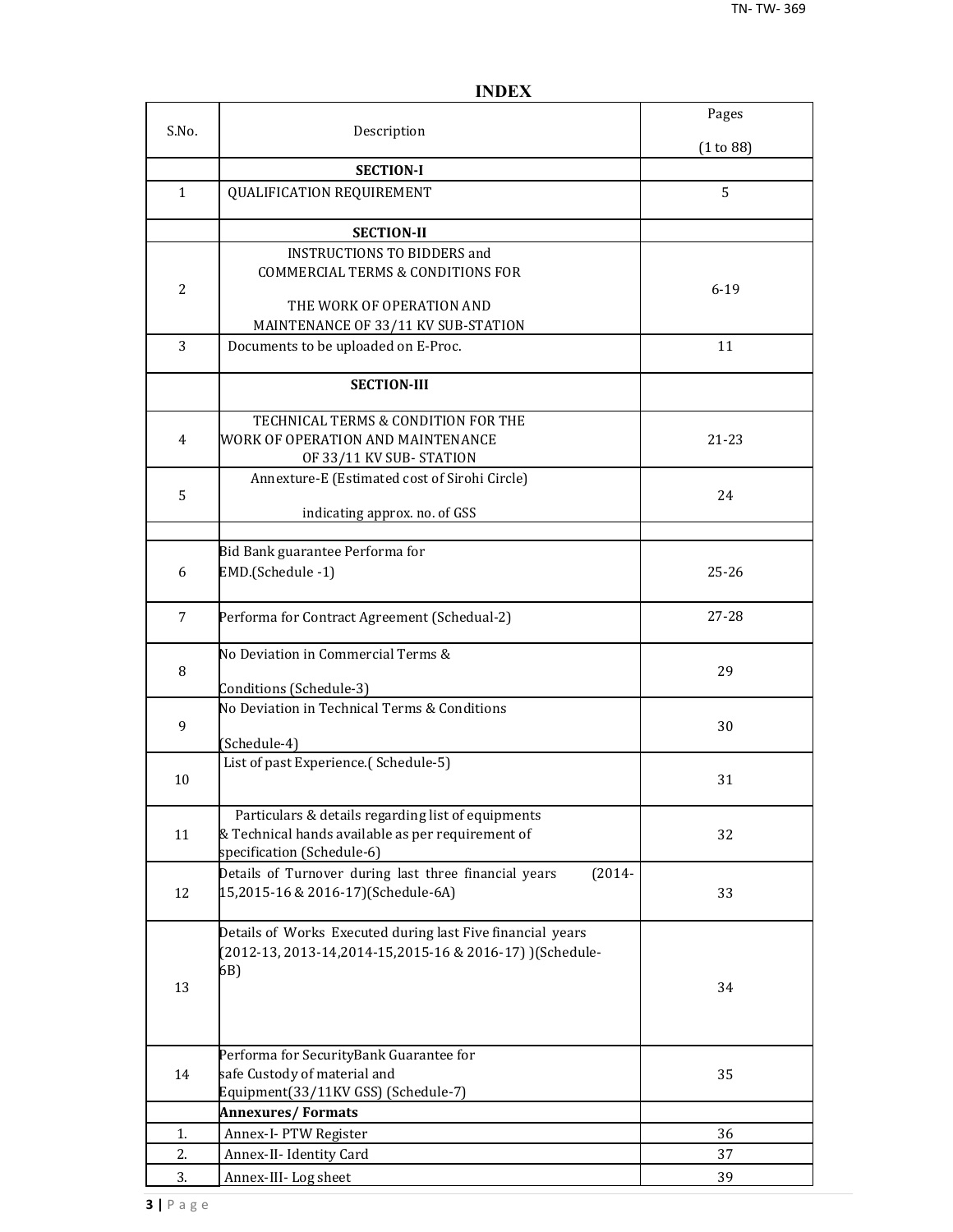| 4.  | Form-V-Certificate by principal employer                 | 40 |
|-----|----------------------------------------------------------|----|
|     |                                                          | 41 |
| 5.  | Form-VI-Renewal of License by licensing officer, GoR     |    |
| 6.  | Form-VII-(Part-I) Register of particulars of contractors |    |
| 7.  | Form-VII-(Part-II) Progress of contract work             | 42 |
|     | Form-VIII-Register of workmen employed by the            |    |
| 8.  |                                                          |    |
|     | contractor                                               | 43 |
| 9.  | Form-IX-Employment Card                                  |    |
|     | Form-X-Return of principal employer to be sent to the    |    |
| 10. |                                                          | 44 |
|     | registering officer                                      |    |
| 11. | Form-XI-MUSTER ROLL                                      | 45 |
|     |                                                          |    |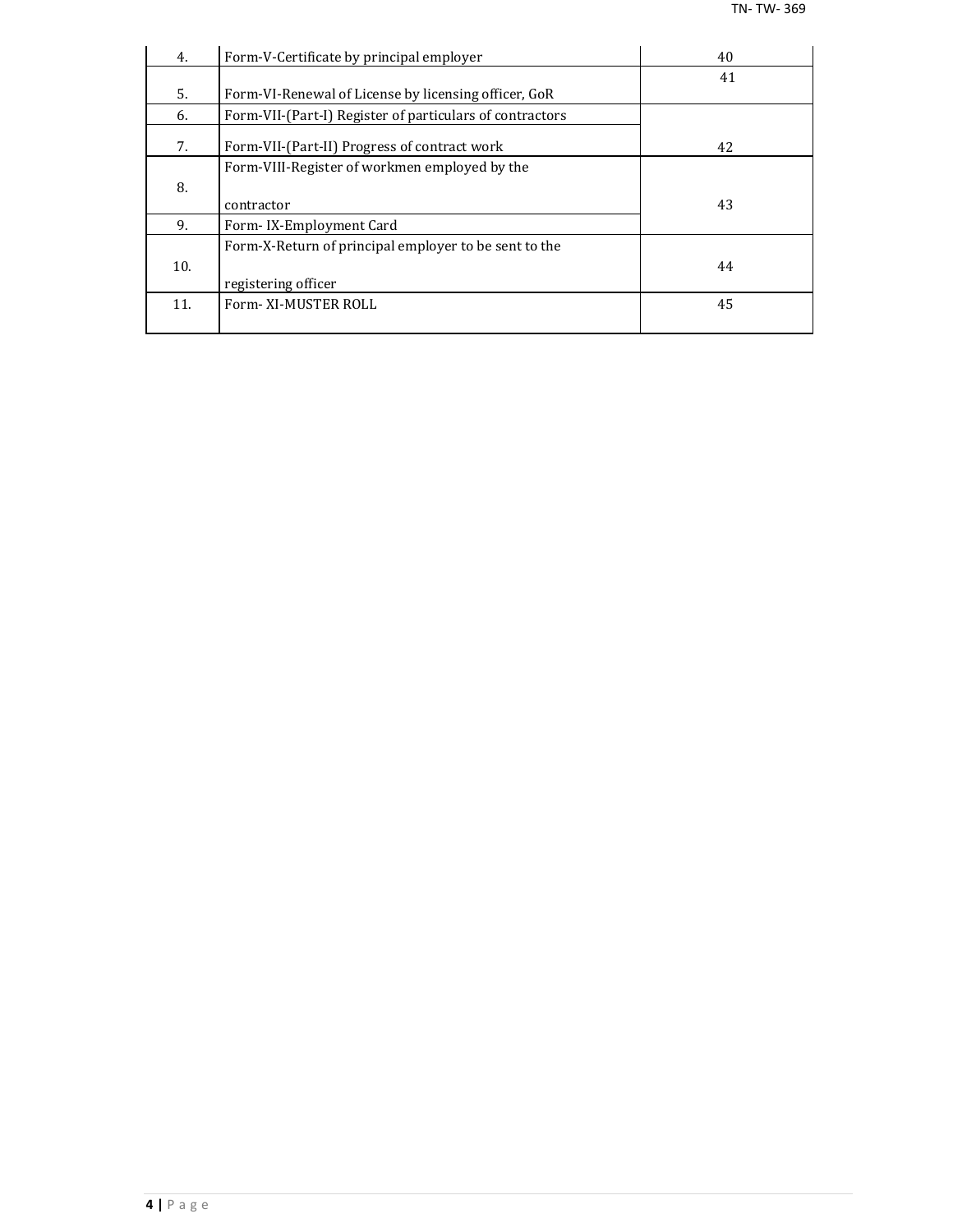#### **SECTION-I**

#### **1. QUALIFICATION REQUIREMENT:**

The bidder must possess the following requirements. It is clarified that the offer of those bids who do not qualify the following requirements shall not be entertained and the same shall be considered as disqualified. It is also intimated that merely meeting the following requirements does not indicate that the bidders shall be shortlisted for opening of financial bid. The short listing shall be made considering all the technical  $\&$  commercial parameters furnished by the bidder along with the technical offer.

- a. The Bidder should possess class "A/B" Electrical license issued by Electrical Inspectorate of any state Govt. or Central Govt. of India and is a qualified contractor who regularly undertakes the projects of the type specified and has adequate technical knowledge and practical experience. If the bidder owns a license other than Rajasthan state, then he will have to obtain it within one month from Electrical Inspectorate of Govt. of Rajasthan before commencement of the work in case he is selected for award failing which the contract awarded is likely to be cancelled. An undertaking to this effect is to be furnished along with bid. The registration should be valid from the date of start of the work and shall remain valid up to 30 days from the date of completion of contract period.
	- i. The bidder should have atleast Three Years experience for operation and maintenance of 33/11 KV sub station and bidder having similar exposures in higher volatage class than 33 KV i.e 66 KV, 132 KV & 220 KV etc. shall also be considerd for Technical Evolution, during last five financial years from date of opening of Bid i.e. from 2012-13 to 2016-17 in any of the Discoms.
	- ii. The Bidder should have mimimum experience of three years for operation  $\&$ Maintenance of GSS of 50 % quantity of GSS for which bidder quoted in last five years.
	- iii. The copies of the relevant detailed work orders should be enclosed regarding above work experience.
	- iv. The 'G' Schedule / reports indicating various activities of works executed should also be enclosed alongwith satisfactorily work completion certificate issued by concerned officer not below the rank of Executive Engineer or equivalent in case of in any of the Discoms.
- b. The Bidder should have **Mimimum Annual Turnover (MAT)** not less than 50 % value of estimated cost of Tender//lot, **for which bidder quoted,** in any one year of last five financial years. In case a bidder is quoting for more than one Lot, Pre-qualificaton reqrement shal be examined on the basis of sum of Lot requirements of MAT of all quoted Lot. Details of all lot are available at "Annexure-F". A **CA Certified certificate is required for the same.**
- c. The contractor should be registered with PF and ESI Department in case of notified area. The certificate may be produced prior to opening bid.
- d. The contractor should possess the valid license as provided under section 12 of the contract labour ( R&A) Act 1970 , an attested photocopy of which should be submitted by the Contractor.

The work of Operation & Mainmtenence of GSS under the domain of Jodhpur Discom shall be one year initially.Nigam shall review same as per need and same can be extended for one more additional year.

The bidder has to quote for minimum lot for a particular tender of circle. However bidder may participate in different Circle under Jodhpur Discom separately as per NIT. A bidder can not avail order more than 3 Nos. of circles out of 11 Nos.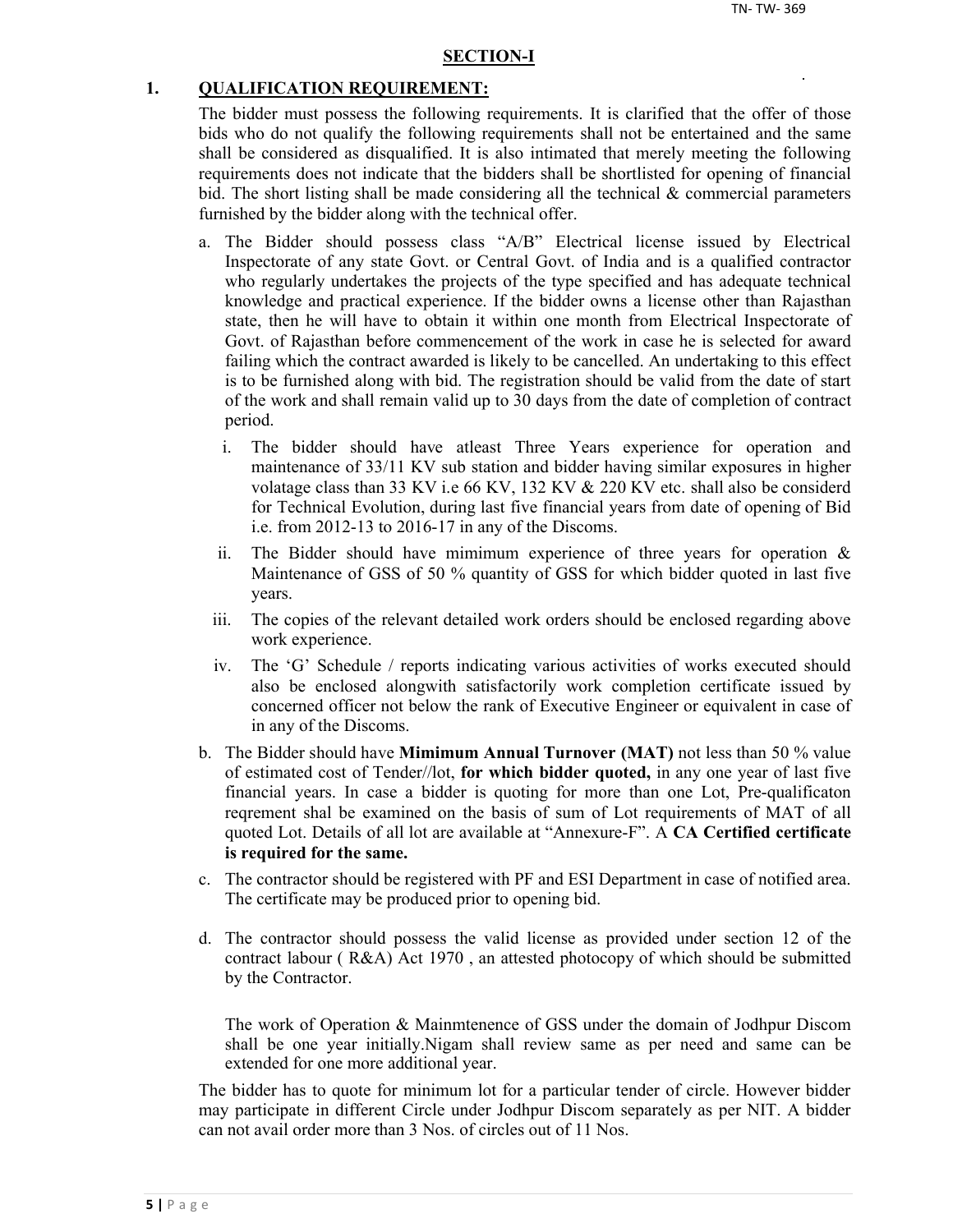#### **SECTION-II**

## **COMMERCIAL TERMS & CONDITIONS FOR THE WORK OF OPERATION AND MAINTENANCE OF 33/11 KV SUB-STATION UNDER JODHPUR DISCOM**

#### **INSTRUCTIONS TO BIDDERS**

#### **2. GENERAL INSTRUCTIONS:**

- 1.1 The Jodhpur Vidyut Vitran Nigam Ltd, or any authority designated herein after called 'OWNER' will receive bids in respect of services as set forth in the accompanying specification. All bids shall be prepared and submitted in accordance with these instructions. The Bidder, in his own interest is requested to read very carefully these instructions and the terms and conditions as incorporated in General Conditions of Contract and Technical specification before filling the Bid proposal form. If he has any doubt as to the meaning of this specification or any portion thereof, he shall before submitting the Bid, refer the same to the Superintending Engineer (TW), Jodhpur Vidyut Vitran Nigam Limited, Jodhpur in writing well in time before the specified date of opening of Bids so that such doubts may be clarified. Submission of the Bid shall be deemed to be the conclusive proof of the fact that the Bidder has acquainted himself and is in agreement with all the instructions, terms and conditions governing the specification, unless otherwise specifically indicated / commented by him in his Bid.
- 1.2 Bids submitted after the time and date fixed for receipt of bids as set out in the invitation to Bid may be rejected.

#### 1.3 INFORMATION REQUIRED WITH THE PROPOSAL:

- i. Oral statements made by the Bidder at any time related to any matter will not be considered.
- ii. The bidder may use in the bid Standard catalogue pages and other documents to provide additional information and data as deemed necessary.
- iii. In case the 'Proposal' information contradicts the specification requirements, the specification requirements will govern, unless otherwise brought out clearly in the technical/ commercial deviation schedule.

#### 1.4 RECEIPT AND OPENING OF BIDS.

- i. Bidder shall submit their bid in electronic format, digitally signed and stamped on each page. Bidder shall procure Digital Signature Certificate (DSC) as per IT act - 2000.
- ii. The electronically received bids will be opened in the office of the Superintending Engineer (TW), Jodhpur Vidyut Vitran Nigam Limited, Jodhpur on stipulated date & time in the presence of such tenderers or their authorized representative, who choose to be present. The system does not permit electronic submission of late tenders after the due date & time.
- iii. In case, the date fixed for opening of the tenders be declared as a public holiday, the bid shall be opened on the next date on which office re-opens after such holiday(s).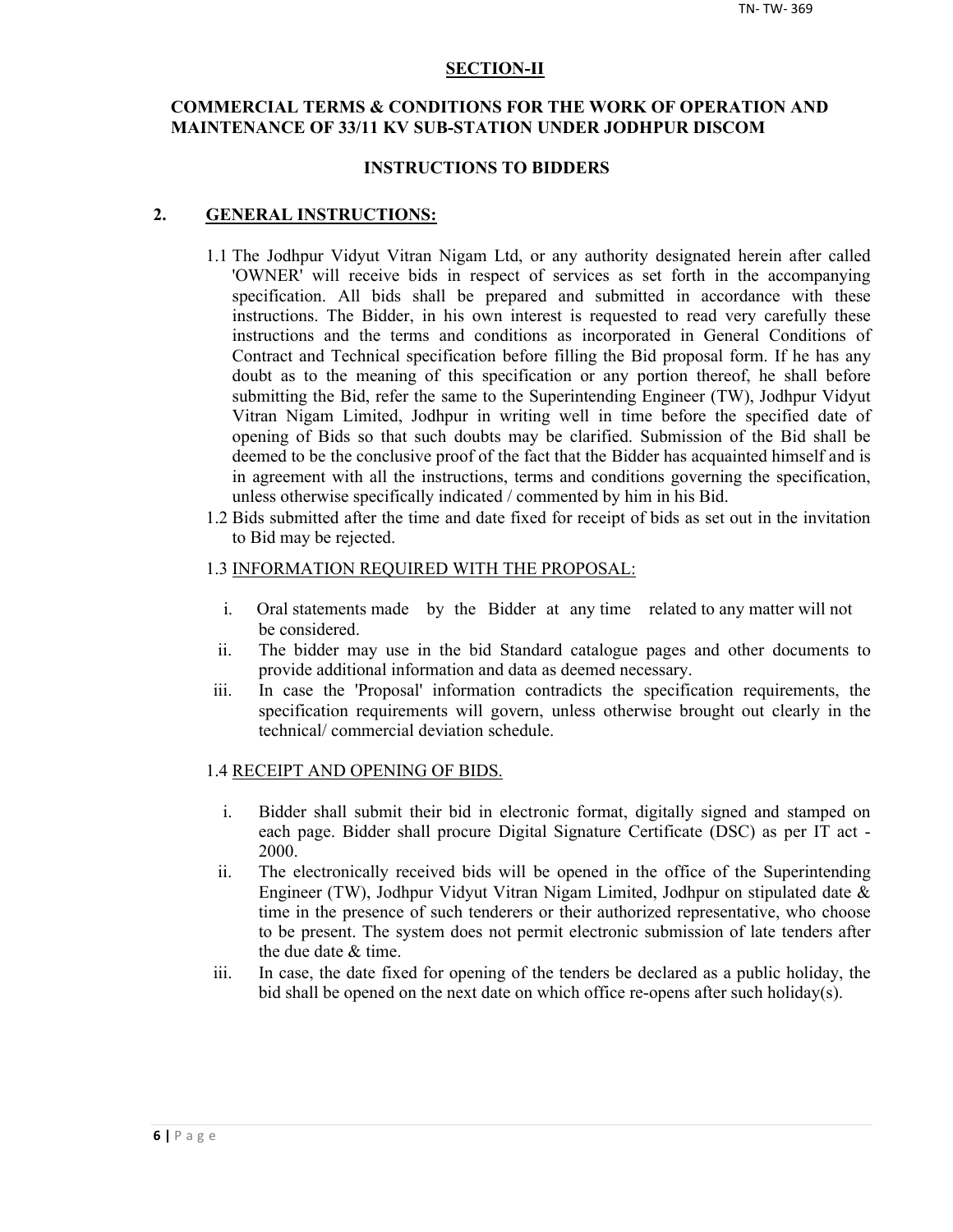## 1.5 FORMAT AND SIGNING OF BIDDER:

i. The tender must contain the name, designation and place of business of the person or persons making the tender and must submit online & signing digitally with his DSC (Digital Signature). Tender by a partnership firm must be furnished with

full names of all the partners and should be signed digitally by one of the member of partnership firm or by a authorized representative indicating the designation of the person or persons, with authority letter signed by the Chairman/ Secretary other person authorized to bind the Corporation / Company in the matter.

- ii. Bid by a partnership must be furnished with full names of all partners and be signed with the partnership firm name, followed by the signature (s) and designation (s) of the authorized partner (s) or other authorized representative (s).
- iii. Bids by corporation/ company must be signed with the legal name of the corporation/ company by the President, Managing Director or by the Secretary or other person or persons authorized to bid on behalf of such corporation/ company in the matter.
- iv. A bid by a person who affixes to his signature the word 'President', 'Managing Director' 'Secretary', 'Agent' or other designation without disclosing his principal will be liable to be summarily rejected.
- v. Satisfactory evidence of authority of the person signing on behalf of the Bidder shall be furnished with the bid.
- vi. The Bidder's name stated on the proposal shall be exact legal name of the firm.
- vii. Erasures or other changes in the bid documents shall bear the initials of the person signing the bid.
- viii. Bids not conforming to the above requirements of signing shall be disqualified.

## 1.6 UNDERSTANDING AND CLARIFICATIONS ON DOCUMENTS AND SPECIFICATIONS:

- a. The Bidder is required to carefully examine the specifications and documents and fully inform himself as to all the conditions and terms matters which may in any way affect the Work or the cost thereof. If any Bidder finds discrepancies or omissions in the specifications and documents or is in doubt as to the true meaning of any part, he shall at once request in writing for at least 15 days before the specified date of opening of Techno-commercial Bid for interpretation/clarification by the owner. The Owner, then, will issue interpretation and clarifications as he may think fit in writing. After receipt of such interpretations and clarifications, the Bidder may submit his bid but within the time and date as specified in the Invitation to Bid. All such interpretations and clarifications shall form a part of the specifications and documents, and accompany the bidder's proposal.
- b. Verbal clarifications and information given by the owner or his employee(s) or his representative(s) shall not in any way be binding on the owner.

## 1.7 EFFECT AND VALIDITY OF BID :

- i. The submission of any bid connected with these documents and specification shall constitute an agreement that the bidder shall have no cause of action or claim, against the owner for rejection of his bid. The owner shall always be at liberty to reject or accept any bid or bids at his sole discretion and any such action will not be called into question and the bidder shall have no claim in that regard against the owner.
- ii. The bids shall be valid for a minimum period of 180 days (One hundred eighty)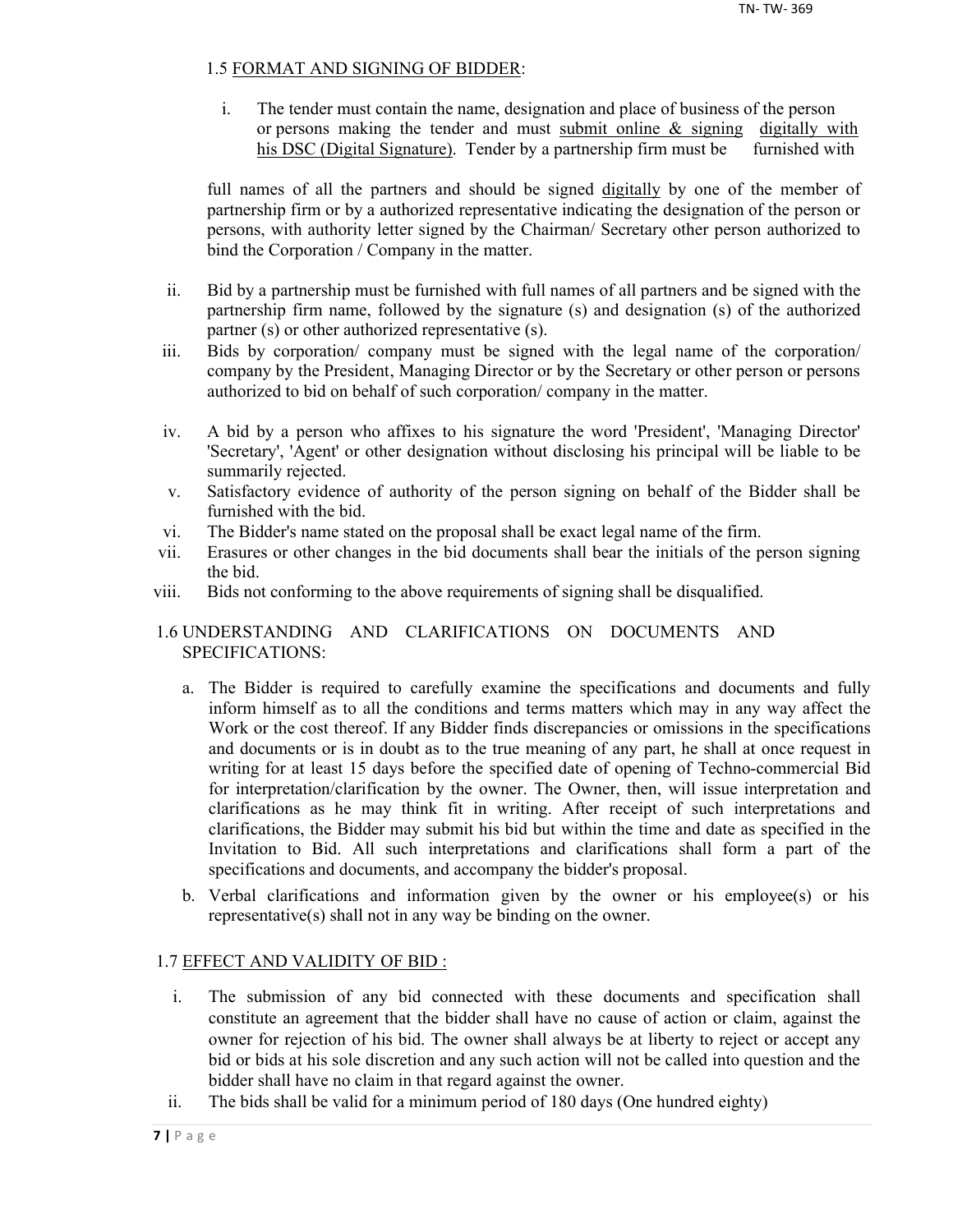days from the date of opening of technical bids or 180 days from the date of opening of financial bid whichever is later. Bids mentioning a shorter validity period than specified are likely to be summarily rejected /ignored.

iii. Owner may ask for extension in validity period. The bidder will be at liberty to accept it or not. In case bidder agrees to extend the validity period without changing his original offer, he will be required to extend validity period of the Bank Guarantee (Submitted against the EMD) suitably.

## 1.8 COST OF SPECIFICATION:

The cost of Bid document as published in NIT shall be furnished along with EMD prior to opening of bid and scan copy be upload on website of RISL. The document shall be downloaded/ uploaded in the manner prescribed in bid document. The cost of bid and EMD shall be furnished through Bank Draft payable to Senior Accounts Officer (CPC), JdVVNL, Jodhpur

## 1.9 LATE BIDS:

The system does not permit electronic submission of late tenders after the due date  $\&$  time.

## 1.10 CLARIFICATION OR MODIFICATION OF BIDS:

To assist in the examination, evaluation and comparison of bids, JDVVNL may ask Bidders individually for clarification, in writing. No change in the substance of the bid shall be permitted except as required to confirm the correction of any typographical error. JDVVNL may modify 'Financial bid' based on discussions with individual Bidders short-listed even after opening of 'Technical bid'.

## 1.11 REJECTION OF BIDS :

Any action on the part of the Bidder to revise the rates / prices and modification in the substance of original tender. Submission of any supplementary information unless & otherwise asked for at his own instance after the opening of the Bid may result in rejection of the Bid and also debar him from submission of Bid to the NIGAM at least for one year.

The owner reserves the right to accept or reject any bid, and to annul the bidding process and reject all bids at any time prior to award of contract, without thereby incurring any liability to the affected bidder or bidders or any obligation to inform the affected bidder or bidders of the grounds for the owner's action.

#### 1.12 OPENING OF FINANCIAL BID:

The date and time for opening "Financial bid" will be intimated to the short-listed Bidders by JDVVNL in due course through 'E'-Procurement web portal. 'Financial Bid' of the Bidders, not short-listed shall not be opened and shall be returned to such Bidders.

## 1.13 UNDERSTANDING & CLARIFICATIONS ON DOCUMENTS & SPECIFICATIONS.

The Bidder is required to carefully examine the specifications and documents and fully inform himself as to all the conditions and terms matters which may in any way affect the Work or the cost thereof. If any Bidder finds discrepancies or omissions in the specifications and documents or is in doubt as to the true meaning of any part, he shall at once request in writing for an interpretation / clarification by the owner. The Owner, then, will issue interpretation and clarifications as he may think fit in writing. After receipt of such interpretations and clarifications,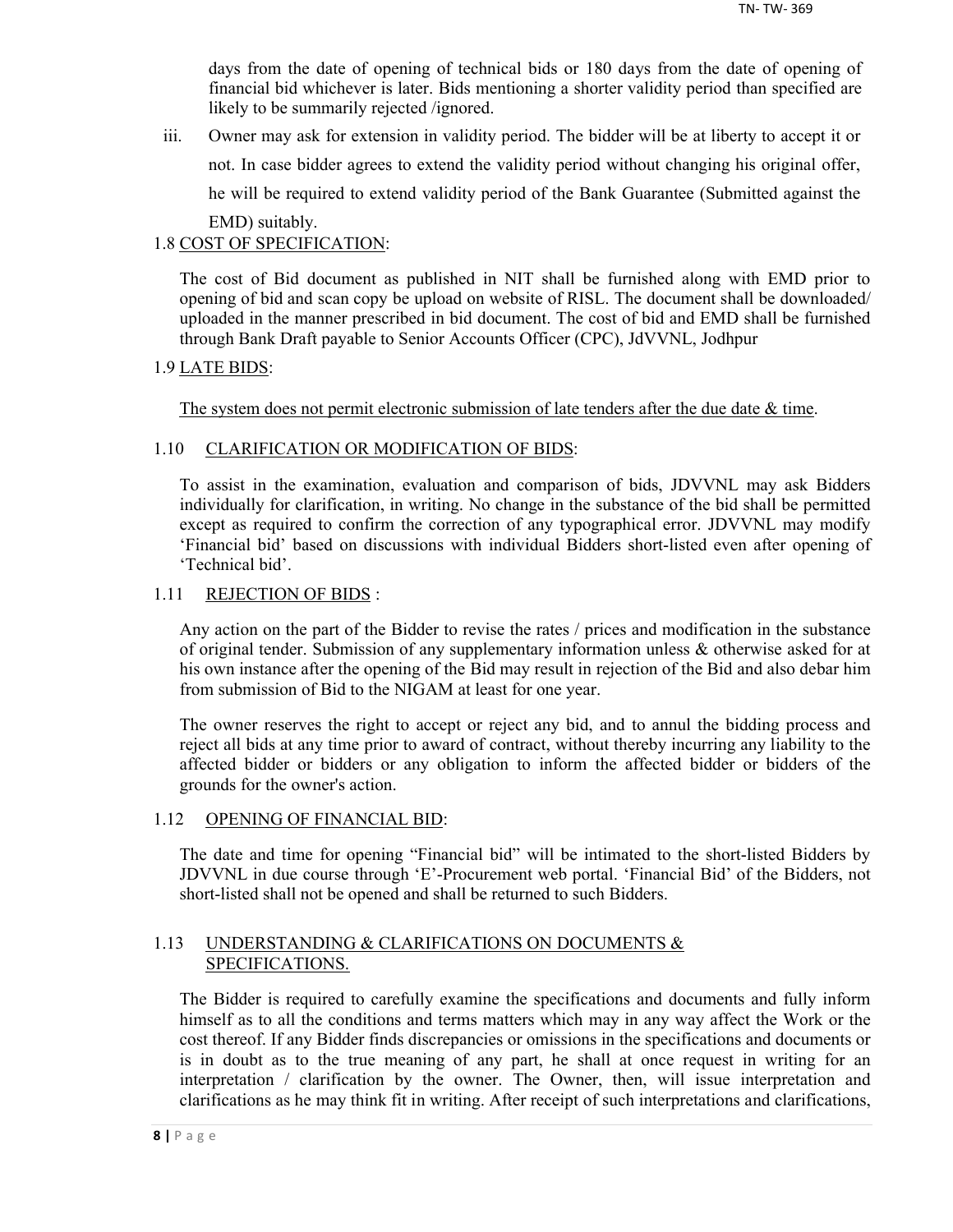the Bidder may submit his bid but within the time and date as specified in the Invitation to Bid. All such interpretations and clarifications shall form a part of the specifications and documents, and accompany the bidder's proposal.

Verbal clarifications and information given by the owner or his employee(s) or his representative(s) shall not in any way be binding on the owner.

#### 1.14 POLICY FOR BIDS UNDER CONSIDERATION:

Bids shall be deemed to be under consideration immediately after they are opened and until such time official intimation of award / rejection is made by the owner to the bidders. While the bids are under consideration, bidders and / or their representatives or other interested parties are advised to refrain from contacting by any means, the owner and / or his employees / representatives on matters related to the bids under consideration. The owner, if necessary, will obtain clarifications on the bids by requesting for such information from any or all the bidders, either in writing or through personal contact, as may be necessary. Bidder will not be permitted to change the substance of the bid after the bid has been opened.

#### **3. SUBMISSION OF BIDS:**

The bidders, in their own interest, are requested to read very carefully Technical Specification before filling the bid. The Bid documents be downloaded from JDVVNL website www.JdVVNL.com or http://eproc.rajasthan.gov.in and upload the tender on website of RISL www.http://eproc.rajasthan.gov.in. No hard copy of the bidding documents will be provided to the bidders through this office. In case of any discrepancy found in bidding documents downloaded from the website and appended with the bid (as a bid document) and original copy of such document available in the office of Superintending Engineer (TW), Jodhpur Discom, Jodhpur will be considered as final document for all purpose. The cost of Bid document as published in NIT shall be furnished along with EMD before opening of bid and scan copy be upload on website of RISL. The document shall be downloaded/ uploaded in the manner prescribed in bid document.

3.1 Tenders shall be submitted online in the electronic format attached here to and all blanks in the tender and the schedule to the specification shall be duly filled in. The completed forms, schedule(s) shall be considered as part of the contract documents in the case of successful tenderer (s).

3.2 No alteration should be made to the <u>format</u> of the tender specification and schedules. The tenderer must comply entirely with specification.

3.3 The tender and all accompanying documents shall be in Hindi/English Language and shall be signed digitally by a responsible and authorized person. The name, designation and authority of the signatory shall be stated in the tender.

3.4 Tender should be filled in only with ink or typed and must be submitted online after signing digitally .

3.5 All additions, alterations and over-writing in the bid must be clearly signed by the signatory of the bidder otherwise bid will be summarily rejected.

3.6 The bidder must quote the prices strictly in the manner as indicated herein, failing which bid is liable for rejection. The rate/prices shall be entered in words as well as in figures. These must not contain any additions, alterations, over-writing, cuttings or corrections and any other marking which leave any room for doubt.

3.7 The Purchase Authority will not be responsible to accept any cost involved in the preparation or submission of bids.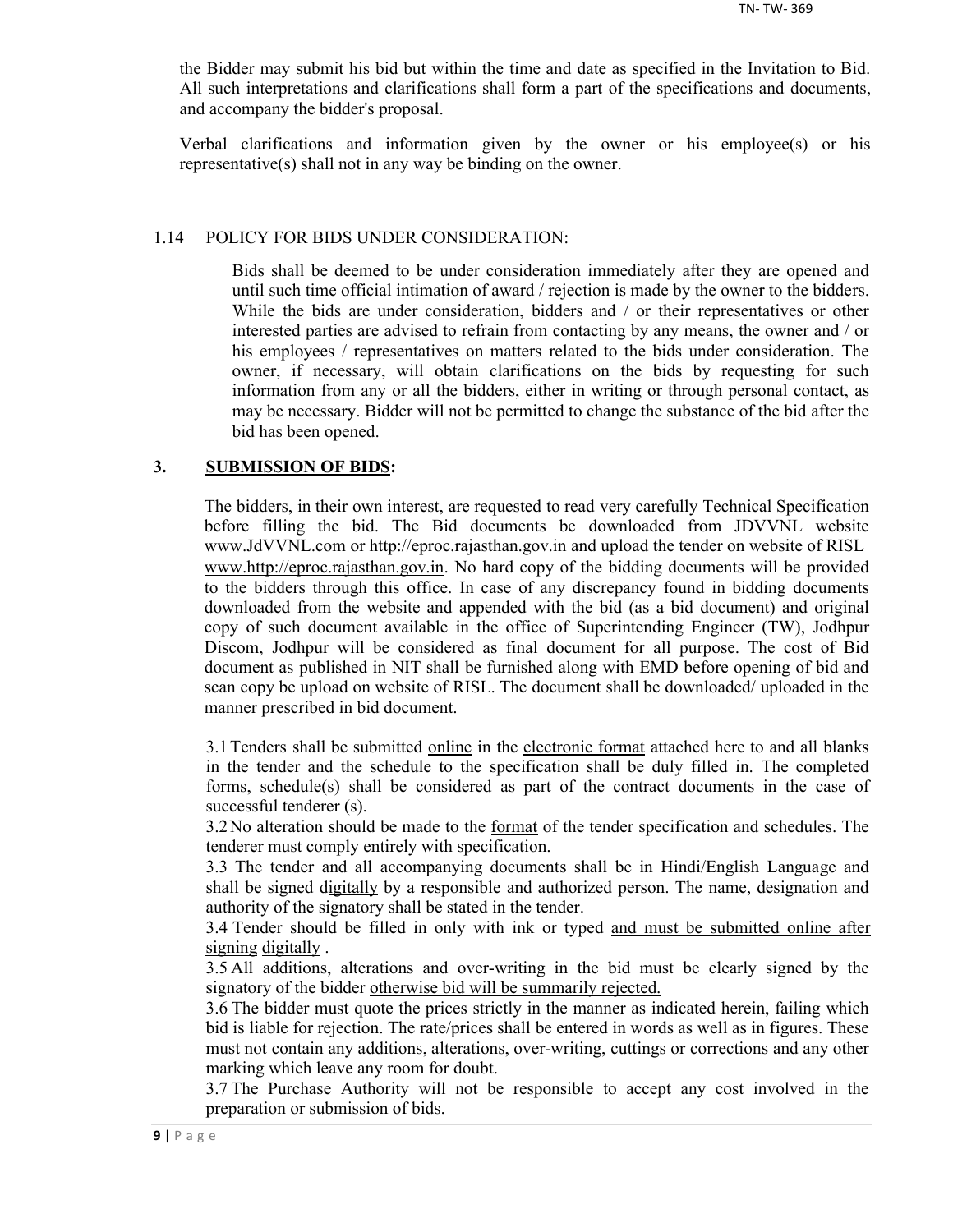3.8 Any printed conditions of sale on the bid shall not be accepted by the purchase Authority. 3.9 The tender offer shall be submitted in time specified on http://eproc.rajasthan.gov.in in electronic format in the following manner:

i. COVER – I for details of EMD / Valid exemption certificate/ Registration certificate with copy of letter indicating validity of B.G. / Tender processing fee and Cost of Tender

document (to be filed in pdf format).

- ii. COVER II for Techno- Commercial Bid (to be filed in pdf format): In this part of bid, tenderer will have to furnish Guaranteed Technical Particulars in regard to all required details of Technical Specification and confirmation of commercial terms and conditions of GCC (General Conditions of Contract) and its addendum/corrigendum, if any, along with details required in various/schedules "EXCEPT THE PRICE SCHEDULE" so that the purchaser may be able to examine whether the offer submitted is technically acceptable and also confirm to our commercial terms and conditions or not.
- iii. COVER III for Financial/Price Bid/BOQ (to be filed in pdf and xls format).

This price bid shall include submission of details of prices as per specification. The price bid will be opened only after being satisfied with Technical and Commercial Bid as per qualifying requirement stipulated in the Specification and bid of such qualified bidderswill only be opened. The date of opening of such price Bids will be intimated in due course of time.

- 2.1 Bidders shall indicate in their bid the name and complete address of Excise authorities under whose jurisdiction is their works / offices falls.
- 2.2 All bids and accompanying documents shall be addressed to the S.E. (TW) Jodhpur Vidyut Vitran Nigam Limited, Jodhpur.
- 2.3 The tenderer should sign the tender documents digitally and stamped on each page.
- 2.4 The tenders given in the form other than prescribed form will not be considered.
- 2.5 Only one representative, on submission of valid authorization of the signatory of the bid, will be allowed to be present during the opening of the bid.
- 2.6 The conditional bids shall not be accepted.

## **4. PRICE:**

The rates for operation and maintenance of 33/11 KV sub-station are inclusive of all taxes, duties local levies including surcharge and other misc. Charges and Service tax, if payable, shall be reimbursed on submission of documentary proof in support of the claim. The price is firm in all respect. However, in case a new statutory tax, duty or local levies are imposed on this contract during its currency the same shall be reimbursed by the Nigam at actual on submission of documentary evidence.

Note:- The bidders are required to quote the price as per clause No. 1 and 3(ii) of section –II regarding worker to be deployed and minimum wage criteria in prescribed Price Bid/BOQ format.

## **5. EARNEST MONEY DEPOSIT:**

i. In pursuance to RTPP Act, 2012 of Govt. of Rajasthan, Bid security / earnest money deposited by the bidder should be 2% of the estimated cost in the form of banker cheque / DD/ BG in favour of concerned AO(O&M). No preference/relaxation should be given to CLRC registered contractors in compliance to RTPP act. The Demand draft shall be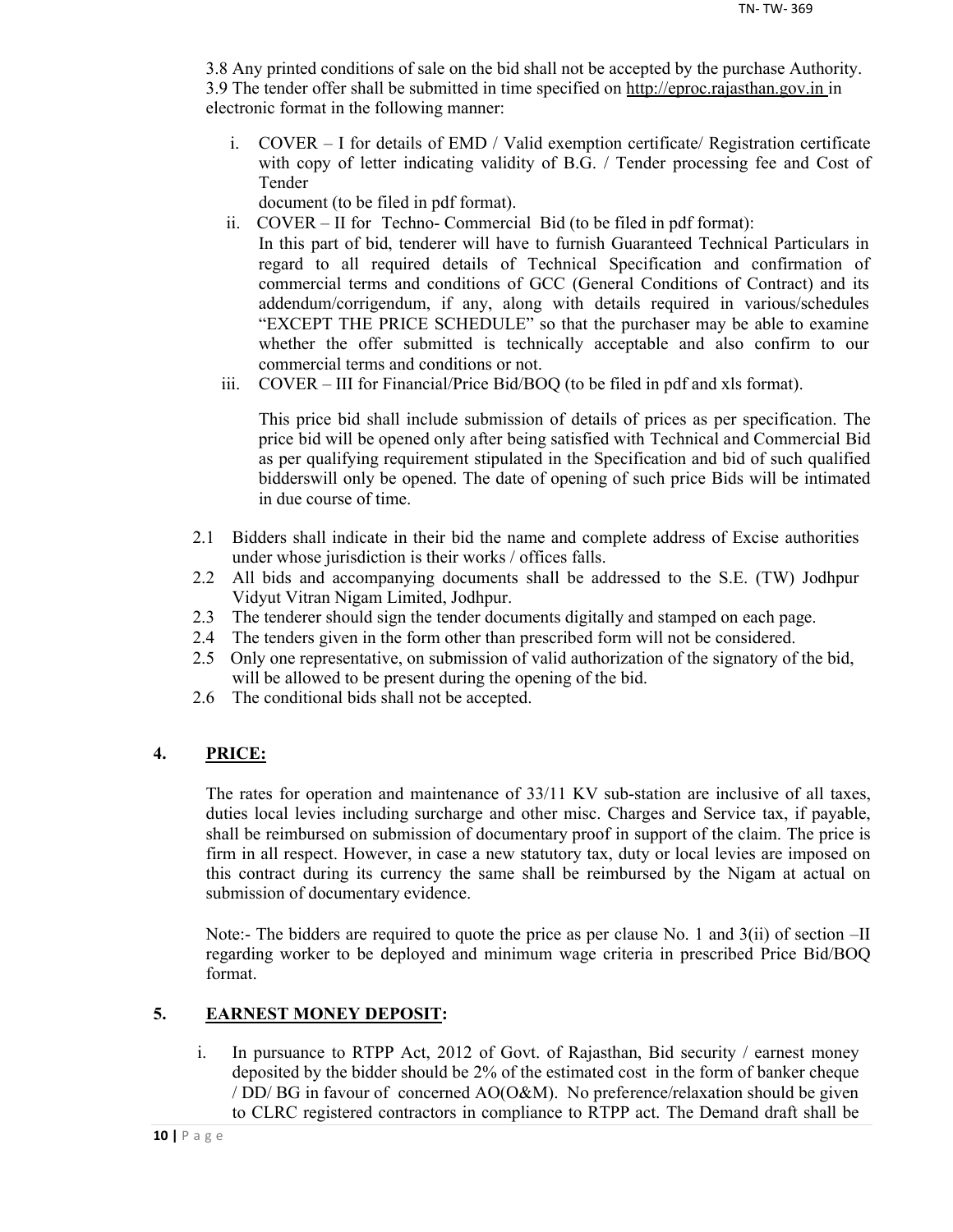accompanied with the bid in an envelope as per instructions given in these bidding documents. No other mode of deposit shall be accepted.

- ii. Any other mode except as specified under clause (i) above such as Postal orders/ cheques/ other forms of instruments are not acceptable.
- iii. In case of unsuccessful tenderer, the Earnest money will be refundable on production of the original receipt within a fortnight after finalization of the tender. In case of successful tenderer(s) the Earnest Money will be taken into account in arriving at the amount of the security cum performance guarantee if vendor(s) desires to furnish cash security deposit. However if the security cum performance guarantee is furnished through bank guarantee (BG) the EMD will be released consequent to acceptance of such BG.
- iv. Request for adjustments/proposals for acceptance of Earnest Money deposits, if any, already lying with the Discom's in connection with some other tenders/orders shall not be entertained.
- v. No interest shall be payable on such Deposits.
- vi. The JDVVNL reserves the right to forfeit Earnest Money Deposit or a part thereof in circumstances, which according to it indicate that the tenderer is not earnest in accepting/executing order placed under the specification.

#### **Documents to be Uploaded with the Tender:-**

- a. **Cover I** for details of EMD / Tender processing fee and Cost of Tender document as detailed below:
	- i. Proof of depositing EMD (DD/Banker's Cheque) /vendor Registration certificate with copy of letter indicating validity of B.G / central or state Govt. undertaking certificate for exemption.
	- ii. Proof of depositing DD/Banker's Cheque towards e- tender processing fee.
	- iii. Proof of depositing cost of tender documents (DD/Banker's Cheque).
- b. **Cover II** for Techno- Commercial Bid as detailed below duly signed and stamped:-
	- (i) Schedule-1.(Bid –bank guarantee form for EMD ).
	- (ii)Schedule 3 for confirmation with regard to "NIL DEVIATION" in respect of commercial terms & conditions of the specifications otherwise Schedule VB.
	- (iii) Schedule-4 for confirmation with regard to "NIL DEVIATION" in respect of Technical terms & conditions of the specifications otherwise Schedule VA.
	- (iv) Schedule-5 for list of past Experience.
	- (v) Schedule-6 for Particulars & details regarding list of equipments & Technical hands available as per requirement of specification.
	- (vi) Schedule-6(A) regarding qualification requirement for annual turn-over /Profit and Loss account /balance sheet/Income Tax Returns along with necessary supporting documents and certificate of registered charted Accontant for eligibility.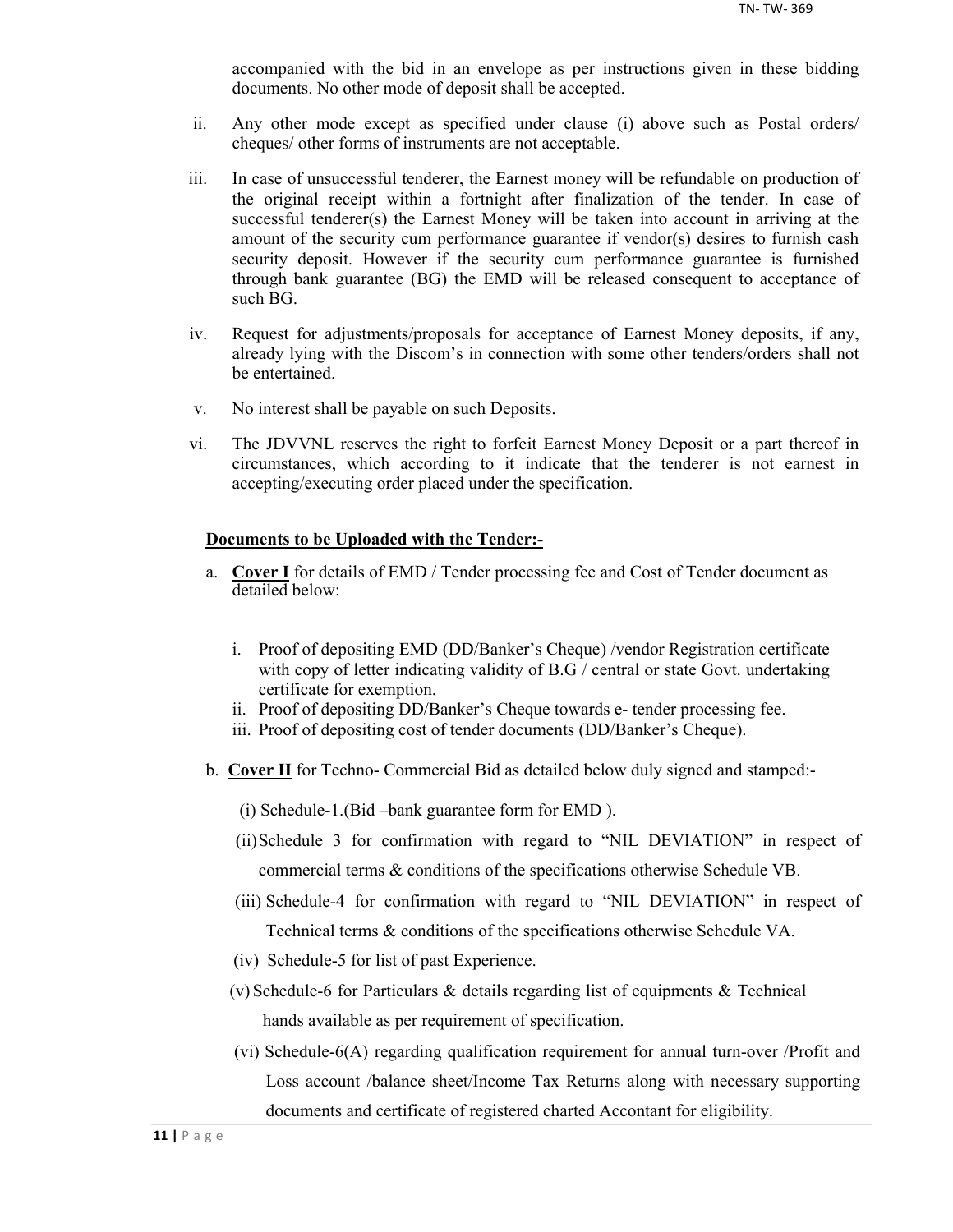- (vii) Schedule-6(B) for detail indicating execution of works durning last five financial years along with supporting documents like copy of W.O , G-Schedule, final bill, duly notarized completion certificate atc. Specified on "Qualification Requirement".
- (viii) Schedule7 for Security Bank Gurantees for safe custady of 33/11KV GSS regarding

opreatiopn & Mainenence of GSS.

Following documents are also required to be uploaded with the Tender are here under:-

- (i) Copy of class "A/B" Electrical contractor license.
- (ii) Copy of Registration with labour department, insurance certificate, undertaking in respect of resistration of Building & Construction, Act-1996 and oth supporting documents required as per specifications.
- (iii) Power of Attorney for authorized signatory to sign the tender document digitally.
- (iv) Copy of latest Balance-Sheet for last 3 years.
- (v) Name & correspondence address of the bidder along with phone /Fax No. & email address.
- c. **Cover-III** For financial/price bid/BOQ (to be filled in Excel format) in prescribed schedule.P1-P12 alongwith corresponding lot number mentioned in Annexure-F.

#### **6. PAYMENT:**

After completion of period of one month for operation and maintenance, the contractor shall submit bills in triplicate, in first week of following month to the concerned Assistant Engineer for verification. While verifying the bill following certificates shall be recorded by Assistant Engineer (O&M) on each bill: -

- 1 The contractor has carried out all the operation & maintenance duties satisfactorily as specified in the specification during the month for which payment has been claimed.
- 2 All the records prescribed under the specification were regularly maintained by the contractor during the month at each Sub-Station.
- 3 The power availability during the month of has been  $\%$
- 4 The contractor has deployed one ITI holder worker in each shift of 8 hours per day.
- 5 Weekly duty chart was displayed by the contractor on the notice board.
- 6 Appointment letter of workers were pasted by the contractor on the notice board.
- 7 The contractor had performed watch and ward of every Sub-station area and equipment and had maintained lighting arrangement properly.
- 8 Payment to worker should be ensured / verified by Contractor as per wages rules and next payment shall be released after verification of same through Bank Statement of worker.

During operation & maintenance of SubStation, proper supply as per prevailing Nigam rules should be given by his deployed workman as intimated by Nigam time to time. The same labour must not be allowed to perform duty more than 8 hours duty during a day (24 hours), failing which it will be treated violation of Labour Act/ Rules and panelty will be imposed as per penal provision.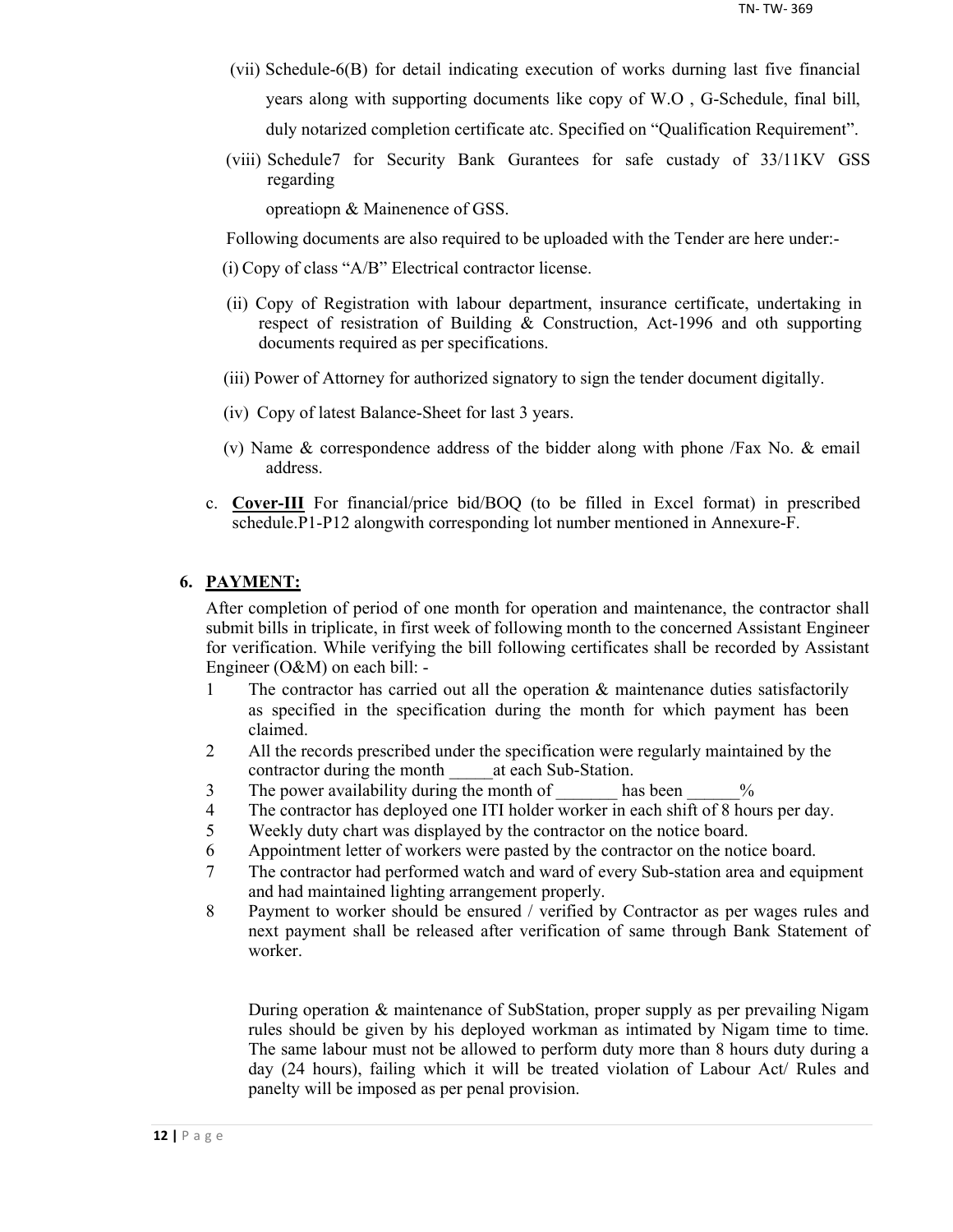The contractor will deploy workmen for sub-stations which could be used **partially or solely** for any of the sub-station and shall be at the discretion of Discom.

The bidder shall produce copy of Bank statement of payment proof of the previous month in the forthcoming bills.

After due verification and recording above certificates, the AEN (O&M) will further forward the bill to concerned XEN for counter checking and signature and onward transmission to the Sr. Accounts Officer (CPC), JDVVNL, Jodhpur for arranging 95% payment subject to any deduction covered under the contract, 5 % payment is deducted against performance security for Tender.However contractor may submit Bank Gurantee of 5 % value of work order of Tender/cluster valid for one year with grace period of three month. The payment shall be made by the Sr. Accounts Officer (CPC), JDVVNL, Jodhpur within the period of 30 days from the date of receipt of the bills in his office and on receipt of copy of insurance premium receipt in respect of the workers engaged by contractor and copy of challans with supporting details of the workers engaged, wages paid, PF  $\&$  ESI (if applicable) subscription and contribution duly tallied with the challan amount from the contractor in token of deposition of  $PF \& ESI$  (if applicable) amount for the previous month as well as on completion of the contractual formalities as mentioned at clause No. 2,3,6,7 which ever is later. However, 95% payment of first bill of every contract shall only be made after random checking of at least 3 Sub-stations per division by the officer(s) nominated by Circle SE for ensuring the compliance of the entire contractual obligation to be discharged by the contractor. The checking officer shall submit his report to Circle SE  $\&$  Sr. AO (CPC) within a week from the date of nomination (by second week positively). The Sr. AO (CPC) on receipt of this report only shall arrange payment of the first bill to the contract as per the terms of payment. The balance 5% payment shall be made along with final bill after satisfactory completion of contract and after meeting out all legal and contractual liabilities by the contractor as per terms and condition of the contract and if contractor submits PBG amounting 5 % of value of

work order Tender/ Cluster instead of 5 % deduction from bill, 5 % PBG shall be refunded after satisfactory completion of contract and after meeting out all legal and contractual liabilities by the contractor as per terms and condition of the contract.The final bill shall also be routed through Executive Engineer concerned. All other statutory deductions like taxes and duties etc. as per prevailing rates shall be made by the Sr. Accounts Officer (CPC) while payment to the contractor.

In the event of introduction of GST in the course of performance of contract, project Implementation Agency (PIA) i.e. JDVVNL shall examine its impact on the affected transactions under the contract in totality, for equitable adjustment in the contract price, if required. The contractor shall furnish the relevant details/documents for this purpose, as may be required by PIA.

For the purpose of the Contract, it is agreed that the Contract Price specified in (Contract price and terms of Payment) of the Contract Agreement is based on the taxes, duties levies and charges prevailing at the date seven (07) days prior to the last date of bid submission. If any rates of Tax are increased or decreased, a new Tax is introduced, an existing Tax is abolished, or any change in interpretation or application of any Tax occurs in the course of the performance of the Contract, which was or will be assessed on the Contractor in connection with performance of the Contract, an equitable adjustment of the contract price shall be made to fully take into account any such change by addition to the Contract price or deduction there from, as the case may be, in accordance with Changes in Laws and Regulations thereof. However, these adjustments would be restricted to direct transactions between the Employer and the Contractor for which the taxes and duties are reimbursable by the Employer as per the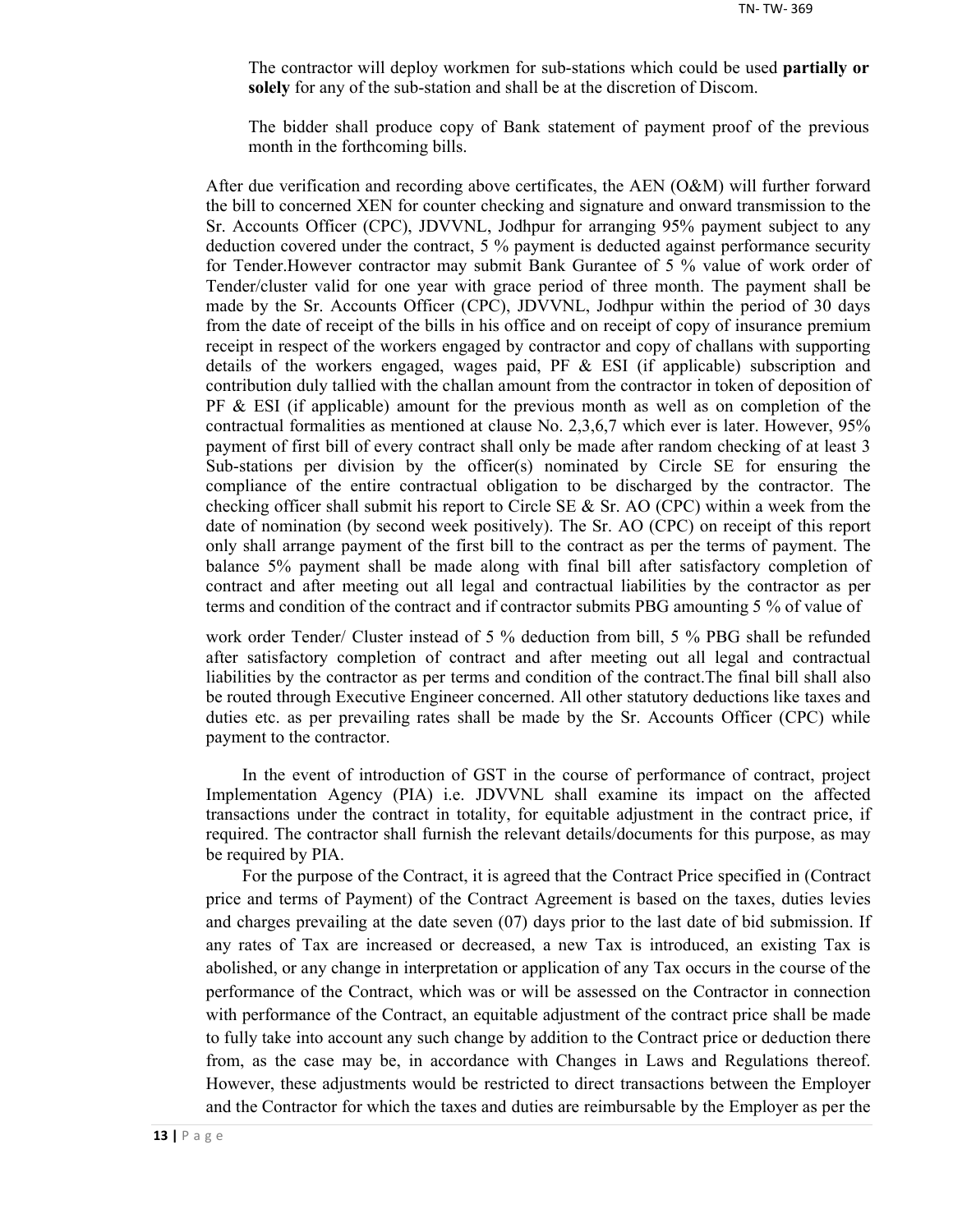Contract. These adjustments shall not be applicable on procurement of raw materials, intermediary components etc. by the Contractor and also not applicable on the bought out items dispatched directly from sub-vendor's works to site.

**No interest shall be paid for delay in payment, if any.**

#### **7. BANK GUARENTEE AGAINST SAFETY OF MATERIAL & EQUIPMENT:**

Before commencement of work by the contractor, he shall furnish a Bank Guarantee in favour of Superintending Engineer (TW), JDVVNL, Jodhpur equivalent to 10 % of Contract value towards safety of JDVVNL"s material and equipment installed. The Bank Guarantee shall remain valid during the currency of the contract with a grace period of 3 months. The Bank Guarantee shall be released after ascertaining that all the legal and contractual liabilities as per contract have been met out by the contractor to the entire satisfaction of Nigam. Performa for safe custody Bank Guarantee has been enclosed.

## **8. AWARD OF CONTRACT:**

Notification of award of contract will be made in writing to the successful bidder(s) by the owner.

The contract will be awarded to the best qualified and the substantially responsive bidder offering the lowest evaluated bid in conformity with requirements of these specifications and documents and the owner shall be the sole judge in this regard and subject to the provisions of these instructions to bidders and other terms and conditions detailed out in these documents and specifications. A responsive bid is one which accepts all terms and conditions of these specifications and documents without any major modifications. A major modification is one which affects in any way the prices, quality, quantity or delivery period of the equipment or which limits in any way the responsibilities or liabilities of the bidder or any rights of the owner as required in these specifications and documents. However, the owner may waive any minor formalities or irregularities in the bid.

The contract will be awarded to first lowest responsive bidder after having discussions  $\&$ negotiations with him, for ascertaining the reasonable price for tendered work. However where the prices quoted / agreed by such first lowest bidder, even after negotiation is considered higher, the competent purchase committee / authority may offer a still lower price, considered reasonable to all qualified participating bidders including first lowest one. On acceptance of such price by one or more bidders, the contract would be awarded to bidder standing lowest among those counter offer prices) as per original comparative statement.

The contractor shall be fully responsible for the works to be executed under the contract and it should be expressly understood by him that any breach under any one of contract shall automatically be deemed as a breach of another contract and any such breach or occurrence giving the owner a right to terminate a contract and or recover the damages under that contract shall give owner a right to terminate the another contract and or recover the damages under such contract as well. However such breach or occurrence in any contract shall not automatically relieve the contractor of any of his obligations under another contract.

If more than one bidder exists at same price then quantity of GSS to be awarded shall be distributed equally among the bidders existed on same price.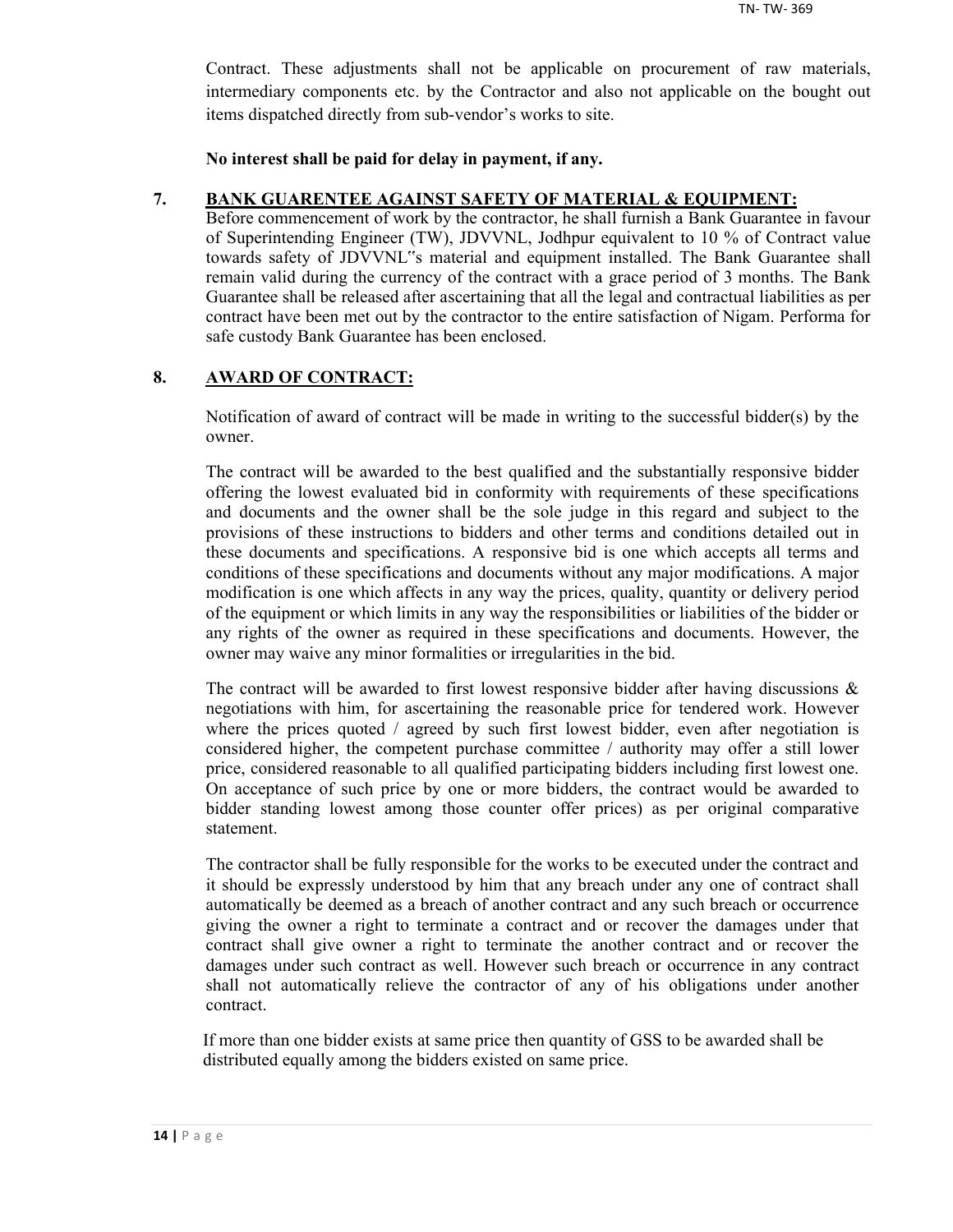#### **9. FUNCTION AND DUTIES TO BE PERFORMED BY CONTRACTOR/ CONTRACTOR WORKERS:**

#### **(A) Operational function & duties to be performed: -**

Workmen of contractor shall strictly provide three phase & single phase supply on each 11 KV outgoing feeder 33/11 KV Sub-station as per schedule / block hours and timings as intimated by officers of JDVVNL from time to time.

For making supply off and on, workmen shall operate main 11 KV and outgoing feeders VCB/OCB/KIOS (if available on 11 KV feeders) along with operating GO"s and fuses of 11 KV feeders.

- (iii)For providing single-phase supply by removing 33 KV sides and 11 KV side fuses or by other single phasing mechanism as per prevailing methodology and system instructed/ directed by officers of JDVVNL.
- (iv)All operation for providing three phase /single-phase supply on 11 KV feeders should be done carefully with all safety measure as well as guidelines prescribed for operations.
- (v) The contractor will be solely responsible for any damage of equipment or accident of any workman.
- (vi)In case contractor needs shut down at 33 KV/11 KV sub-station to carry out any repair or maintenance work prior permission of shut down shall be obtained from the concerning Assistant Engineer/ Junior Engineer. The material required for such maintenance (excluding T&P) shall be provided by the Assistant Engineer Incharge of the sub-station. Any shut down on any of the 33/11 KV lines at the sub-station required by Jodhpur Discom"s authorized employee(s) shall be given by the contractor or his authorized representative on the requisition of PTW form (Annexure-I).
- (vii) On failure of 33/11 KV line the contractor or his authorized person shall intimate to the concerned Assistant Engineer / Junior Engineer promptly.
- (viii) In case of tripping of supply or blowing of fuse of any feeder the same will be replaced immediately according to capacity by the contractor or his authorized person. The capacity of fuses for each feeder shall be prescribed by Assistant Engineer concerned.

(ix) The appropriate capacity TC fuse wire shall be arranged by the contractor. The other required material as per requirement shall be arranged by the Nigam after due verification from the concerned AEN of the sub-division.

#### **(B) Maintenance duties to be performed: -**

- (i) The contractor shall check oil level of power Transformers leakage, if any in the power transformer checking air passage are free and also check the color of the silicagel. The contractor shall observe earthing of the transformer and he will inspect any crack ness of flat of earthing of the dryness. He will intimate the position to JEN/AEN.
- (ii) The contractor shall carry out inspection & maintenance of circuit breaker as under: The contractor shall inspect switchgear premises  $\&$  circuit breaker. He will clean the circuit breaker. He will inspect oil position of the circuit breaker and if any leakage is found he will intimate to JEN/AEN. Any unusual smell /noise observed in the OCB shall be intimated to JEN/AEN. He will also observe position of auxiliary fuses whether intact or not. The position shall be intimated to JEN/AEN. The contractor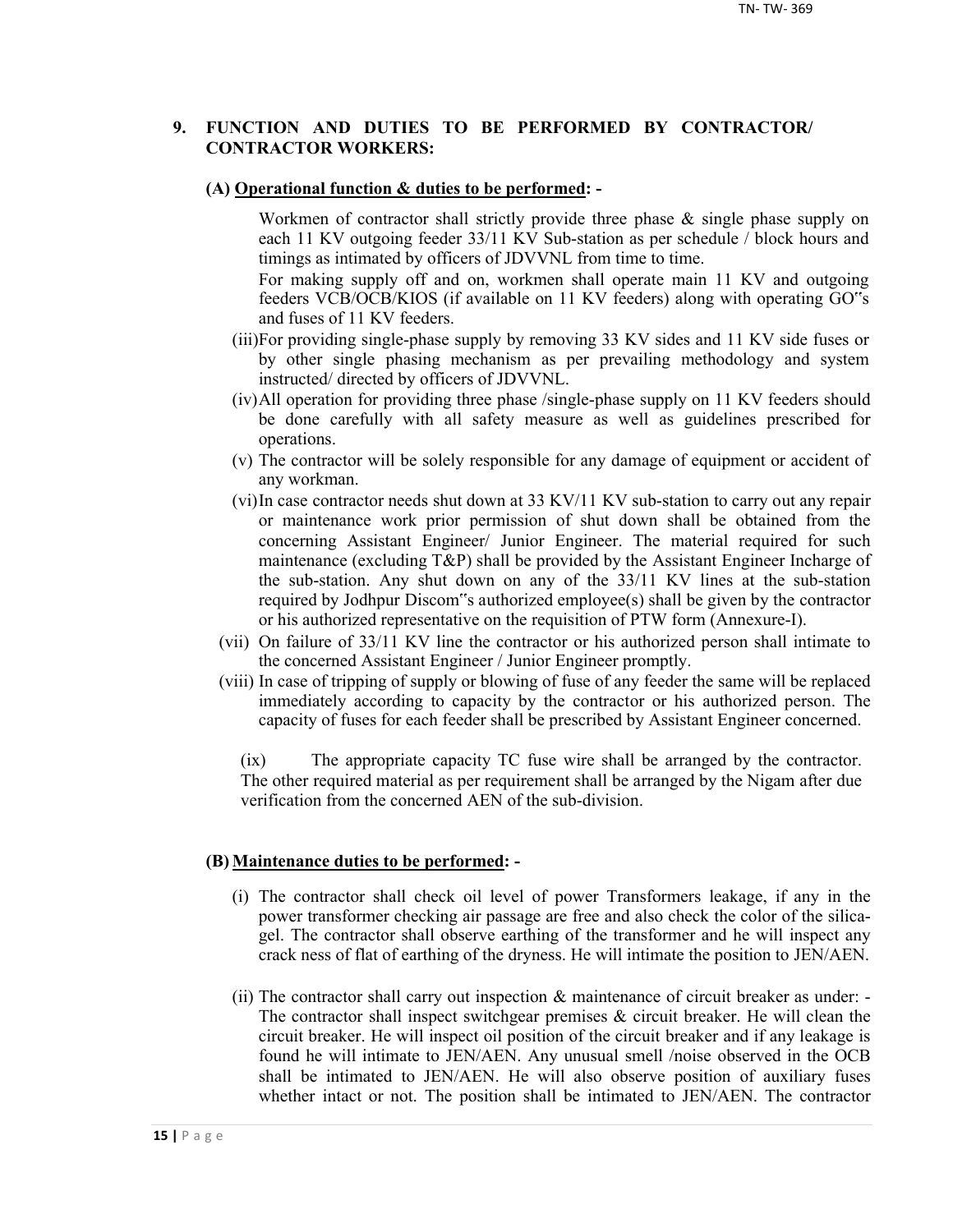shall observe working order of indicating & measuring instrument whether they are in working order or not. The position / condition will be intimated to JEN/AEN. He will also examine position of dirt, top fitting and oxide film on lighting arrester. He will clean with dry cloth and tight bolt if found any looseness. The position will be

intimated to JEN/AEN. The contractor shall observe water level of battery if the water level is low he will fill water and position will be intimated to JEN/AEN.

- (iii)The 33/11 KV sub-station area will be maintained clean by cutting grass and shrubs and toilet cleaning etc. by the contractor at his own cost and material required for this work will be arranged by the contractor himself.
- (iv)The contractor shall be full responsible for watch and ward of the Sub-Station area and equipments.
- (v) The contractor shall maintain the Jodhpur Discom property and equipment safely and any damage caused solely due to lack of contractor or his employee then losses will be recovered form his due payment. If amount of damage/losses are more than due payment then he will be liable to deposit the balance amount otherwise this will be recoverable as per law.
- (vi)The contractor shall replace 33 KV and 11 KV GO Blades/Rods. The requisite material shall be provided by Jodhpur Discom.
- (vii) Initially the Nigam shall hand over the sub-station to the contractor with proper lighting arrangements including providing of fixture and bulbs, tube light etc. subsequently; the contractor shall maintain the lighting arrangements at the substation.
- (viii) The contractor or his authorized persons shall pour sufficient quantity of water in earthing pits in 33/11 KV Sub-station premises from time to time.

(ix) All the T&P like earth chain, plier, screw driver, hand gloves required for maintenance including safety items shall be arranged by the contractor firm.

## **10. SECURITY DEPOSIT:**

In pursuance to RTPP Act 2012 Govt. Of Rajasthan, the contractor shall deposit 10% amount of the total contract value in form of DD with the Sr. Accounts Officer (CPC), JDVVNL, Jodhpur within 7 days from the dates of work order towards security amount and same will be refunded to contractor on successful completion of contract and after meeting out all legal and contractual liabilities by the contractor as per terms and condition of the contract. The security deposit so received would be non-interest bearing.

## **11. CONTRACT DOCUMENTS AND AGREEMENTS:**

The contractor shall execute a contract agreement with Superintending Engineer (TW) concerned within a period of 7 days from the date of work order on a non -judicial stamp paper of appropriate value as per the Indian Stamp Duty Act.

The order placed under this specification shall be governed by the terms and conditions as incorporated in this section of the Specification and as given in the detailed work order and its annexure(s). The terms and conditions as specified in this section if differ from the terms indicated in the detailed work order and its annexure(s) the latter shall prevail. The contract shall for all purposes be construed according to the Laws of India and subject to jurisdiction of Rajasthan Courts only. For the due fulfilment of the contract, the contractor shall execute an agreement in the prescribed form Annexure-C on Rajasthan State Non-judicial stamp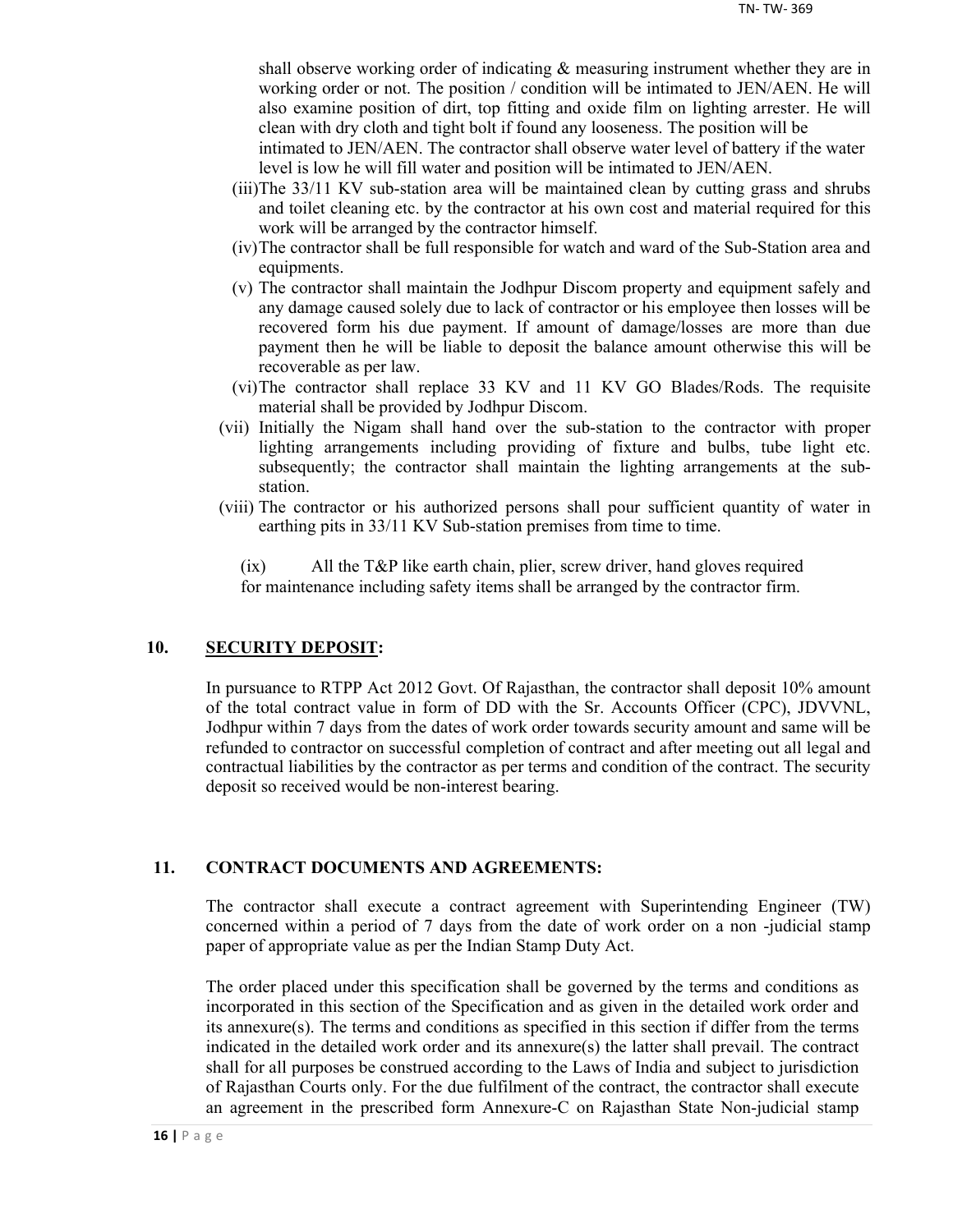paper bearing stamp duty as applicable. The expenses of completing and stamping the contract agreement shall be borne by the Contractor. Such agreement shall be executed and signed by the competent authority of the contractor on each page thereof. The original copy is only to be executed on the stamp paper. The remaining two copies may be executed on simple paper. Such complete agreement form along with the contract documents together with a Power of Attorney" in favour of the Executants shall be required to be submitted returned to the owner within a period of 15 days from the receipt of order duly signed on each page. One copy of the executed agreement duly signed by the purchaser/owner shall be sent to the supplier for his reference. The contract documents shall mean and include the following:-

- 1. Contract agreement along with letter of Intent.
- 2. Work order and its annexures.
- 3. Instructions to bidders.
- 4. General Technical Conditions and Specifications
- 5. Power of Attorney in favour of the signatory.

**Commencement Period And Delay Panelty ;-** The contractor shall have to commence the work within a period of one and half month (45 days) from date of issuing work order. He has to also complete the execution of contract agreement and other formalities during the commencement period. After lapses of commencement period, if work is not started then delay penalty based on contract value per month per GSS shall be as under:-

- (i) 10% per week or part thereof for first two weeks.
- (ii) In case delay exceed more than two weeks then  $\omega$  of 30% per week and part thereof.
- (iii) If delay exceed four weeks then work order shall be cancelled with forfeiture of EMD and Security Deposite.

#### **12. SUPERVISION:**

The work shall be carried out under the supervision  $\&$  control of the contractor and supervision  $\&$  control of the work /job will be contractor's responsibility. Contractor will dictate about the work to his persons without any interference / instructions from Jodhpur Discom in day working. Supervision, control and regulation of condition of the workmen engaged by contractor shall be his responsibility. The contractor shall ensure that the persons deployed by him are fully trained for the job. The persons engaged by him shall be treated his employees for all purposes. He will be responsible for payment of remuneration to such staff as may be provided by any law, rule and regulations of the time being in force and that the Jodhpur Vidyut Vitran Nigam Limited shall not be responsible in any of the matters connected with the employees of the authorized contractor.

However to ascertain and maintain the quality of work and other conditions specified for supply of electricity, any Officer of Jodhpur Discom not below the rank of Junior Engineer may suddenly check the sub-station at any time. Any short coming / deficiency in the work observed during checking shall be rectified/ attended free of cost immediately otherwise Jodhpur Discom will be free to get the deficiencies rectified / attended at the cost and risk of the contractor besides withholding his payment/ terminating the contract.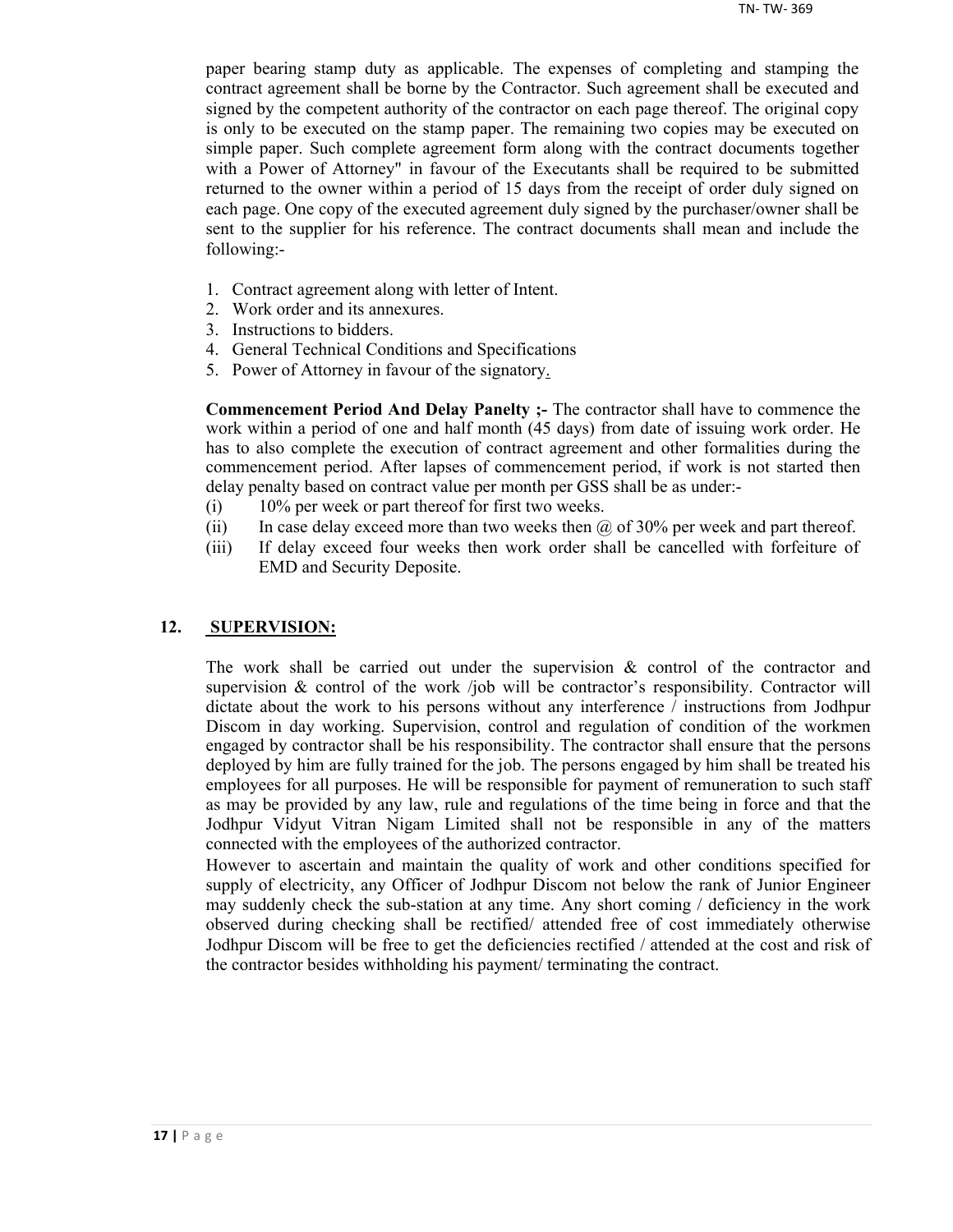## **13. WORK COMPLETION SCHEDULE & AVAILABILITY OF POWER:**

(i) Power availability means the supply available on 33 KV mains/ 11 KV Bus Bar. If any month availability of power is less than 95 % in aggregate due to the reasons solely attribute to the contractor, then a penalty of 2% of monthly contract value (for the concerned sub-station) for every fall of 1% below availability of 95% shall be recovered from the contractor. If power availability falls below 90% in any month then besides deduction of above penalty contract may be terminated without any further notice.

In case of block hours supply specified on each 11 KV feeder if any distributed /shortage/ excess in supply occurs due to deficiency /negligence of the contractor, the sum of duration of individual feeder for the time supply remained disturbed /contrary to block hours will be deducted time of availability of supply. The concerned Unit Officer shall record a certificate on each bill regarding availability of power. Further, in case of excess supply of power on any feeder beyond block hours by the contractor due to the reasons not beyond his control, the contract shall be liable to be terminated without further notice besides above deduction of penalty.

## **14. PERIOD OF CONTRACT:**

The work may be awarded initially for a period of <u>one year</u> extendable by another one year on satisfactory performance of the contractor, on the discretion of management same rates, terms & conditions with mutual consent.

## **15. SETTLEMENT OF DISPUTES:**

- i. All disputes, differences, questions whatsoever so arising between the owner & contractor upon or in relation to or in connection with contract shall be deemed to have arisen at Jodhpur (Rajasthan.) and no court other than court in Jodhpur (Rajasthan) shall have jurisdiction to entertain the same. In any time any question, dispute or difference what so ever which may arise between the JDVVNL and the agency, the same shall be decided by the MD, JDVVNL or by the settlement committee constituted by him and shall be final and binding on both the parties
- ii. The NIGAM has constituted settlement committee to settle the disputed cases. For the disputed amount up to Rs.2.5 Lac the case may be referred to the CE level settlement committee and if the disputed amount is more than 2.5 Lac the case shall be referred to the corporate level settlement committee. The non refundable fees for referring the case to the settlement committee is as given below:

| i) Reference fee for CE level settlement committee -        | $Rs$ 300/-          |
|-------------------------------------------------------------|---------------------|
| ii) Reference fee for corporate level settlement committee- | $\text{Rs } 3000/-$ |

iii) Fee for review of cases by corporate level settlement committee- Rs.5000/

\* The Nigam has rights to revise above fees without any prior notice.-

iii. The settlement committee fees as shown above shall be deposited in cash/demand draft /pay order with the Sr. Accounts Officer (EA & Cash) JDVVNL, Jodhpur and shall furnish receipt thereof with a request for referring their disputes to the settlement committee for consideration/decision.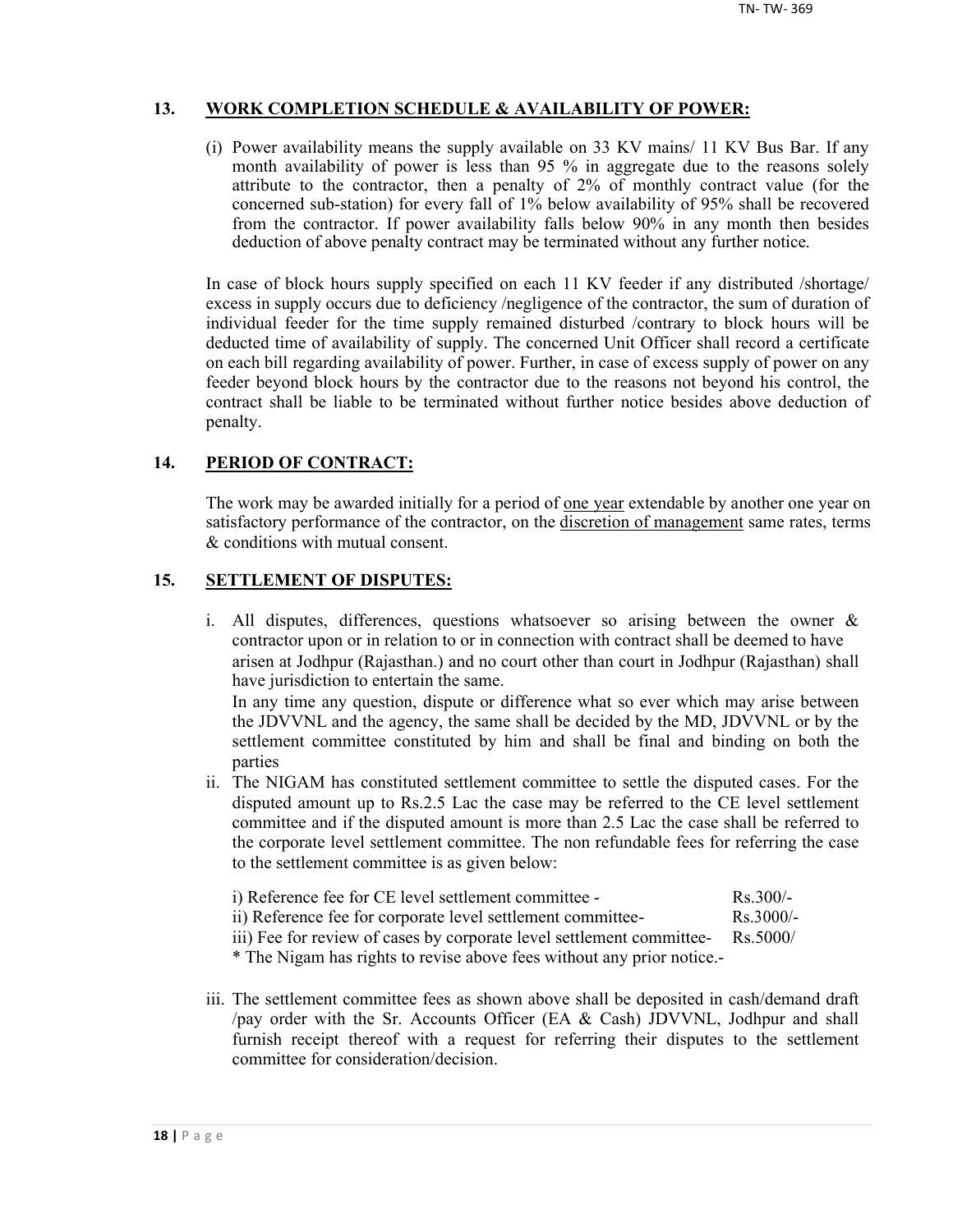## **16. FURTHER CORRESPONDENCE:**

All correspondence pertaining to the work order shall be addressed to the Superintending Engineer (TW), JDVVNL, Jodhpur.

## **17. PENAL PROVISION:**

i Workmen/person found performing duty more than One shift (8 Hours) at any substation i.e. He continues the duty in next shifts then penalty at rate of Rs.250/- Per shift per day shall be imposed.

ii If deficiency as mentioned above at point (i) remains/continues upto 7 days then the work order shall be cancelled / terminated and the Security deposit and safe custody bank guarantee against equipment shall be forfeited.

iii In case of non maintenance of any or all the records as set out in the specification or incomplete records at any Sub-Station assigned to the contractor is reported during checking by the Inspecting officer then an amount equivalent to 10% of the contract value for the month in respect of the Sub-Station assigned where deficiency noticed, shall be recovered from the contractor's bill.

iv In case of such deficiencies (as mentioned in sub clause (iii) above) , penalty of Rs. 500 / - per incidence shall be imposed . And if such incidences are more than thrice a month at any sub-station, then besides above deductions, the contract shall be cancelled for that particular sub-station and the contractor shall be liable for penalty as per prevailing penal rules.

v In case any sub-station is reported to be unmanned (without contractor's worker) by the Inspecting officer then work order shall stand terminated with immediate effect.

vi Single Phase and Three Phase supply must be maintained as per instruction issued by Nigam Authority time to time and in case of non compliance of instruction noticed at any substation the Penlty  $\omega$  10% contract value per GSS per month shall be imposed.

vii In case a contractor feeds, excess block supply from prescribed block hours more than 1.00 hr per day and 15 hrs in a month on the feeder then penalty amount of Rs.2000/-(Rupees Two thousand ) for each excess hour shall be recoverable from the contractor firm. If such violation is repeated in more than two months during the contractual period then that 33/11 KV sub-station will be detached from the contractor and personnel deployed on such sub-station will be terminated. If such practice is repeated at other substation also than the Superintending Engineer (O&M) in concurrence with the Zonal Chief Engineer may take action as per prevailing penal rules. Excess supply hours will be verified through CMRI. If CMRI of the feeder meter is not available then it is to be verified from log-sheet to be maintained at sub-station or any other available authenticated data."

## **18. CANCELLATION OF THE CONTRACT:**

The performance of the contractor shall be watched regularly. If at any stage it is found that the performance of the agency is not satisfactory or if the contractor commits breach of any of the terms  $\&$  condition then the contract may be rescinded by giving one-month notice in writing to the contractor to this effect. In such case, no compensation will be paid by the Nigam. In case the contractor wishes to rescind the contract then he will have to give three months notice in writing to the Nigam.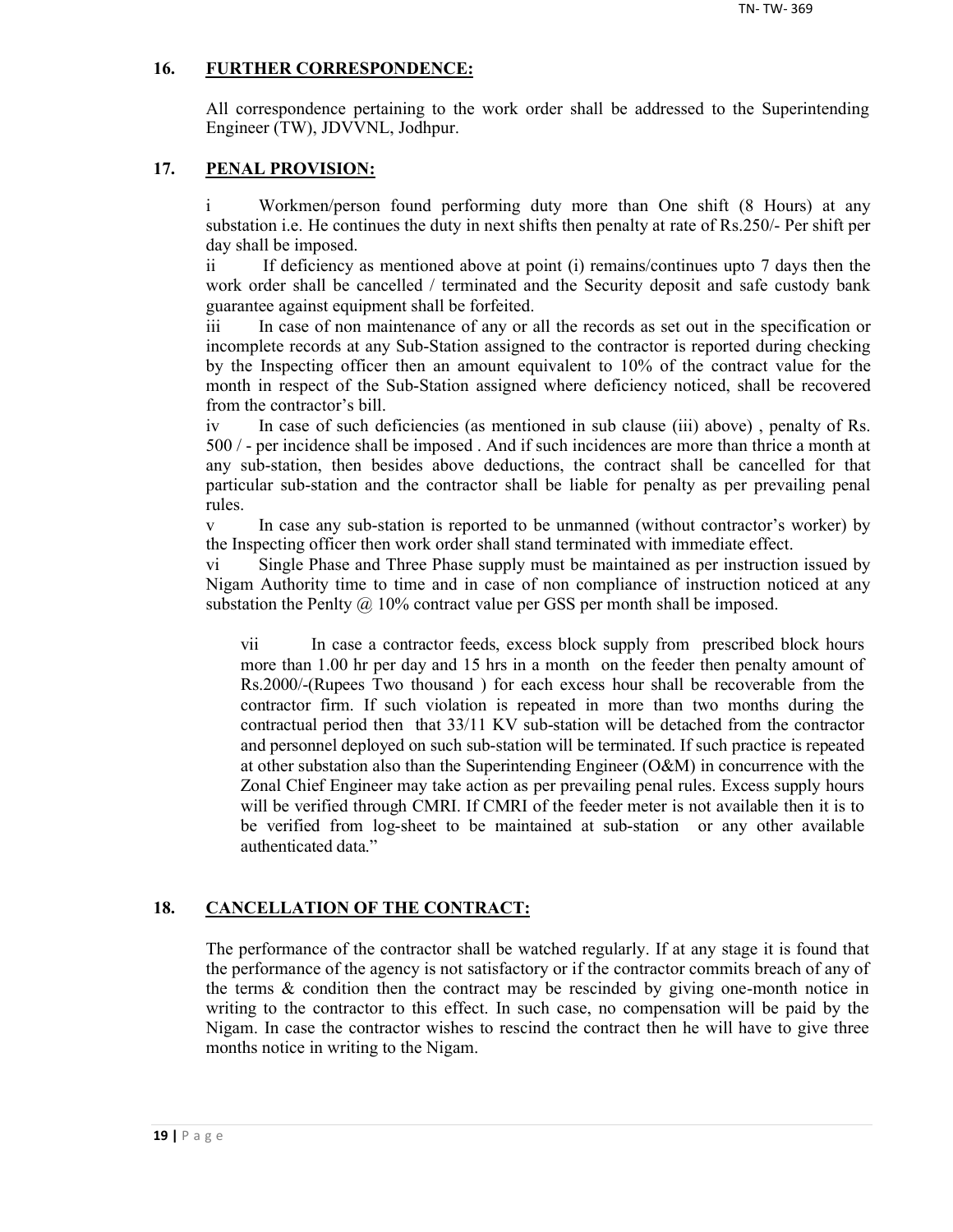Due to unforeseen reasons / change of Nigam"s policy the contract can be rescinded by the Nigam at any time by giving three months notice in writing to the contractor to this effect.

#### **19. SUB-LETTING:**

The contractor shall not sublet the contract or any part of this contract to any other person / Agency. In case of violation, action will be taken against him as per prevailing law in force/ besides termination of contact.

#### **20. UNDER TAKING:**

The Jodhpur Vidyut Vitran Nigam Limited reserves right to withhold payment of the contractor for any liability put on the department due to workmen compensation Act or any other liability by any other court for the period beyond six month from the date of expiry of contract for which contractor shall give an undertaking on non -judicial stamp paper worth Rs. 500/- of Rajasthan Government. The contractor shall be solely responsible for payment of compensation to the workers in case of accident as provided by the Workmen Compensation Act.

#### **21. HANDING OVER BACK ON COMPLETION/ CANCELATION:**

The contractor shall be fully responsible for upkeep, operation  $\&$  maintenance, security and safety of the equipment, property and records etc. of each sub-station let out to him under the contract. On completion/cancellation of the contract, the contractor shall hand over back to Jodhpur Discom the equipments. Property and record etc. of each sub-station in good working order. The contactor shall make good to Jodhpur Discom any loss suffered by it due to contractor's default in this regard.

## **22. TELEPHONE AND TRUNK CALL CHARGES:**

Jodhpur Discom (JDVVNL) shall pay the rental charges & free call/ minimum charges of BSNL/other company telephone only. Excess call charges over the minimum charges shall be borne by the contractor. However when telephone is being used for JEN/AEN office, full charges shall be paid by the Nigam.

#### **23. ACCEPTANCE OF THE ORDERS:**

On receipt of work order, the contractor shall submit its acceptance within a period of 7 days from the date of work order to the Superintending Engineer (TW), JDVVNL, Jodhpur, and copy to concerned Superintending Engineer (O&M) failing which his security Deposit as available with the Nigam shall be liable to be forfeited.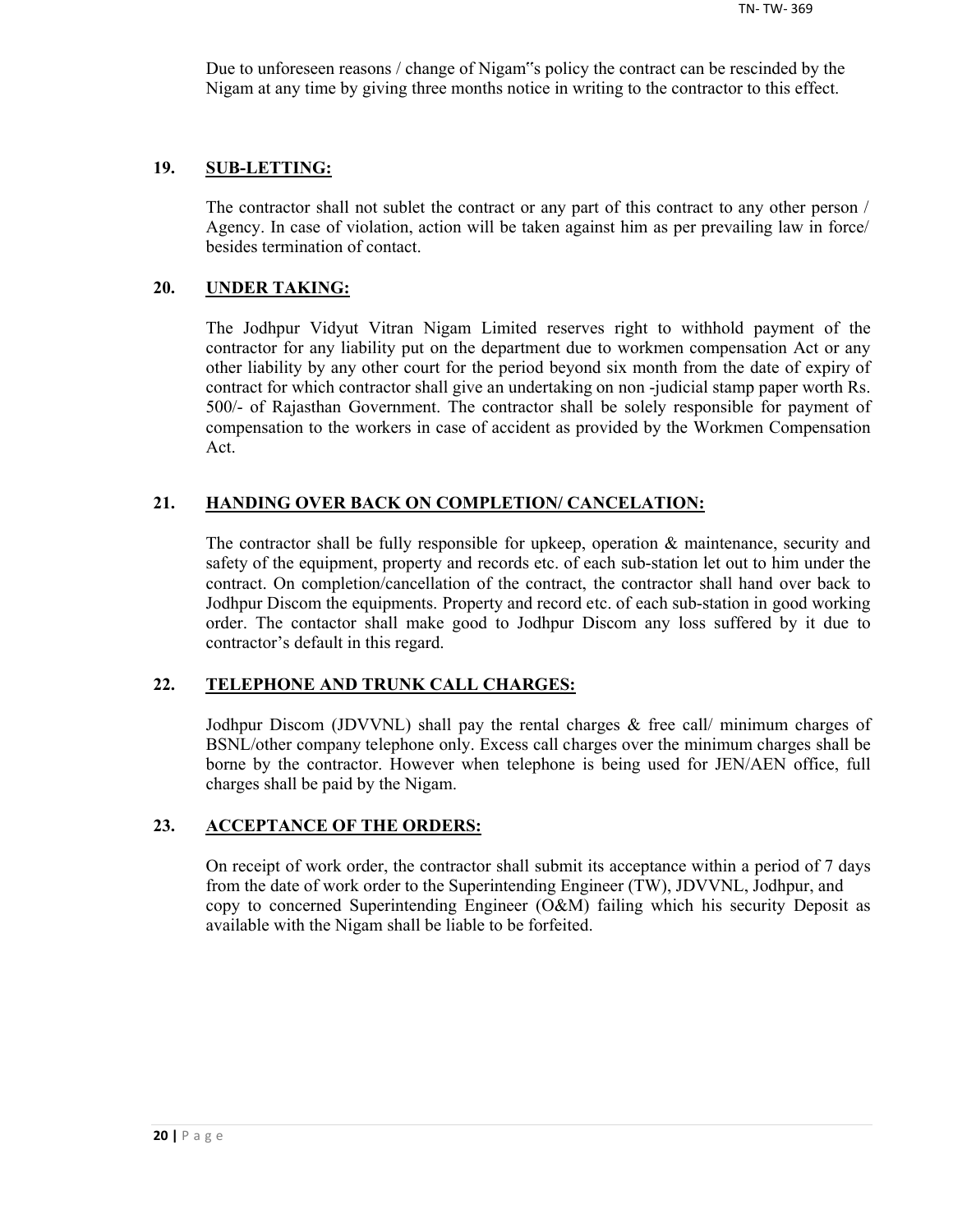## **SECTION-III**

## **TECHNICAL TERMS & CONDITION FOR THE WORK OF OPERATION AND MAINTENANCE OF 33/11 KV SUB-STATION UNDER JODHPUR DISCOM**

- **1.** For carrying out round the clock operation & maintenance of the 33/11 KV Sub-Station, the contractor shall employ his own, 3 (three) persons per day per GSS who possess a minimum qualification of ITI from a recognized/ Govt. Institution in each shift i.e one Skilled (ITI) in each shift is to be deployed. The contractor shall ensure that the persons engaged by him should not continue the shift for more than 8 hours in a day. The contractor shall provide following details of each worker engaged by him on each sub-station at his own cost:
	- a. Appointment letter with photo affixed duly counter signed by the Assistant Engineer (O&M) containing details such as name, father"s name date of birth, age, home address. Per month wages including confirmation from such persons about having been engaged by the contractor along with wages at which employed and educational qualification, duly signed by the employee engaged and attested by the contractor. A copy of this appointment letter issued by the contractor to his worker shall be providing to the Assistant Engineer concerned and also pasted on the Notice Board of the Sub-Station. The copy of appointment letter of workers shall also be provided to the circle Accounts Officer along with the first bill.
	- b. Identity card of each employee engaged in enclosed Performa (Annexure-II) for counter signature of concerned Executive Engineer. The identity card after counter signature will be returned back to the contractor for keeping it with his employees. The identity card so issued will not be used for any legal purposes and will be treated as null and void for the same. Further the identity card so issued shall be used by the workers in 33/11 KV substation premises only.
	- c. If any engaged person(s) to be replaced/ shifted by the contractor, then a written prior permission from the concerned Executive Engineer will be obtained by the contractor.
	- d. Weekly duty chart (Monday to Sunday) shall be displayed by the contractor on the Notice Board of the Sub-Station.
- **2.** Contractor shall abide by all the applicable laws in-force and non-compliance shall be his responsibility. The contractor shall comply with Rules/ Regulation issued by Government of India as well as of Rajasthan Government and local bodies from time to time.
- **3.** (i) The Contractor shall abide by factories Act, 1948, Minimum Wages Act, Payment of Wages Act, 1936, Industrial Dispute Act, 1947, EPF & MP Act, Workmen Compensation Act, Contract Labour (R&A) Act, 1970, ESI Act, 1948 and other Acts, Rules as applicable to workers employed by him. The act of Govt of Rajasthan for minimum wages be also followed while deciding the tendered prices.

(ii) Contractor/bidder shall abide by factory Act 1948 minimum wages Act, and he is bound not to pay wages to worker less than the prevailing rate of minimum wages as per above Act which is declared by Labour Department of GOI/GOR time to time. Therefore bidders are required to quote the price in view of above minimum wages Act with Taxes, if any.

- **4.** All T&P and safety devices like hand gloves, safety belt, earth chain, insulated pliers, screw driver, spanner set etc. of standard quality for this work will be arranged by the contractor at his own cost.
- 5. The contractor has to provide proper safety to equipment/ items and workman/ labour deployed at sub-station and also issue protection tip/ instructions to them.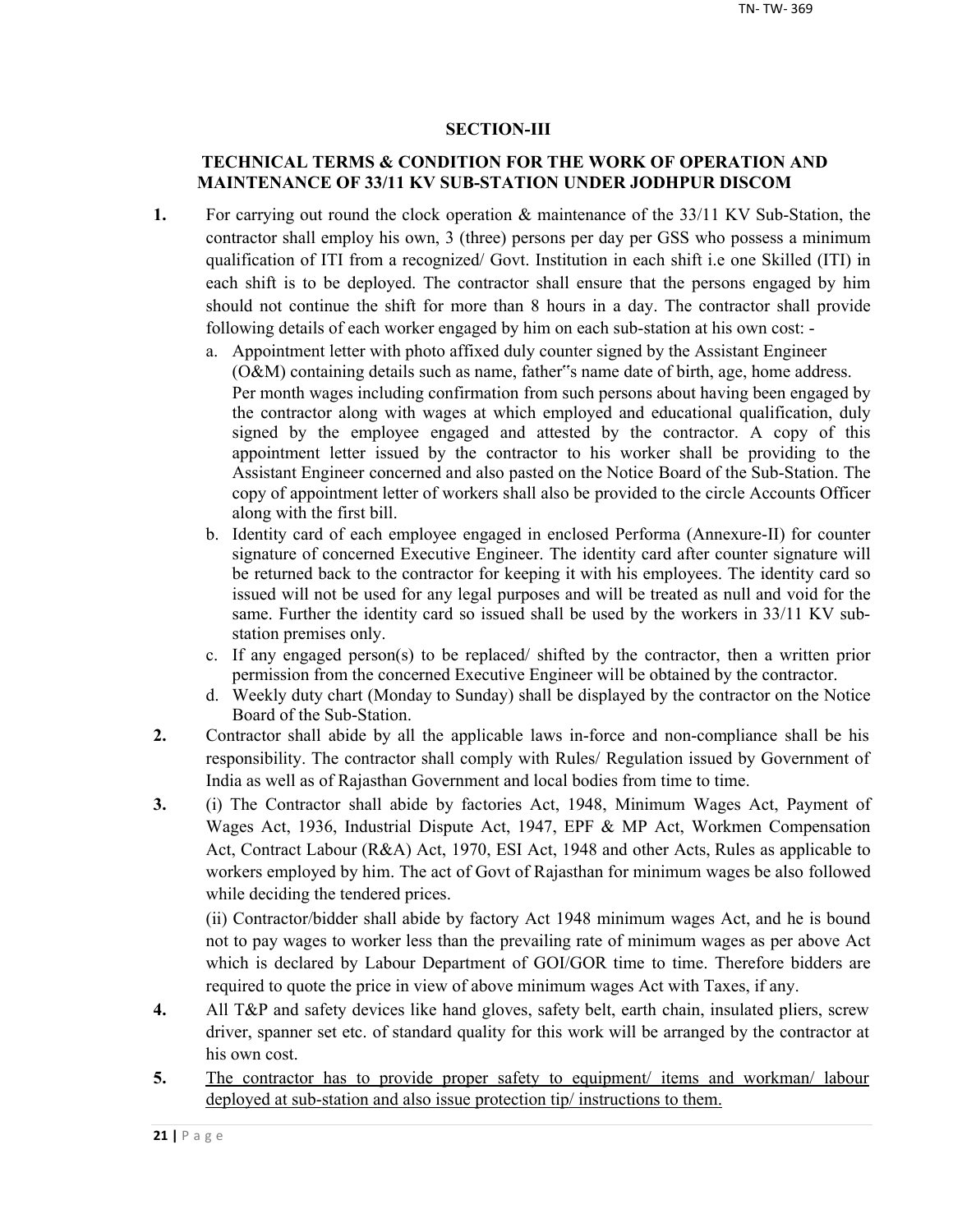- **6.** The contractor shall be required to get all workmen insured under Group Insurance Scheme against accident/miss-happening of the workmen during execution of work at his cost to cover the liability of workman as per workmen"s compensation Act, which should be paid by the Insurance Company against the accident. The Jodhpur Discom shall not be held responsible for any accident/ injury/ casualty during the execution of the contract, total responsibility will be of the contractor whatsoever and contractor/ Insurance Company will pay the compensation as per workmen compensation Act, 1923 and amendment thereto.
- **7.** The contractor and his authorized person will not interfere in the working of Jodhpur Discom. Any unlawful activities shall not be allowed. No person other then the contractor"s duty person and officers/ officials of Jodhpur Discom shall be allowed to enter into the premises of 33/11 KV sub-station.
- **8.** Jodhpur Discom shall not be responsible in any manner for any act or omission or commission of the workers engaged by the contactor No. claim in this regard shall lie against Jodhpur Discom. If by virtue of any law in force, Jodhpur Discom is made liable to pay any amount by way of penalty / damages/ fine etc. contractor shall be liable to indemnify/ reimburse to the extent of amount so paid along with other expenses incurred by Jodhpur Discom to defend such cases.
- **9.** The concerned officers of the Jodhpur Discom shall have the authority to inspect the work site/ sub-station at any time during the period of contract.
- **10.** All the consumable items such as TC fuse wire, bulbs, tube lights, distilled water etc. shall be arranged by the contractor at his own cost.

## **11. Engineer Incharge/Nodal Officer:-**

The engineer In-charge for verification and monitoring of supply position and other technical issues against this order shall be concerned Superintending Engineer (O&M).

- **12.** The following record shall be maintained at each sub-station by the contractor or his authorized representative and shall be produced on demand for which register shall be provided by Jodhpur Discom:
	- a. PTW (Permit to Work) Register (Annexure- I)
	- b. Identity Card (Annexure- II)
	- c. Log Sheet (Annexure- III)
	- d. Maintenance of power Transformer (Annexure- IV A)
	- e. Maintenance of Circuit Breaker (Annexure- IV B)
	- f. Transformer failure report (Annexure- V)
	- g. Roznamcha containing the incidence of all nature like disturbance of supply on 11 KV, failure of 33 KV supply and damage of equipment of sub-station etc. (To be maintained in ordinary register).
	- h. Daily attendances register of workers.
	- i. Register of workmen employed by contractor (Form ix). Employment Card (Form x) and Register of wages (Form xii) prescribed under Rajasthan Contract Labour (R&A) Rules, 1971.
	- j. Certificate of principal employer (Form-V), Renewal with Licensing officer (Form-VI, pt-I), Register of particulars of contractors (Form-VII), Progress of contract work(Form-VII, Pt-II), Annual return of principal employer to be sent to registering officer (Form-XXI)
	- k. Jodhpur Discom will provide Notice Board to the contractor having (a) Name of utility.
	- l. Name of 33/11 KV sub-station with district on which contractor person will write by chalk as under:
		- i. Block of supply hours for agriculture sector giving feeder wise details.
		- ii. Name of employee on duty.
		- iii. Single-phase supply hours.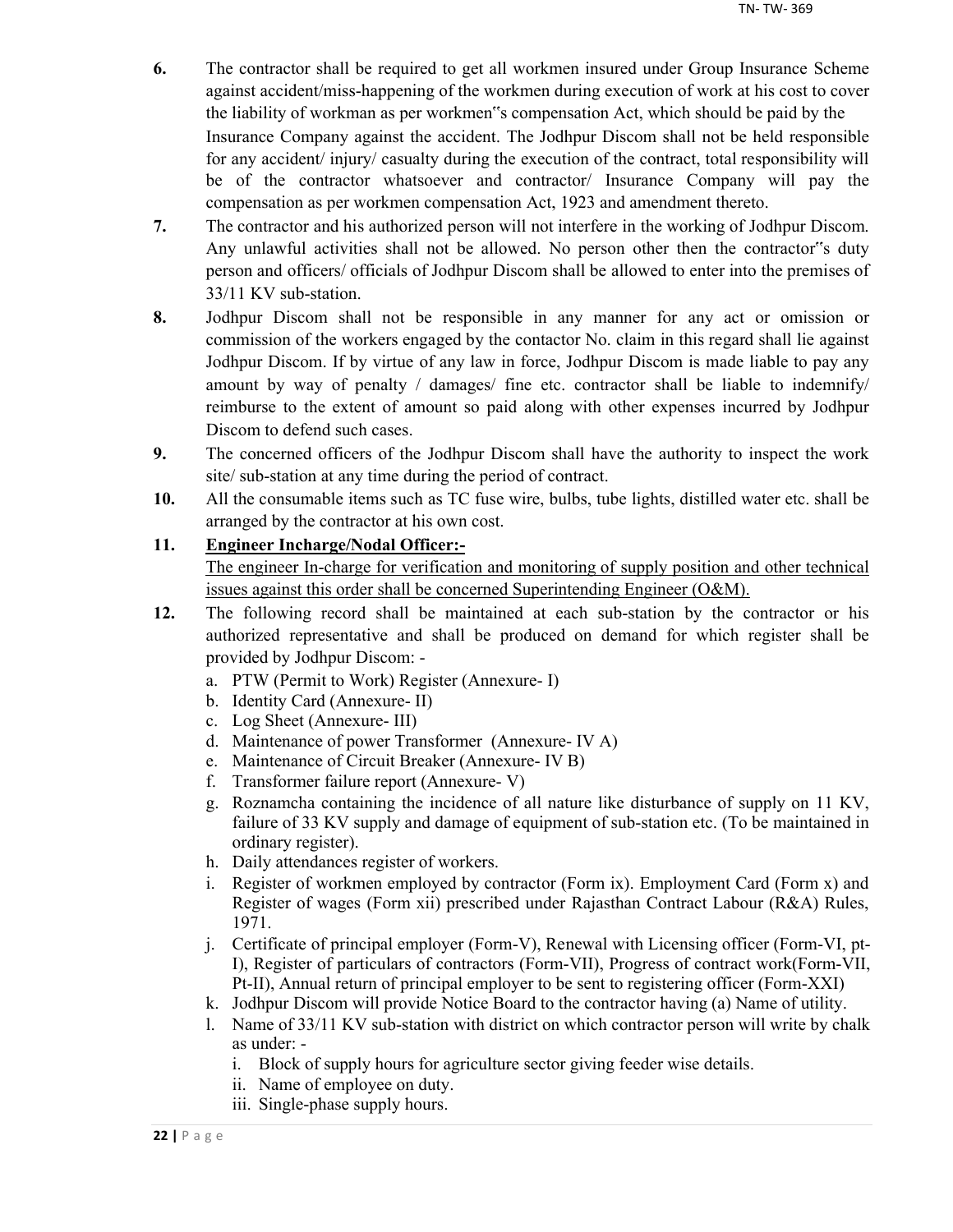## **RESPONSIBILITIES OF THE BIDDER:**

- i. Employee on duty at the S/S shall record consumption on feeder meter reading hourly and shall maintain the record in the log sheet as well as in the soft copy. The bidder shall develop a technically support system in such a way that the details of meter readings shall be communicated to concern JEN & AEN on daily basis through e-mail/ digital form.
- ii. Contractor shall analyze the excess power drawl on feeder on daily basis such as excess load during single phase supply  $\&$  shall intimate the same to concern JEN, AEN, XEN & the SE through e-mail/digital form.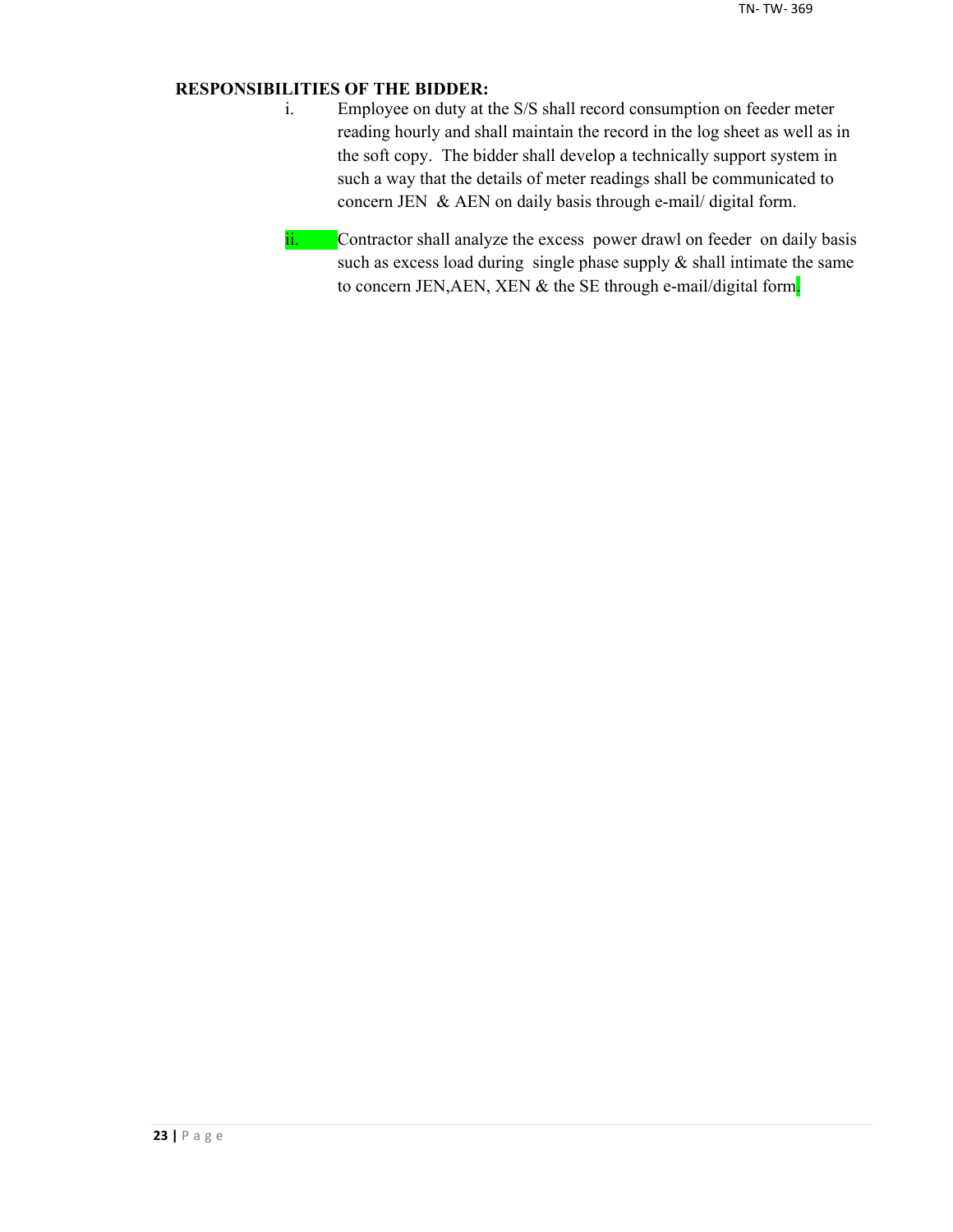## **Annexure – E**

## **TN No. 369**

| S. No. | Name of<br><b>Circle</b> | No. of<br>33/11<br><b>KV GSS</b> | <b>Estimated</b><br>Value in Rs (<br>for $1 yr$ ) | <b>Tender</b><br>Fee for E-<br>Proc. $(Rs)$ | <b>Bid</b><br><b>Document</b><br>fee<br>(Rs) | <b>Earnest</b><br>Money $@2\%$<br>of ECV<br>(Rs)         |
|--------|--------------------------|----------------------------------|---------------------------------------------------|---------------------------------------------|----------------------------------------------|----------------------------------------------------------|
| 1      | Sirohi Circle            | 50                               | 21000000.00                                       | 1000                                        | 2500                                         | 420000.00<br>20% cash and 80<br>% BG may be<br>accepted) |
|        | Cost                     |                                  |                                                   |                                             |                                              |                                                          |

#### **Note :-**

- 1. The tender quantity of 33/11 KV Substation which are to be given on contract for Operation and maintenance may be reduced or enhanced as per Nigam Requirement.
- 2. Bid Document fee for each Lot is Rs. 2500/- and Tender Fee for e-procurement for each Lot is Rs. 1000/-.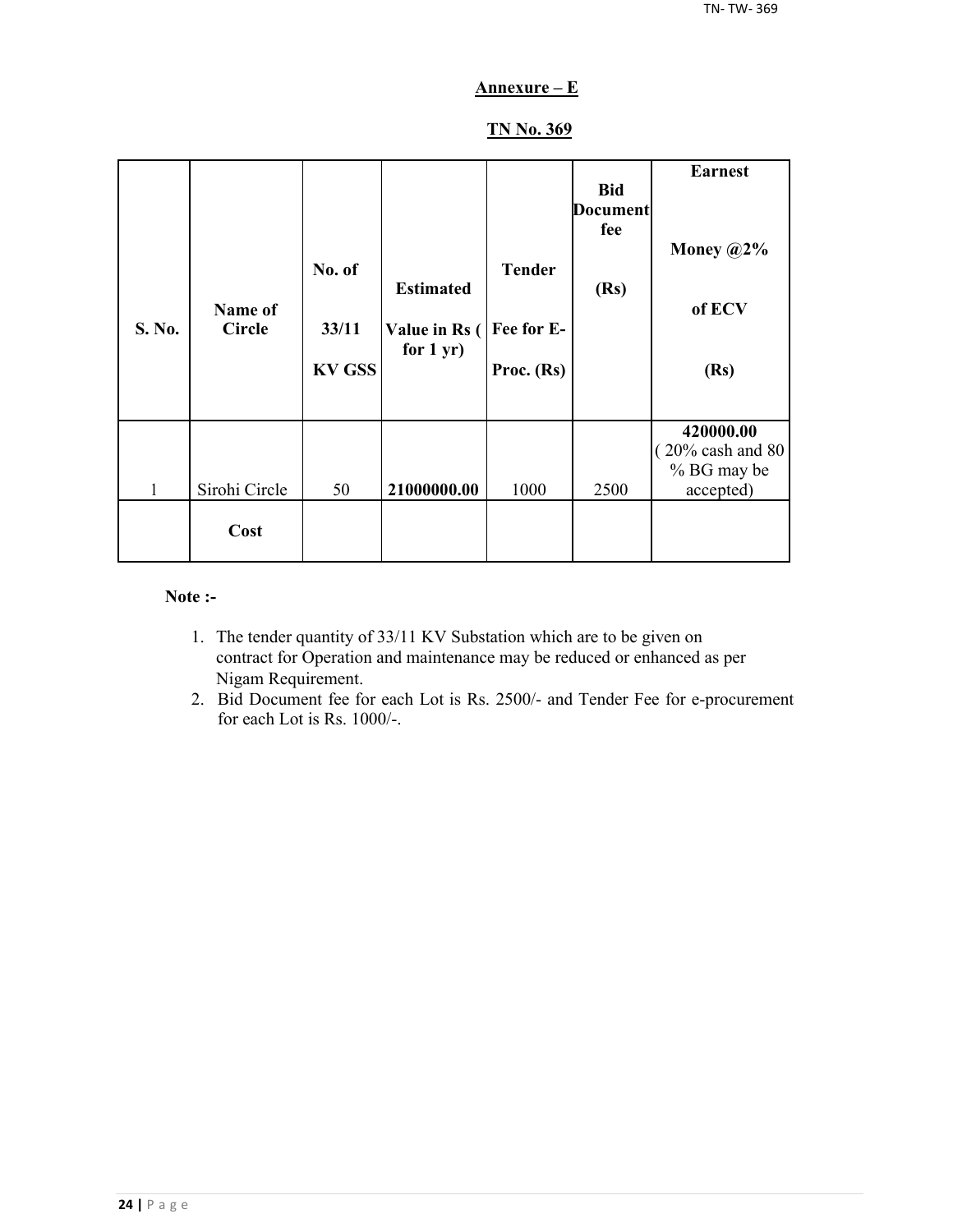TN- TW- 369

Schedule - I

#### *Bid Bank Guarantee* **(FOR EARNEST MONEY)**

**Ref : Bank Guarantee No. .................... Dated: ........**

**To, The Superintending Engineer (TW), Jodhpur Vidyut Vitran Nigam Limited, New Power House Road Jodhpur-342003**

- **1. Whereas .............................[name of the Bidder] (hereinafter called "the Bidder") has submitted its bid dated .............................[date of submission of bid] for the construction of......................... [name of contract] (hereinafter called "the Bid").**
- **2. KNOW ALL PEOPLE by these presents that WE.......................... [name of bank] of ..................... [name of country], having our registered office at................................ [Address of bank] (hereinafter called "the Bank"), are bound unto.................................... [name of Purchaser] (hereinafter called "the Purchaser") in the sum of Rs.\*\_\_\_\_\_\_\_\_\_\_\_\_\_\_\_\_ for which payment well and truly to be made to the said Purchaser, the Bank binds itself, its successors, and assigns by these**  presents. Sealed with the Common Seal of the said Bank this \_\_\_ day of \_\_\_\_\_\_\_ 200\_\_\_.
- **3. THE CONDITIONS of this obligation are:**
- **i. If the Bidder withdraws its Bid during the period of bid validity specified by the Bidder in the Bid Form; or**
- **ii. If the bidder refuses to accept the correction of error in his Bid ; or**
- **iii. If the Bidder, having been notified of the acceptance of its Bid by the Purchaser during the period of bid validity:**
- **(a) fails or refuses to execute the Contract agreement, if required; or**
- **(b) fails or refuses to furnish the performance security, in accordance with the General Conditions of Contract;**
- **4. we undertake and authorize our branch situated at Jodhpur (Rajasthan) address:**

to pay to the Purchaser up to the above amount upon **receipt of its first written demand, without the Purchaser having to substantiate its demand, provided that in its demand the Purchaser will note that the amount claimed by it is due to it owing to the occurrence of one or all of the three conditions, specifying the occurred condition or conditions.**

- **5. The decision of the SUPERINTENDING ENGINEER (TW), JODHPUR VIDYUT VITRAN NIGAM LIMITED, JODHPUR shall be final whether breach has been committed on the right to demand the amount of guarantee from us which has accrued to the purchaser.**
- **6. This guarantee shall not cease or determine, if the purchaser grants time or indulgence or vary the terms of the contract with the contractor or without our consent or knowledge.**
- **7. The guarantee herein contained shall not be affected by any change in the constitution of the contractor.**
- **8. We, \_\_\_\_\_\_\_\_\_\_\_\_\_\_\_\_\_\_\_\_\_ further undertake not to evoke this guarantee during its currency except with the previous consent of the SUPERINTENDING ENGINEER (TW), JODHPUR VIDYUT VITRAN NIGAM LIMITED, and JODHPUR.**
- **9. All disputes arising under the said guarantee between the Bank and the Nigam or between the Contractor and the Nigam pertaining to the guarantee shall be subject to the jurisdiction of Courts in Jodhpur, Rajasthan alone.**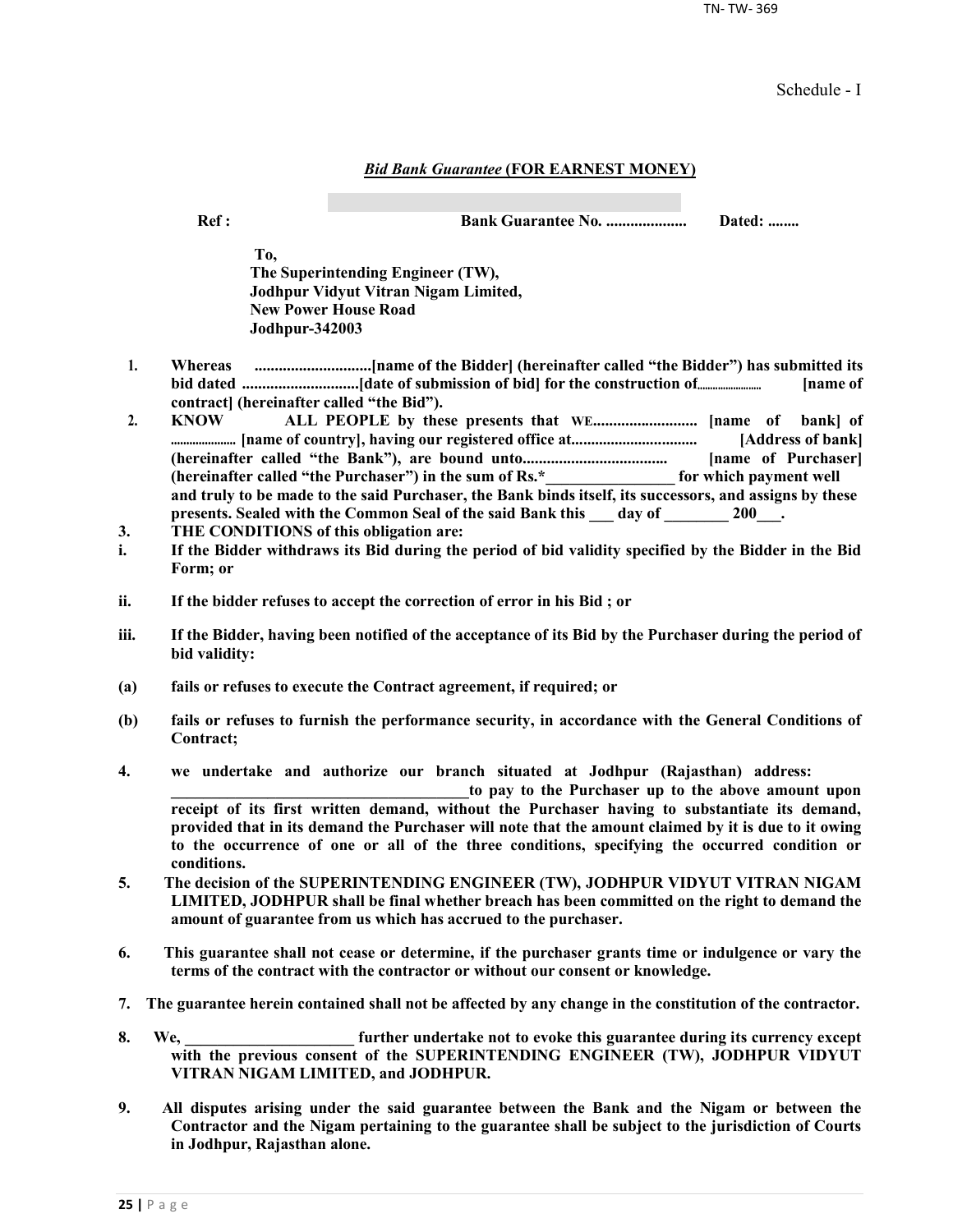**10. This guarantee will remain in force up to and including one hundred Eighty (180) days after the date**

**of the opening of bids, i.e. up to \_\_\_\_ , with a further grace period of Ninety (90) days and any demand in respect thereof should reach the Bank not later than the above date.**

**Yours faithfully,**

**Bankers (EXECUTANT)**

**Witness:-1.**

**2.**

**The Bidder should insert the amount of the guarantee in words and figures denominated in the currency of bid.**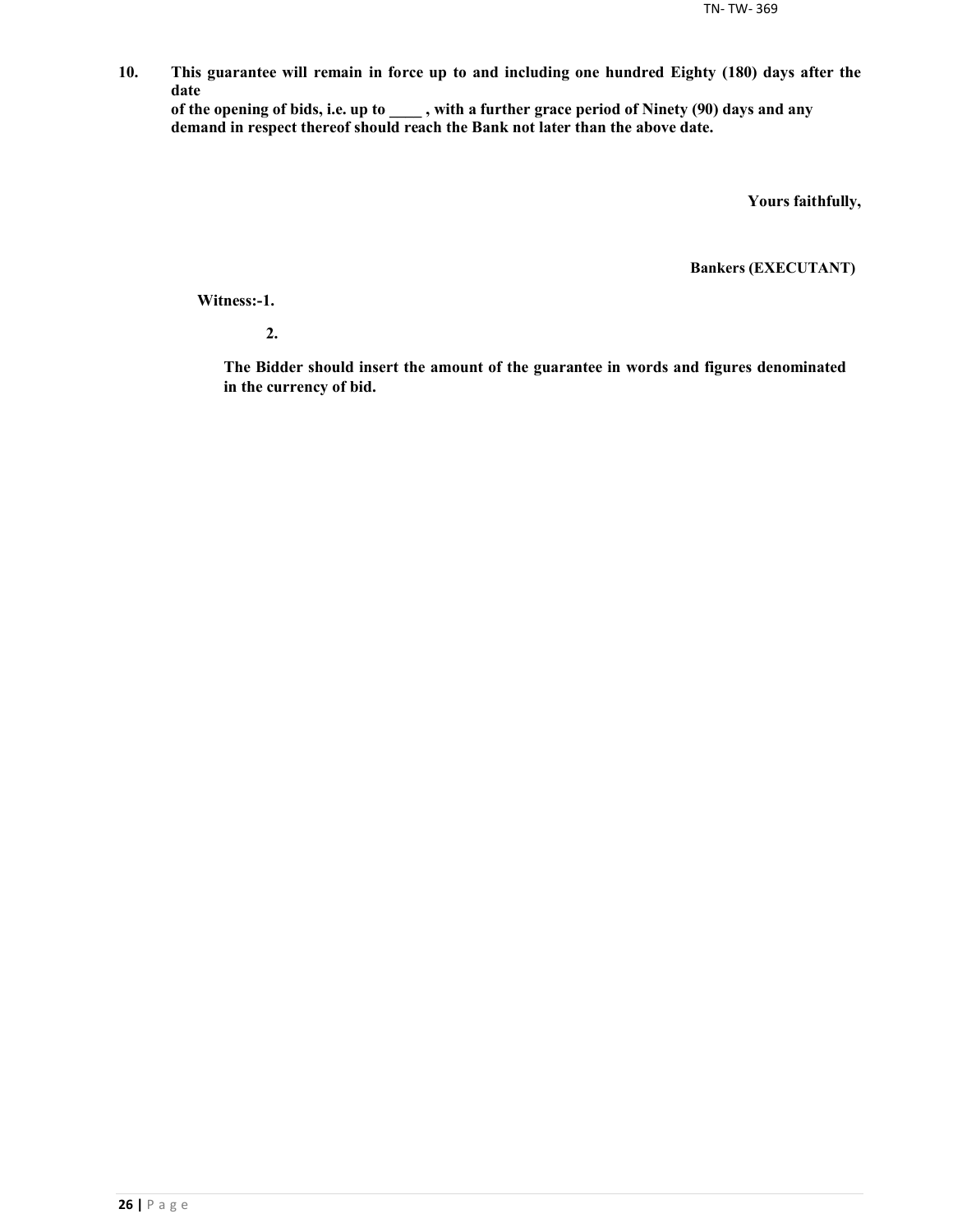| <b>SCHEDULE-2</b><br><b>JODHPUR VIDYUT VITRAN NIGAM LIMITED</b><br><b>AGREEMENT</b>                                                                                                                                                                                                                                                                                  |
|----------------------------------------------------------------------------------------------------------------------------------------------------------------------------------------------------------------------------------------------------------------------------------------------------------------------------------------------------------------------|
| (On non-judicial stamp paper of Govt. of Rajas than having stamp duty as applicable)                                                                                                                                                                                                                                                                                 |
| This indenture made at on this day of the Month of<br>of<br>between the Managing Director, Jodhpur Vidyut Vitran<br>Nigam Ltd.                                                                                                                                                                                                                                       |
| (hereinafter referred to as the Owner) which expression unless the context does not<br>permit includes successors and assigns) of the one part and                                                                                                                                                                                                                   |
| (I) To be used in case of Limited Companies<br>incorporated                                                                                                                                                                                                                                                                                                          |
| <b>Example 2</b> under the <b>companies</b> act and                                                                                                                                                                                                                                                                                                                  |
| having                                                                                                                                                                                                                                                                                                                                                               |
| (hereinafter referred to as<br>its Registered office at                                                                                                                                                                                                                                                                                                              |
| <b>Contractor</b> which<br>expression unless the context does not permit includes their successors and permitted<br>assigns).                                                                                                                                                                                                                                        |
| (2) To be used in case of Partnership concerns<br>M/s ________ a Partnership Firm consisting of the following Partners namely:                                                                                                                                                                                                                                       |
| (Age) (Residence)(Occupation)<br>(Name)<br>1                                                                                                                                                                                                                                                                                                                         |
|                                                                                                                                                                                                                                                                                                                                                                      |
| 2                                                                                                                                                                                                                                                                                                                                                                    |
|                                                                                                                                                                                                                                                                                                                                                                      |
| 3                                                                                                                                                                                                                                                                                                                                                                    |
|                                                                                                                                                                                                                                                                                                                                                                      |
| 4                                                                                                                                                                                                                                                                                                                                                                    |
| (hereinafter referred to as Contractor which expression unless the context does not<br>permit includes their respective heirs, executors, administrators, legal representatives,<br>nermitted<br>assigns) of the second part, witness the as follows:-                                                                                                               |
| (1) The contractor, does by these presents agree to supply and execute/complete the<br>erection work of (Name of work) to the Owner and the Owner does agree to purchase<br>and execute/complete the erection work from the Contractor, the material/equipment and<br>erection work as<br>work order No. _________ dated _________ and amendment<br>specified in the |
| letter No.                                                                                                                                                                                                                                                                                                                                                           |
| dated appended and on the terms & conditions constrained in the<br>said order and amendment letter. The General terms and conditions of the contract<br>appended hereto are considered a part of this agreement.                                                                                                                                                     |
| has deposited Rs.<br>Rs.<br>(2)<br>The Contractor<br>$(\text{In})$<br>word<br>$*(a)$ In cash, or                                                                                                                                                                                                                                                                     |
| s                                                                                                                                                                                                                                                                                                                                                                    |
| by furnishing a Demand Draft No._outled<br>drawn in<br>$*(b)$                                                                                                                                                                                                                                                                                                        |
| favor of<br>0r<br>*(c) by furnishing a Bank Guarantee amounting to Rs. _ _____________towards security and performance o                                                                                                                                                                                                                                             |
| (* delete which is not applicable)<br>(3) The contractor is also bound to fulfill all the conditions<br>mentioned in the above work order.                                                                                                                                                                                                                           |
| (4) The work to be executed under this agreement shall be as per<br>terms and conditions mentioned in the above work order.                                                                                                                                                                                                                                          |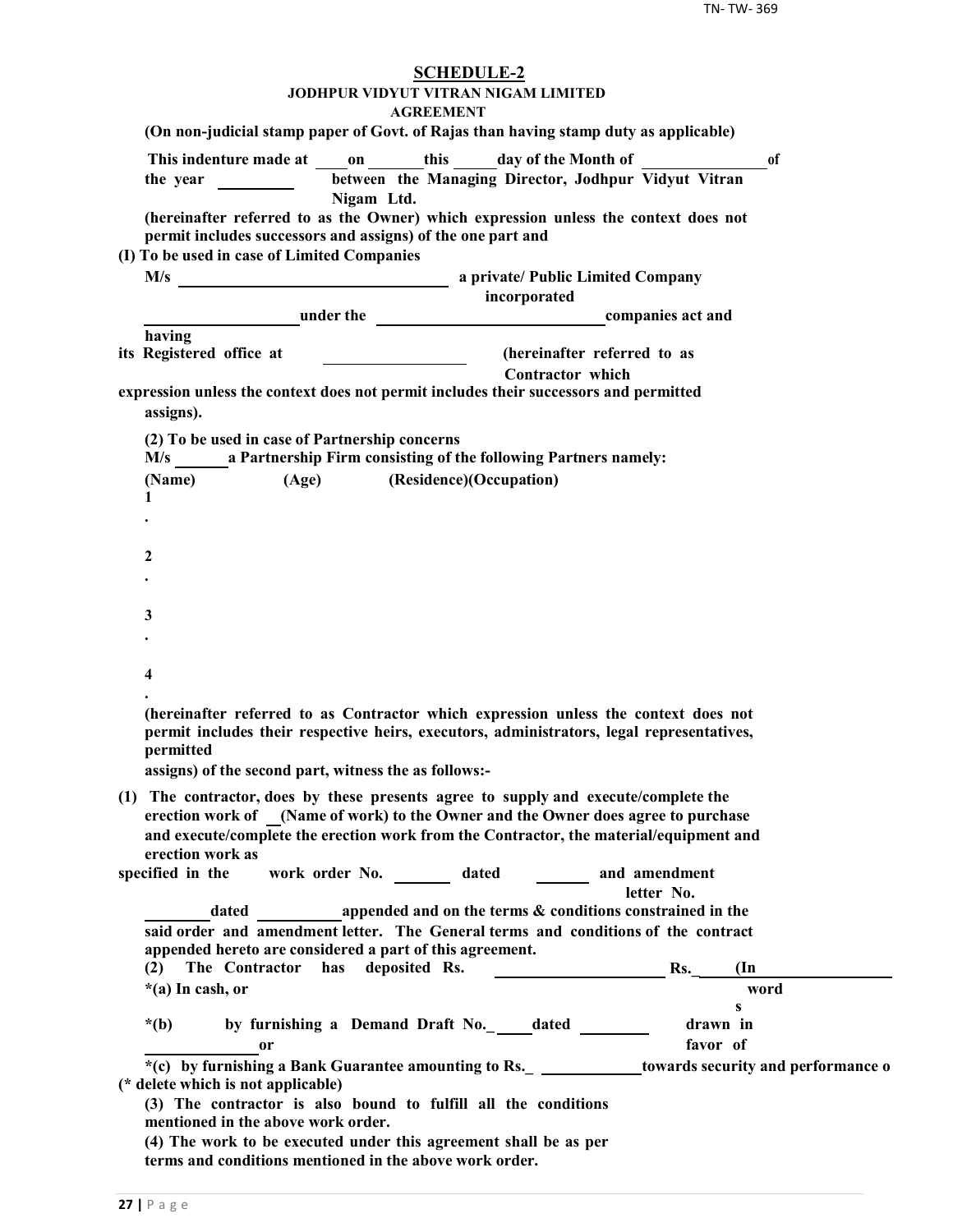| (5)                      |                                                                                                                      |        | -of<br>In case |
|--------------------------|----------------------------------------------------------------------------------------------------------------------|--------|----------------|
|                          | dispute as to whether any materials supplied are or are not in accordance with                                       |        |                |
|                          | specifications set forth in the schedule, the decision of The Superintending Engineer                                |        |                |
|                          | (TW), JDVVNL shall be final and binding on both the parties.                                                         |        |                |
|                          | (6) The delivery shall be effected and completed as per clause No.                                                   | of the | work order     |
|                          | from the date of this Work Order and amendment letter No.                                                            | dt.    | . The first    |
|                          | installment of supplies will begin as per clause No.<br>of the                                                       | work   | order<br>and   |
| amendment letter No.     | to the work order.                                                                                                   |        |                |
| dt.                      |                                                                                                                      |        |                |
|                          |                                                                                                                      |        |                |
| <b>As per clause No.</b> | (7) Payment of the work executed under this agreement shall as under :<br>of the Work Order and amendment letter No. |        |                |

**(8) If the Contractor fails wholly or in part to fulfill this agreement, the Owner shall be entitled at his discretion to retain the whole or any part of the deposit made by the Contractor under clause (2) and if the loss suffered by the Owner exceeds the amount of said deposit, he will be entitled to recover the said loss from the Contractor.**

**(9) If any sum remains due or becomes recoverable from the Contractor on account of the nonfulfillment of this agreement or on account of any other reason, the Contractor shall pay the same immediately on demand, the Owner shall be entitled to recover the same from the Contractor as arrears of Land Revenue.**

**(10) In witness of the due execution of this agreement the parties have hereunder set their hands the day and the year first above written.**

**Signed and delivered by**

| In case of                                           | (1)Signature               |                    |
|------------------------------------------------------|----------------------------|--------------------|
| <b>Limited/Partnership Shri</b>                      |                            |                    |
| Companies & Firms ation                              | (2) Signature              |                    |
| For and on behalf of                                 | (1) Signature              |                    |
| In presence of witnesses                             | (2) Signature              |                    |
| Signed and                                           |                            |                    |
| delivered by                                         | (1) Signature              |                    |
| In case of individuals Shri                          |                            |                    |
| Signed and delivered by                              |                            |                    |
| In case of Individuals Shri<br>witness:              | (1) Signature              | In the presence of |
| $(1)$ Shri<br>ation                                  | (2) Shri(1) Signatureation | (2) Signature      |
| Signed and delivered by the                          | <b>JDVVNL</b>              |                    |
| by order and on behalf of the MD of<br><b>JDVVNL</b> |                            |                    |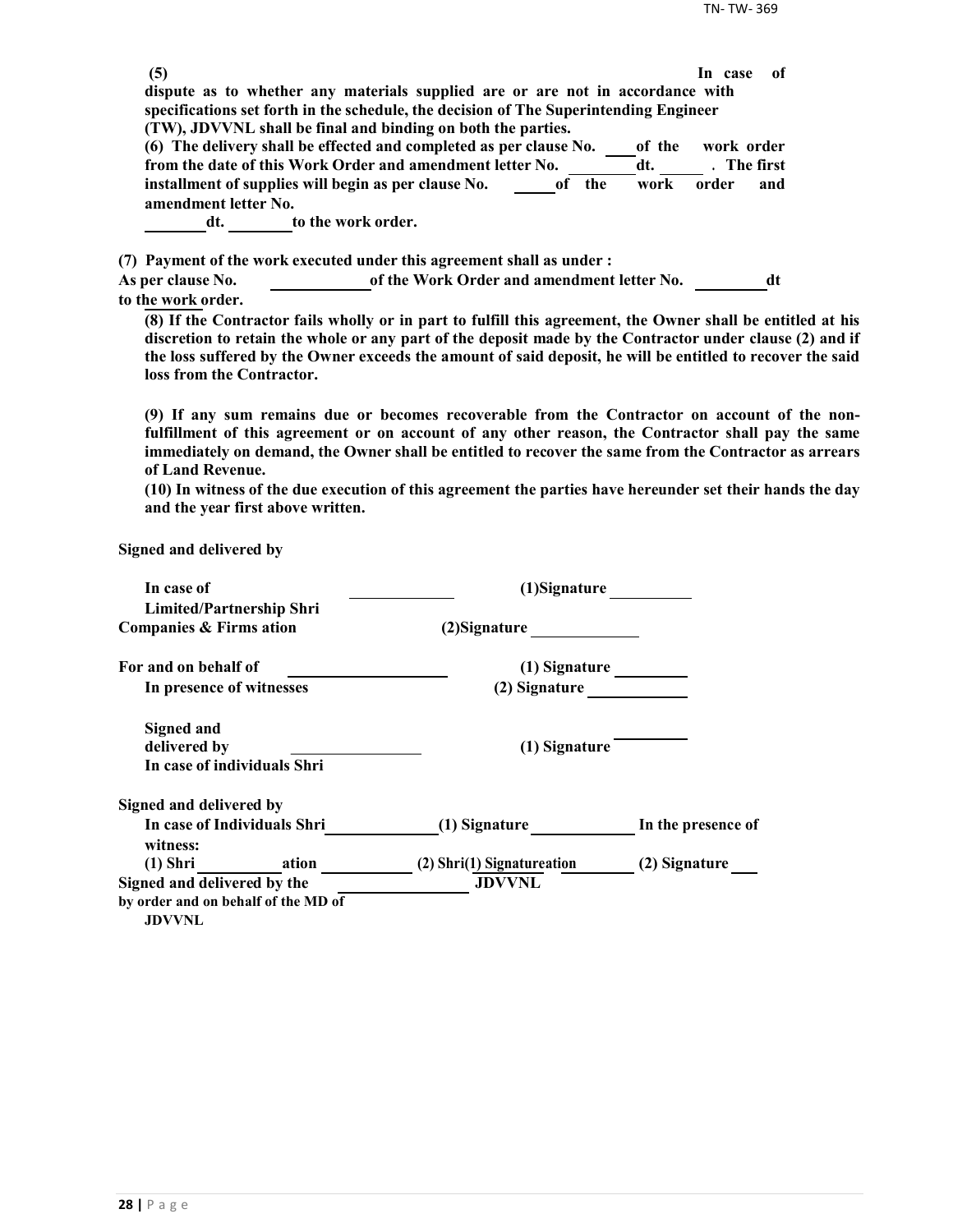## **Commercial Terms & Conditions**

Bidder's Name & Address:

| Tο                                   |
|--------------------------------------|
| The Superintending Engineer (TW),    |
| JODHPUR Vidyut Vitran Nigam Limited, |
| New Power House Road,                |
| $JODHPUR - 342003$                   |
|                                      |

Dear Sirs,

Sub : Confirmation for "No Deviation" in Commercial terms & conditions of package No JdVVNL/ SE/ TW/ TN-369

We hereby confirm that there is no deviation in commercial terms  $\&$ conditions stipulated in the bidding documents and we are agreed to adhere the same strictly.

(Signature)……...........................

Date :

| Place : |  |
|---------|--|
|         |  |
|         |  |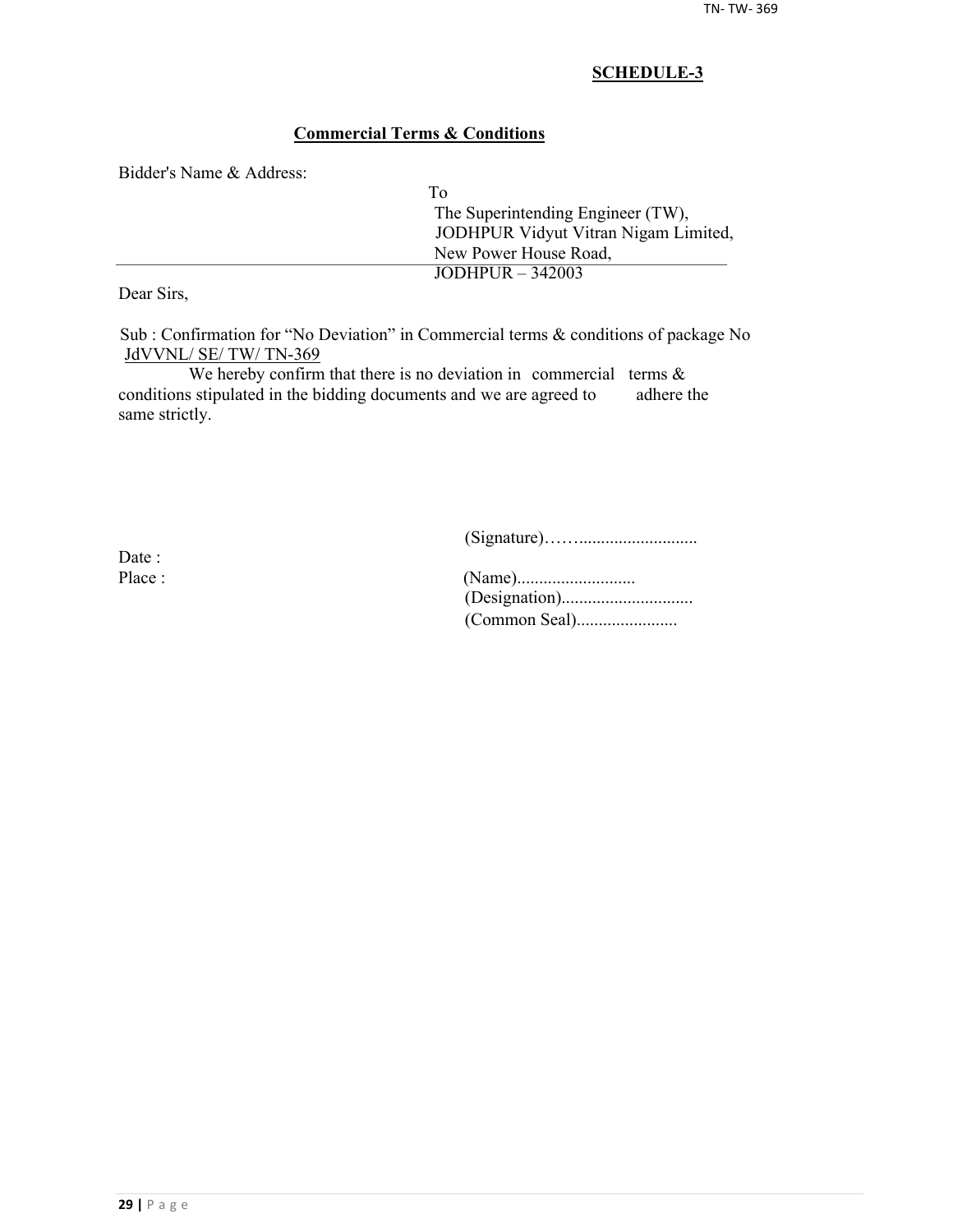## **Technical Terms & Conditions**

To

Bidder's Name & Address :

The Superintending Engineer (TW), JODHPUR Vidyut Vitran Nigam Limited, New Power House Road JODHPUR – 342003

Dear Sirs,

Sub :- Confirmation for "No Deviation" in Technical terms & conditions of package No. JdVVNL/ SE/ TW/ TN-369

> We hereby confirm that there is no deviation in technical terms  $\&$  conditions stipulated in the bidding documents and we are agreed to adhere the same strictly.

> We also confirm that tendered material shall be procured from vendors approved by JDVVNL and shall be conforming to various requirements of relevant ISS/Specification/orders and as per design and drawing approved by the Nigam.

> > (Signature) ……...........................

Date ·

| Place : |  |
|---------|--|
|         |  |
|         |  |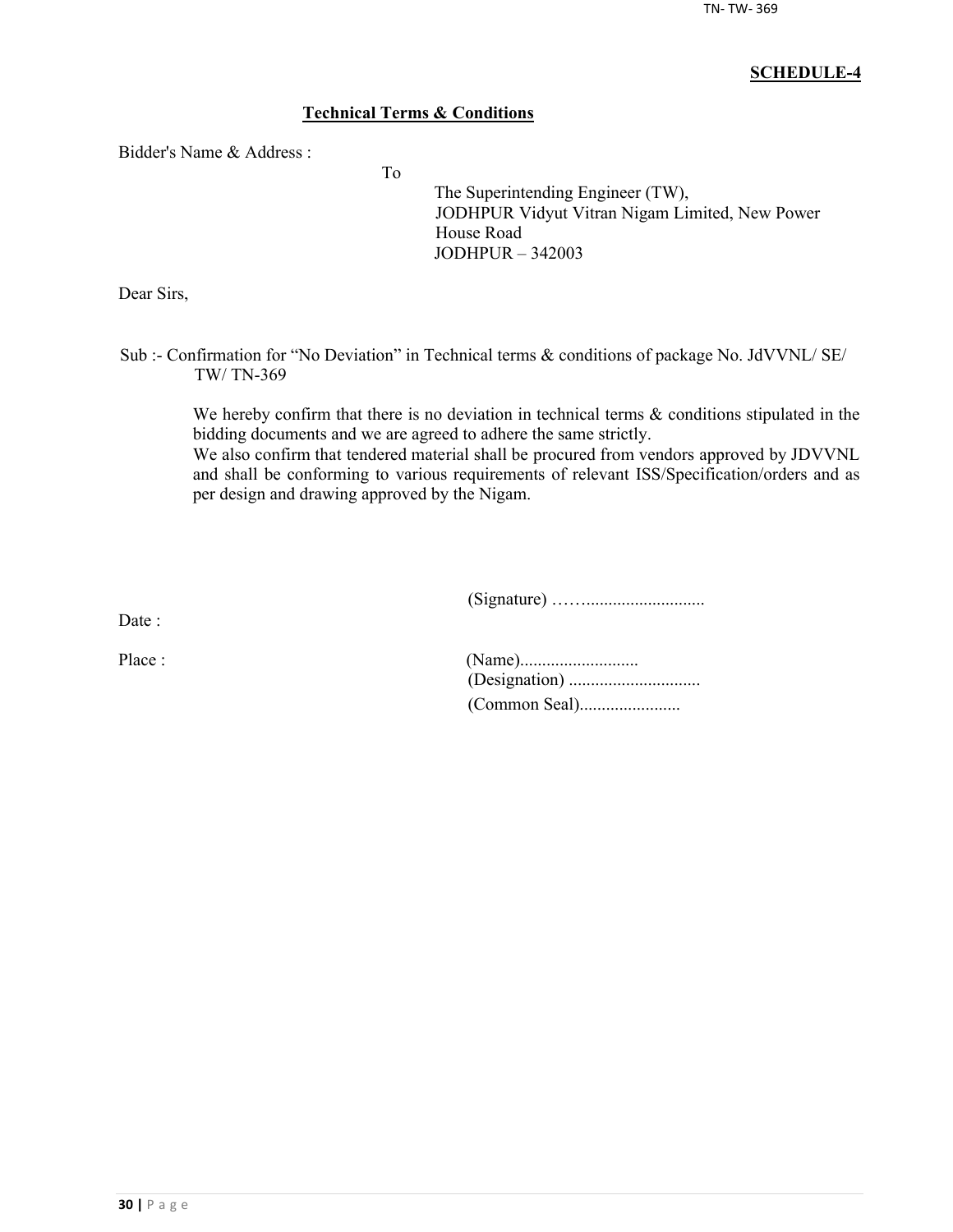#### **List of Past Experience**

Bidder's Name & Address :

To, The Superintending Engineer (TW), Jodhpur Vidyut Vitran Nigam Limited, New Power House Road JODHPUR – 342003

Dear Sirs,

We have completed /executed the work orders Turn key pacages Labour contracts required as per spec under TN-369 successfully as per details given hereunder:-

|                          |            |                  | Name        |              |
|--------------------------|------------|------------------|-------------|--------------|
| S.No                     | Details of |                  | & details   | Date of      |
|                          | ordered    | Order No. & Date |             |              |
| $\overline{\phantom{a}}$ |            |                  | of ordering | commencement |
|                          | work       |                  | utility     |              |
|                          |            |                  |             |              |
|                          |            |                  |             |              |

| Date       | Contract value of        | Whether<br>order executed                                     | Remarks |
|------------|--------------------------|---------------------------------------------------------------|---------|
| of         |                          |                                                               |         |
| completion | ordered/executed<br>work | stipulated work<br>per<br><b>as</b><br>completion<br>schedule |         |
|            |                          | <sub>or</sub><br>not                                          |         |
|            |                          |                                                               |         |
|            |                          |                                                               |         |

Note: Certificate(s) of competent authority of the utility for satisfactory execution of stated works are to be furnished along-with this schedule.

Date:

| $(Name)$ |
|----------|
|          |
|          |

Place :

(Common Seal).............................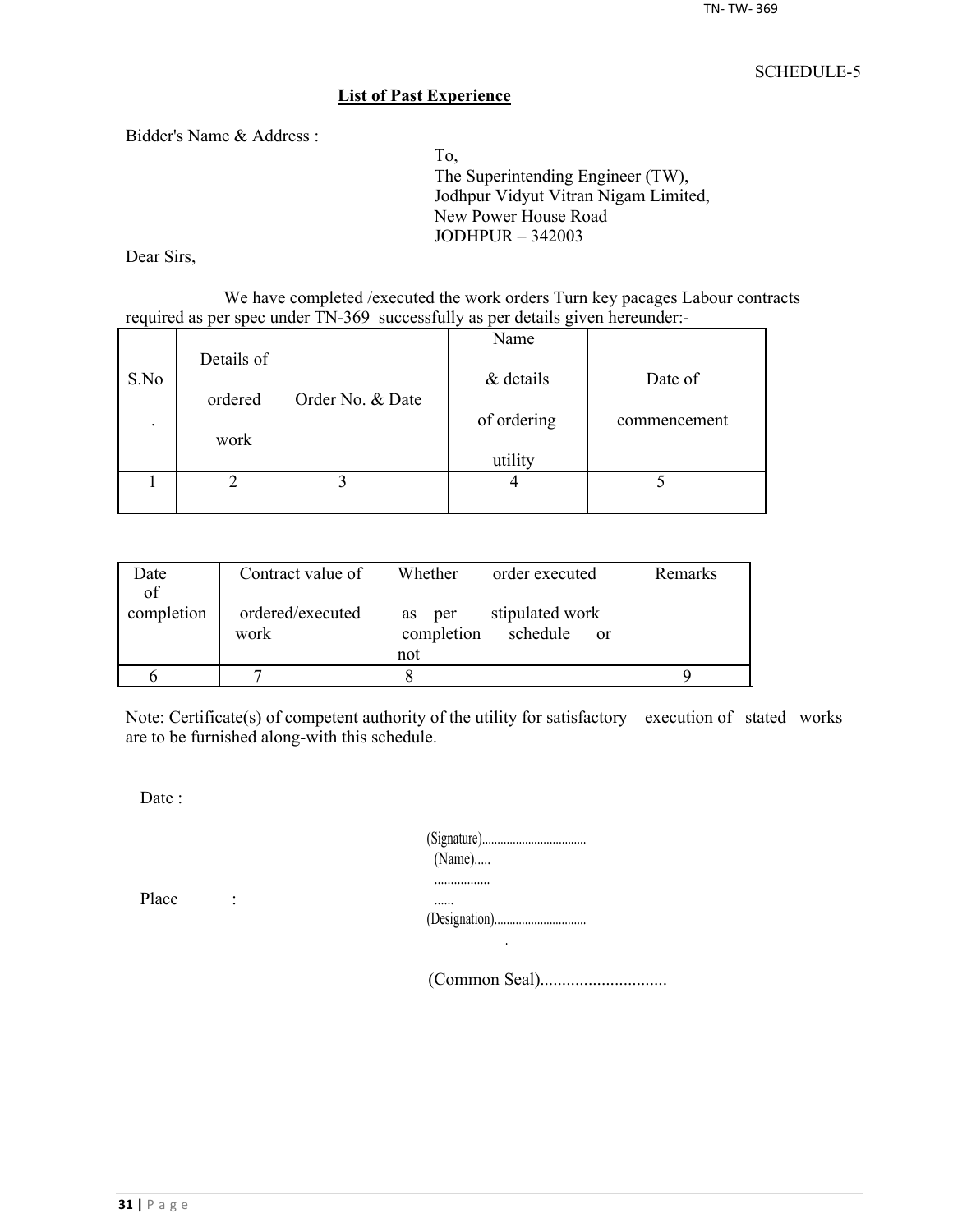## **LIST OF EQUIPMENTS AND TECHNICAL HANDS**

Bidder's Name & Address :

To, The Superintending Engineer (TW), Jodhpur Vidyut Vitran Nigam Limited, New Power House Road, JODHPUR – 342003

Dear Sirs,

We hereby declare that we have sufficient men  $\&$  machinery for successful execution of work against this tender enquiry, the details of which are given as under:-

Date :

| Place |  |
|-------|--|
|       |  |
|       |  |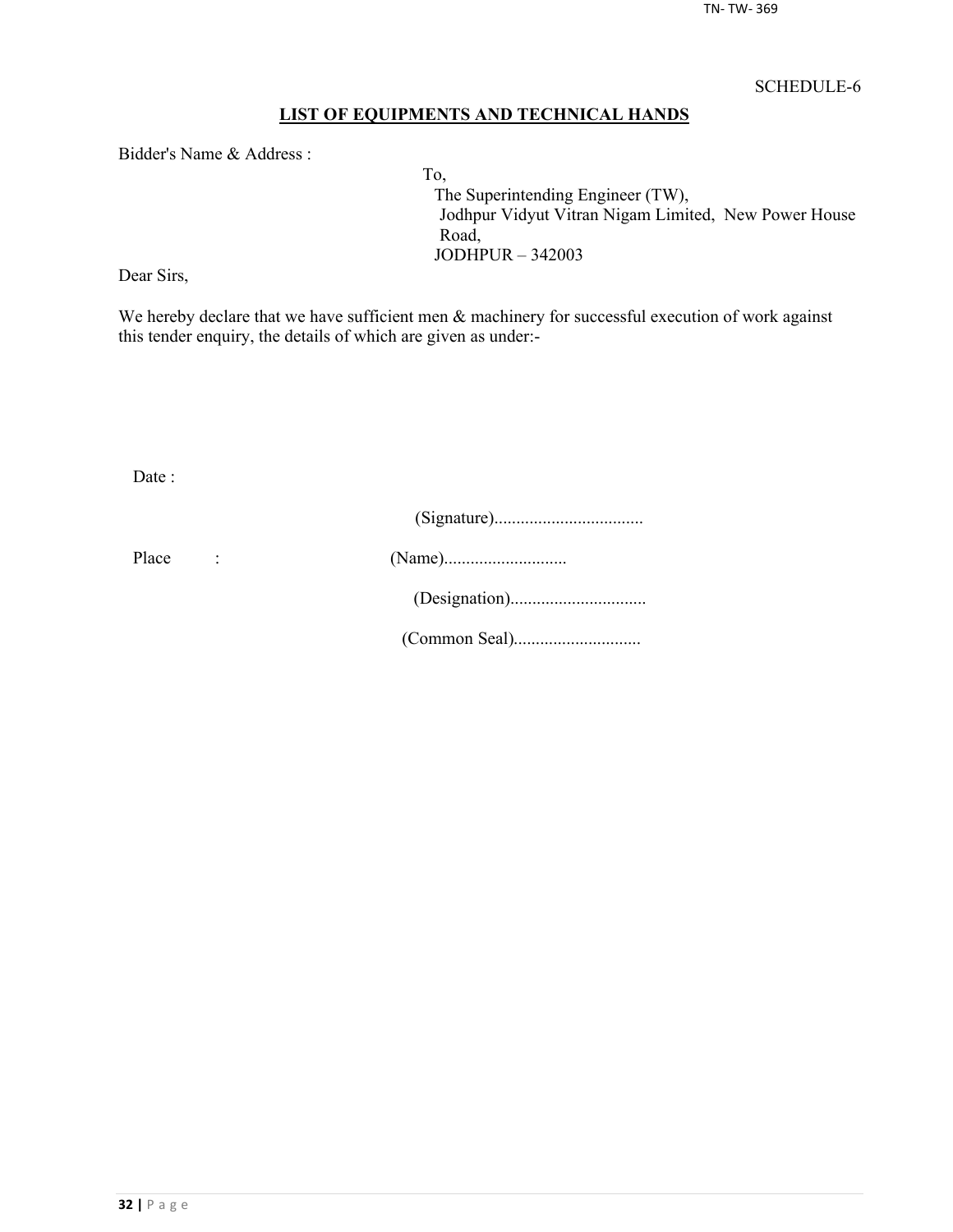#### **SCHEDULE-6(A)**

#### **Qualification Requirements (Tender No.** JdVVNL/ SE/ TW/ TN-369**)**

#### **Details of Turnover during last three financial years (2014-15,2015-16 & 2016-17)**

**Bidder's Name & Address:**

**To**

**The Superintending Engineer (TW) Jodhpur Vidyut Vitran Nigam Limited New Power House Road, Jodhpur- 342003**

#### **Dear Sirs,**

**We hereby declare that we are qualified for bidding in reference to "Qualification Requirements" indicated in Sec.III of the bidding documents as per details given here under:**

| S.No                    | <b>PARTICULARS</b>      | <b>DETAILS</b> |                         |  |  |  |  |
|-------------------------|-------------------------|----------------|-------------------------|--|--|--|--|
| $\mathbf{1}$            | <b>Turn Over</b>        |                | (In Crores of Rs. only) |  |  |  |  |
|                         |                         | 2014-15        |                         |  |  |  |  |
|                         |                         | 2015-16        |                         |  |  |  |  |
|                         |                         | 2016-17        |                         |  |  |  |  |
| $\overline{2}$          | <b>Net Profit After</b> |                | (In Crores of Rs. only) |  |  |  |  |
|                         | Int. & Dep.             | 2014-15        |                         |  |  |  |  |
|                         |                         | 2015-16        |                         |  |  |  |  |
|                         |                         | 2016-17        |                         |  |  |  |  |
| $\overline{\mathbf{3}}$ | Corporate/              |                | (In Lacs of Rs. only)   |  |  |  |  |
|                         | <b>Income Tax Paid</b>  | 2014-15        |                         |  |  |  |  |
|                         |                         | 2015-16        |                         |  |  |  |  |
|                         |                         | 2016-17        |                         |  |  |  |  |

**and submitting the following certificate(s) /documents in support of the above: -**

- **1. Copy of Valid Contractor License.**
- **2. Copy of registration with Jodhpur-Discom, if registered.**
- **3. Copies of Audited Balance Sheet pertaining to last three years**
- **4. Furnishing of a certificate issued by a registered Chartered Accountant certifying of specified qualification requirements is essential. The name, stamp and the registration no. of the Chartered Accountant are necessary of the certificate.**

| Place: | <b>Name:</b> |
|--------|--------------|
|        |              |

| Date: | Designation: |
|-------|--------------|
|       |              |

**Signature: \_\_\_\_\_\_\_\_\_\_\_\_\_\_\_\_\_\_\_\_**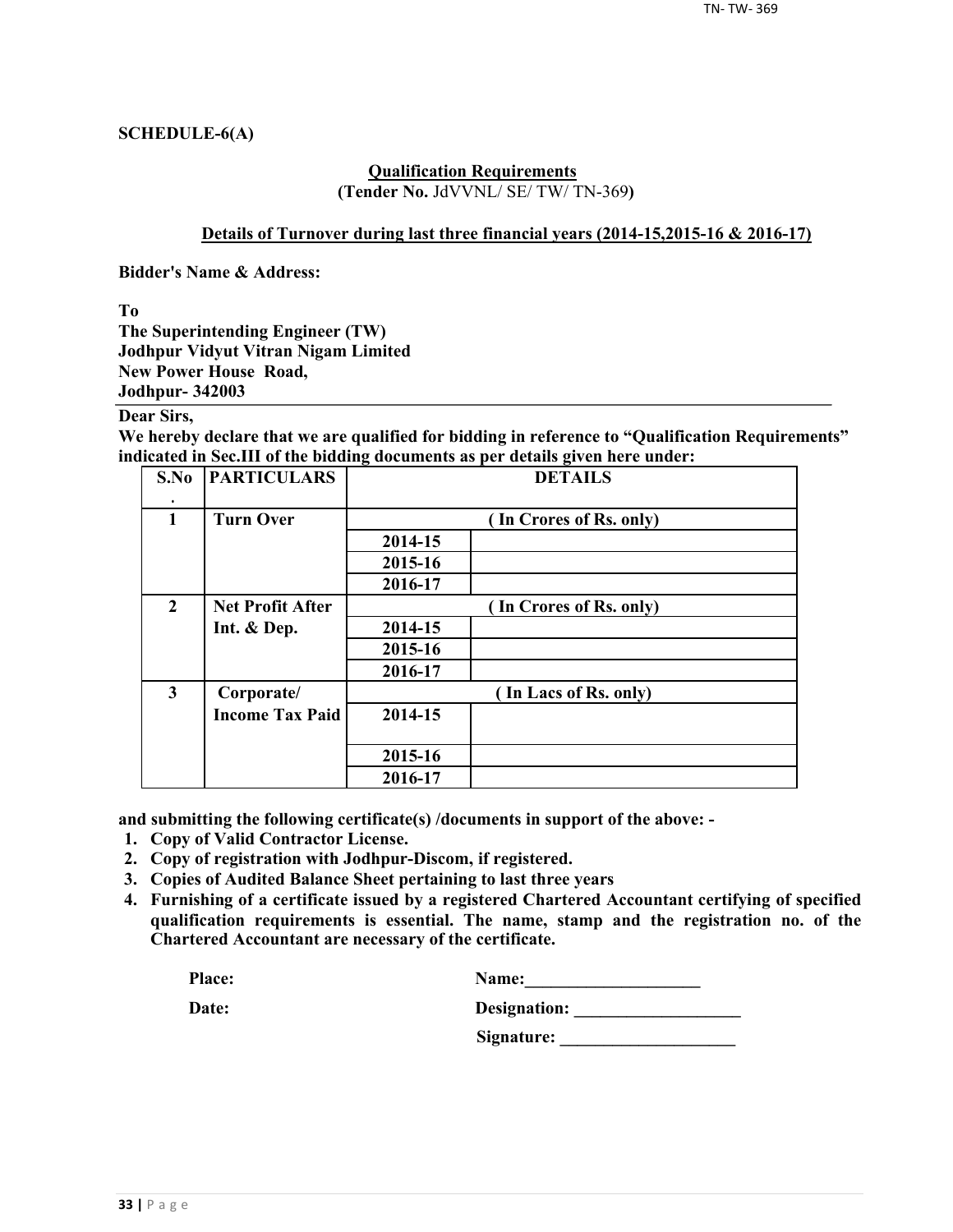#### Schedule-6(B)

#### **Qualification Requirements**

## **(Tender No.** JdVVNL/ SE/ TW/ TN-TW 369**)**

#### **Details of Works Executed during last Five financial years (2012-13, 2013-14,2014- 15, 2015-16 & 2016-17)**

| Order Awarding Authority |                          |          | Work<br>order       | Stipulated completionPeriod | commencement           | ompletion     | Value of work actually executed (as per<br>completion certificate) during last FY<br>2012-13, 2013-14, 2014-15, 2015-16 & 2016-<br>$17)$ (Amt.in Rs. Lacs) |         |         | 17/ balance |             |       |                                                           |                |
|--------------------------|--------------------------|----------|---------------------|-----------------------------|------------------------|---------------|------------------------------------------------------------------------------------------------------------------------------------------------------------|---------|---------|-------------|-------------|-------|-----------------------------------------------------------|----------------|
|                          | <b>DescriptionofVork</b> | No.&Date | Amount(Rsinla<br>อิ |                             | $\mathfrak{b}$<br>Date | Date of actua | 2012-13                                                                                                                                                    | 2013-14 | 2014-15 | 2015-16     | $2016 - 17$ | Total | $\boldsymbol{\cdot}$<br>$\overline{\mathbf{5}}$<br>After: | <b>Remarks</b> |
|                          |                          |          |                     |                             |                        |               |                                                                                                                                                            |         |         |             |             |       |                                                           |                |
|                          |                          |          |                     |                             |                        |               |                                                                                                                                                            |         |         |             |             |       |                                                           |                |
|                          |                          |          |                     |                             |                        |               |                                                                                                                                                            |         |         |             |             |       |                                                           |                |
|                          |                          |          |                     |                             |                        |               |                                                                                                                                                            |         |         |             |             |       |                                                           |                |
|                          |                          |          |                     |                             |                        |               |                                                                                                                                                            |         |         |             |             |       |                                                           |                |
|                          |                          |          |                     |                             |                        |               |                                                                                                                                                            |         |         |             |             |       |                                                           |                |
| <b>TOTAL:</b>            |                          |          |                     |                             |                        |               |                                                                                                                                                            |         |         |             |             |       |                                                           |                |

**Note:**

- **1. Copy of each work order, G-schedule & completion report be enclosed.**
- **2. Completion report must be certified by a competent technical officer only, i.e. not below the rank of Executive Engineer as per Qualification Requirement mentioned at section –I and should also be duly attested by Notary Public.**
- **3. Furnishing of the completion report of each of work executed specially indicating the amount thereof, is essential as the qualification of the bidder shall be determined on this basis. The Work experience shall not be counted on account of non-furnishing of such documents.**

**(Signature) ……...........................**

**Date :**

**Place : (Name)........................... (Designation) .............................. (Common Seal).......................**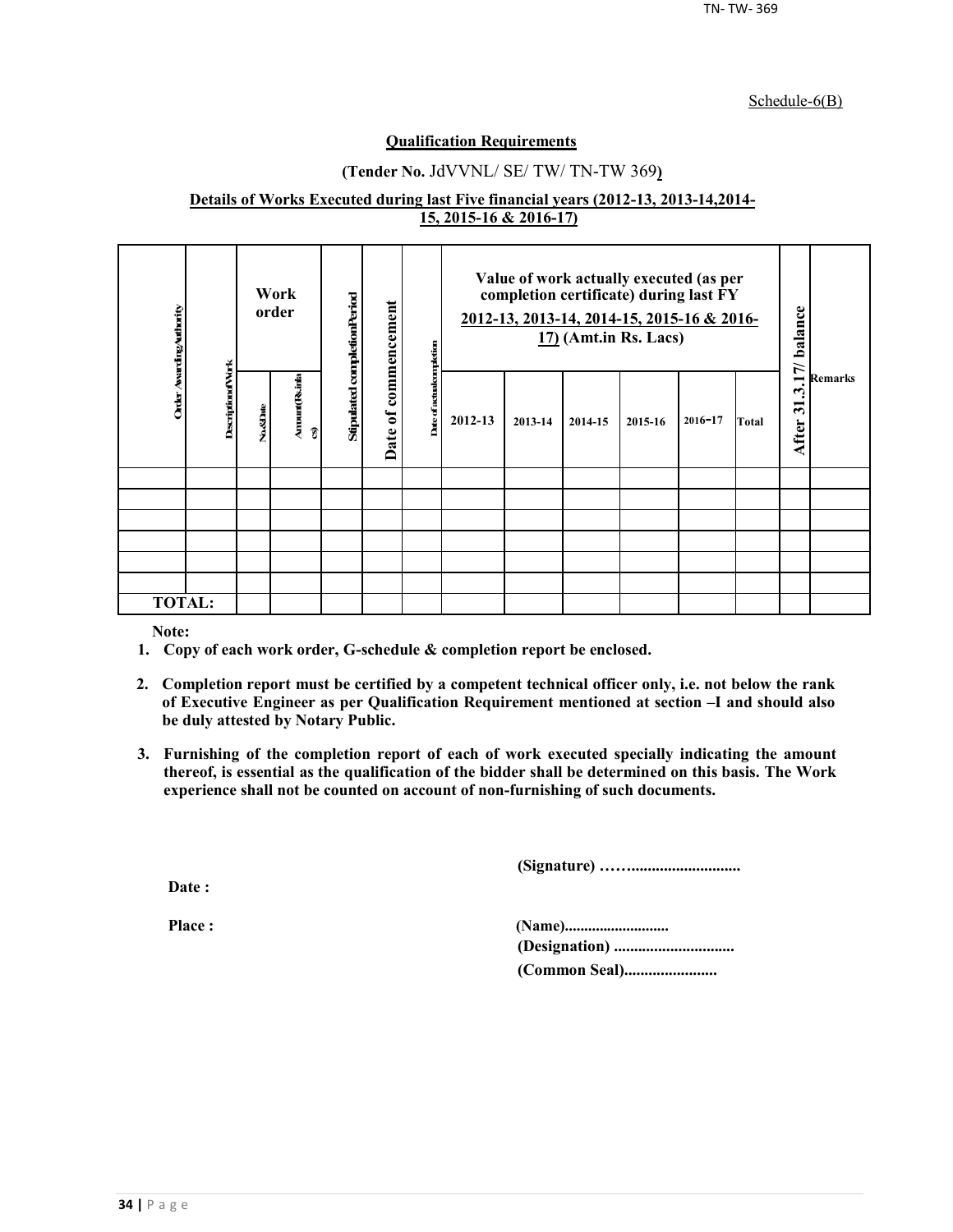## **SECURITY BANK GUARANTEE FOR SAFE CUSTADY OF 33/11 KV GSS REGARDING OPERATION AND MAINTENANCE OF GSS**

**The Superintending Engineer (TW),**

## **JDVVNL, Jodhpur**

**Bank Guarantee No…………………… Date………………**

Whereas M/s…………………………has entered into a contact with Jodhpur Vidyut Vitran Nigan Limited, New Power House Road, Jodhpur-342003(Raj.) the Nigam (herein after called the Nigam) vide work order no.JDVVNL /SE(TW)/XEN(TW)..........for contract of operation and maintenance of GSS. And where as under the terms of the said contract the contractor is to furnish the Nigam a security Bank

Guarantee for an amount of,……………………………………………………… for safe custody of 33/11 KV GSS i.e.loss on account of damages, fire, riots and flud for GSS under contract.

And whereas the contractors has requested Bank having its registered office at …………………………………………………..…………. to guarantee to pay the due payments by the contractor of the aforesaid amount of the Nigam.

Now we ……………………………………………………………………………….hereby agree unequivocally and unconditionally to pay within 48 hours on demand in written from the Nigamn or any officer authorized by it in this behalf and without demur, any amount upto and not exceeding

Rs………………………………………..to the Nigam on behalf of the contractor.

The Guarantee shall be valid and binding on us ……………………………………………..for the period of 12 months from this date and shall not be terminable or affected by notice of any change in the constitution of the Bank or of the Firm or contractors or by any other reason whatsoever and the

……………………………………………………..liablity hereunder shall not be impaired or discharge by any extension of time of variations of alternations made give conceded, agreed to with or without our knowledge or consent, by or between the parties to the said written contract.

All the rights of the Nigam under this Guarantee shall be relieved and discharged from all liabilities there under:

All disputes arising under the said guarantee between the Bank and the Nigam or between the supplier and the Nigam pertaining to this Guarantee shall be subject to the Jurisdiction of Court at Jaipur, Rajasthan.

Notwithstanding any thing to the contrary contained herein:

1. Our liability under this Bank Guarantee shall not exceed ………………………………………

2. This Bank Guarantee shall be valid upto …………………….. with claim period Three months upto ……………………..

3. We are liable to pay the Gurantee amount or any part thereof under this Guarantee only and only if you serve upon us a written claim or demand on or before Date :…………………..

**Yours faithfully,**

**Bankers (EXECUTANT)**

**Witness:-1.** 

**2.**

**The Bidder should insert the amount of the guarantee in words and figures denominated in the currency of bid.**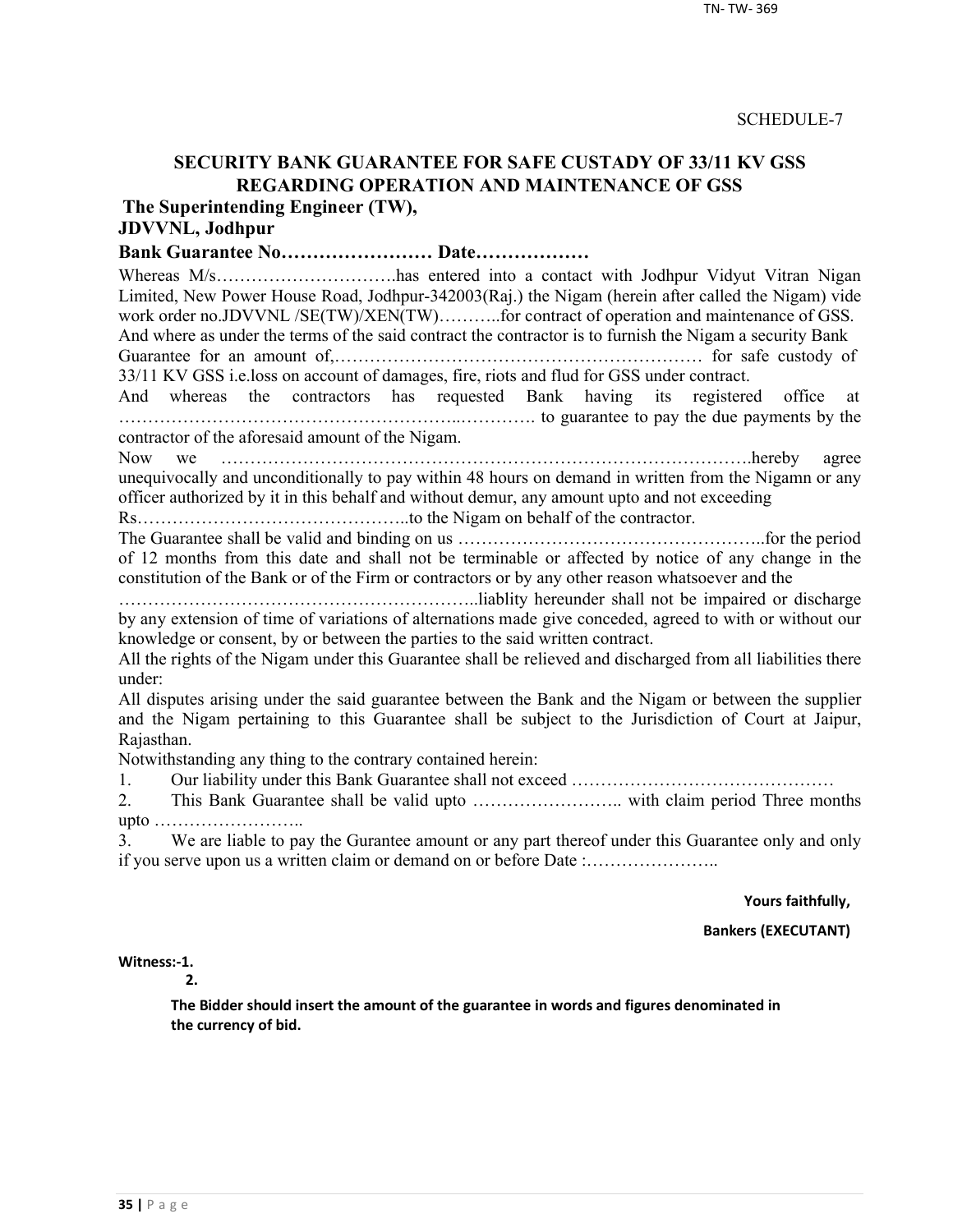|                                                                                |                                                                          |          |                                                                                                 | <b>ANNEXURE-I</b> |
|--------------------------------------------------------------------------------|--------------------------------------------------------------------------|----------|-------------------------------------------------------------------------------------------------|-------------------|
| Name of 33 KV S/S                                                              |                                                                          |          | PTW/Book No.                                                                                    |                   |
| The Shift Incharge,<br>33/11 KV Sub-Station                                    |                                                                          |          |                                                                                                 |                   |
|                                                                                |                                                                          |          | Kindly permit to work undersigned on following feeder from To                                   |                   |
| 1.<br>2.                                                                       |                                                                          |          |                                                                                                 |                   |
|                                                                                |                                                                          |          | Signature:<br>Name of Employee:<br>Designation:<br>Office:<br>Time:<br>Date:                    |                   |
| <b>PTW</b>                                                                     |                                                                          |          |                                                                                                 |                   |
| I<br>feeder                                                                    |                                                                          |          |                                                                                                 |                   |
| (i)<br>(ii)                                                                    | Feeder is isolated from 33/11 KV S/S<br>Earthing to be done at work site |          |                                                                                                 |                   |
|                                                                                |                                                                          |          | Shift Incharge:<br>Designation:<br>Office:                                                      |                   |
| Signature of Employee:                                                         |                                                                          |          |                                                                                                 |                   |
| Return of PTW                                                                  | Time                                                                     | Page No. |                                                                                                 |                   |
| I<br>completing of work. All men and material have been removed from the line. |                                                                          |          | hereby return the PTW No. _________ issued to me at ________________on dated ____________ after |                   |
|                                                                                |                                                                          |          | Signature:<br>Name:<br>Designation:<br>Office:<br>Time:<br>Date:                                |                   |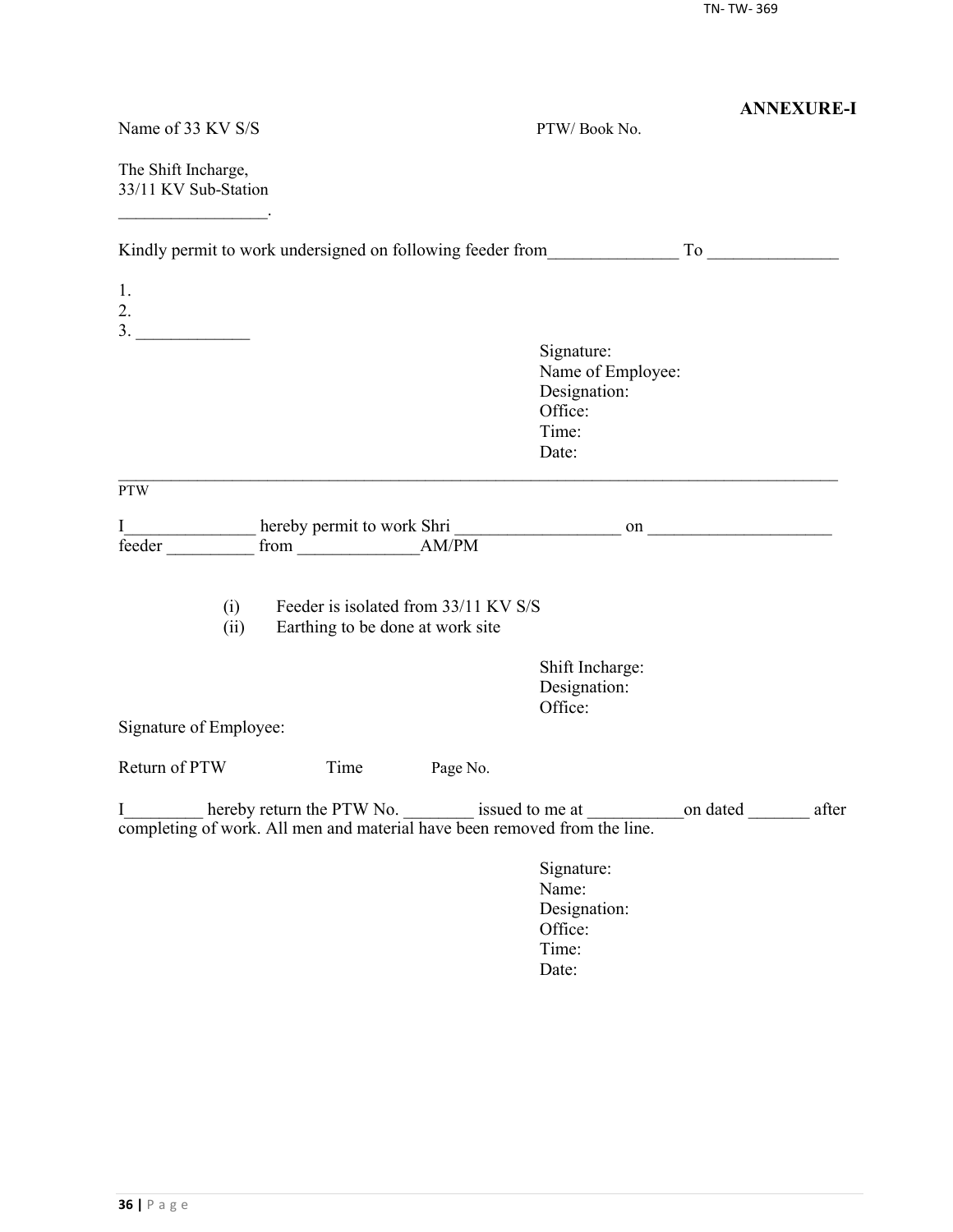#### **ANNEXURE-II**

## **IDENTITY CARD** (Contractors labour)

**Card S. No.**



Name of the Employee: Father"s name: Age/Date of birth: Name of contractor: Name of the work: Work Location: Work Order No. & date.:

Employee Signature

Signature of contractor: Counter signature:

Valid from …………To …………..<br>
This card is valid only for 60 days) Signature of concerned XEN<br>
with rubber seal (This card is valid only for 60 days) with rubber seal  $JDVVNL$ 

Note: - This identity card is valid for use in the 33/11 KV JDVVNL Sub-Station premises only.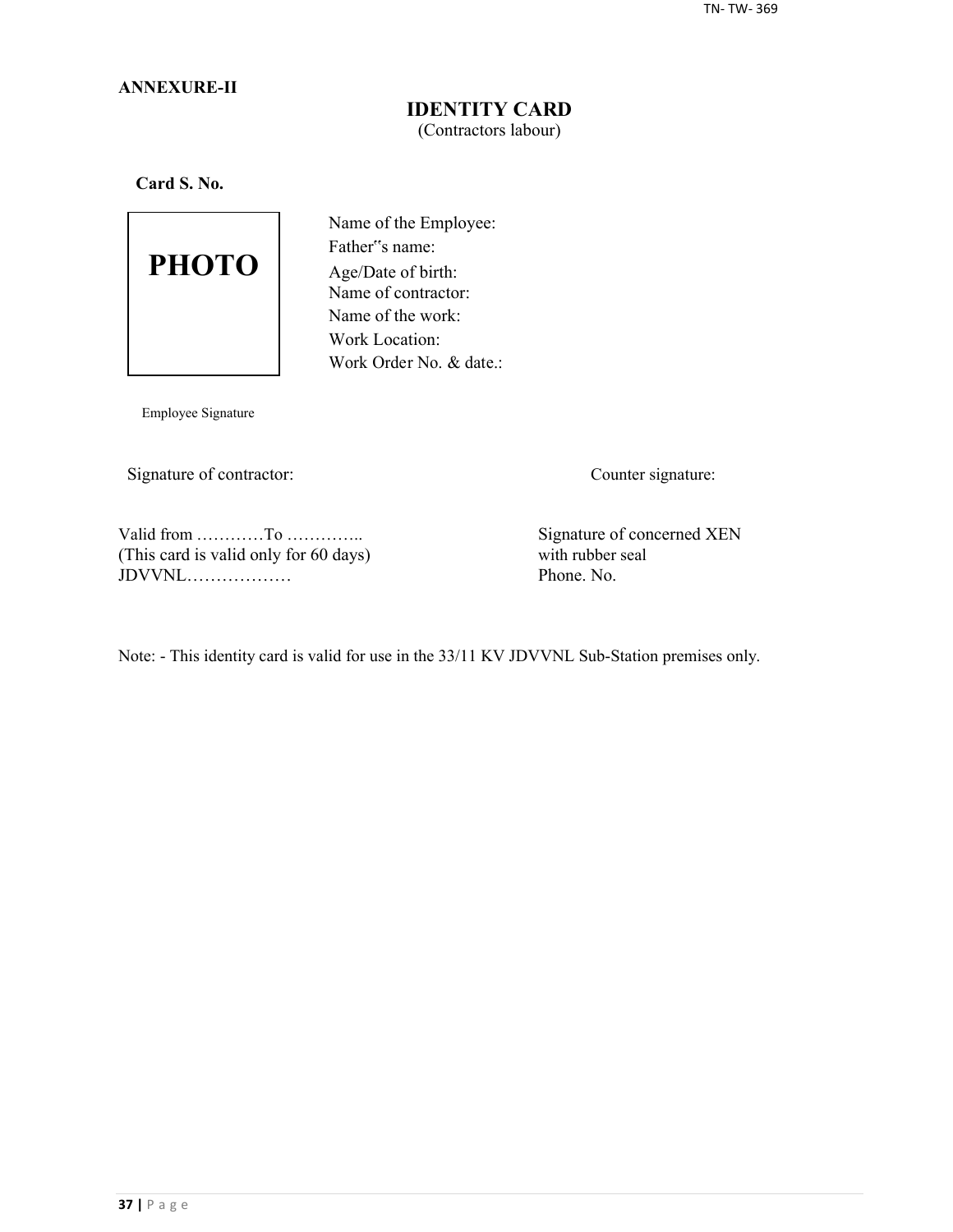# **THE DETAILS TO BE FILLED HOURLY BY AUTHORISED CONTRACTOR PERSON ON DUTY**

|                   | <b>LOAD OF</b>     | <b>VOLTAGE OF</b>  | <b>AMBIENT</b> | <b>TRIPPING OF</b>                   | <b>OIL LEVEL</b> | <b>BREATHER</b>  | <b>REMARKS</b> |
|-------------------|--------------------|--------------------|----------------|--------------------------------------|------------------|------------------|----------------|
| <b>HOUR</b>       | <b>TRANSFORMER</b> | <b>TRANSFORMER</b> |                | <b>TEMPRATURE   FEEDER BREAKER  </b> |                  | <b>CONDITION</b> |                |
| 1.00              |                    |                    |                |                                      |                  |                  |                |
| 2.00              |                    |                    |                |                                      |                  |                  |                |
| $\overline{3.00}$ |                    |                    |                |                                      |                  |                  |                |
| 4.00              |                    |                    |                |                                      |                  |                  |                |
| 5.00              |                    |                    |                |                                      |                  |                  |                |
| 6.00              |                    |                    |                |                                      |                  |                  |                |
| 7.00              |                    |                    |                |                                      |                  |                  |                |
| 8.00              |                    |                    |                |                                      |                  |                  |                |
| 9.00              |                    |                    |                |                                      |                  |                  |                |
| 10.00             |                    |                    |                |                                      |                  |                  |                |
| 11.00             |                    |                    |                |                                      |                  |                  |                |
| 12.00             |                    |                    |                |                                      |                  |                  |                |
| 13.00             |                    |                    |                |                                      |                  |                  |                |
| 14.00             |                    |                    |                |                                      |                  |                  |                |
| 15.00             |                    |                    |                |                                      |                  |                  |                |
| 16.00             |                    |                    |                |                                      |                  |                  |                |
| 17.00             |                    |                    |                |                                      |                  |                  |                |
| 18.00             |                    |                    |                |                                      |                  |                  |                |
| 19.00             |                    |                    |                |                                      |                  |                  |                |
| 20.00             |                    |                    |                |                                      |                  |                  |                |
| 21.00             |                    |                    |                |                                      |                  |                  |                |
| 22.00             |                    |                    |                |                                      |                  |                  |                |
| 23.00             |                    |                    |                |                                      |                  |                  |                |
| 24.00             |                    |                    |                |                                      |                  |                  |                |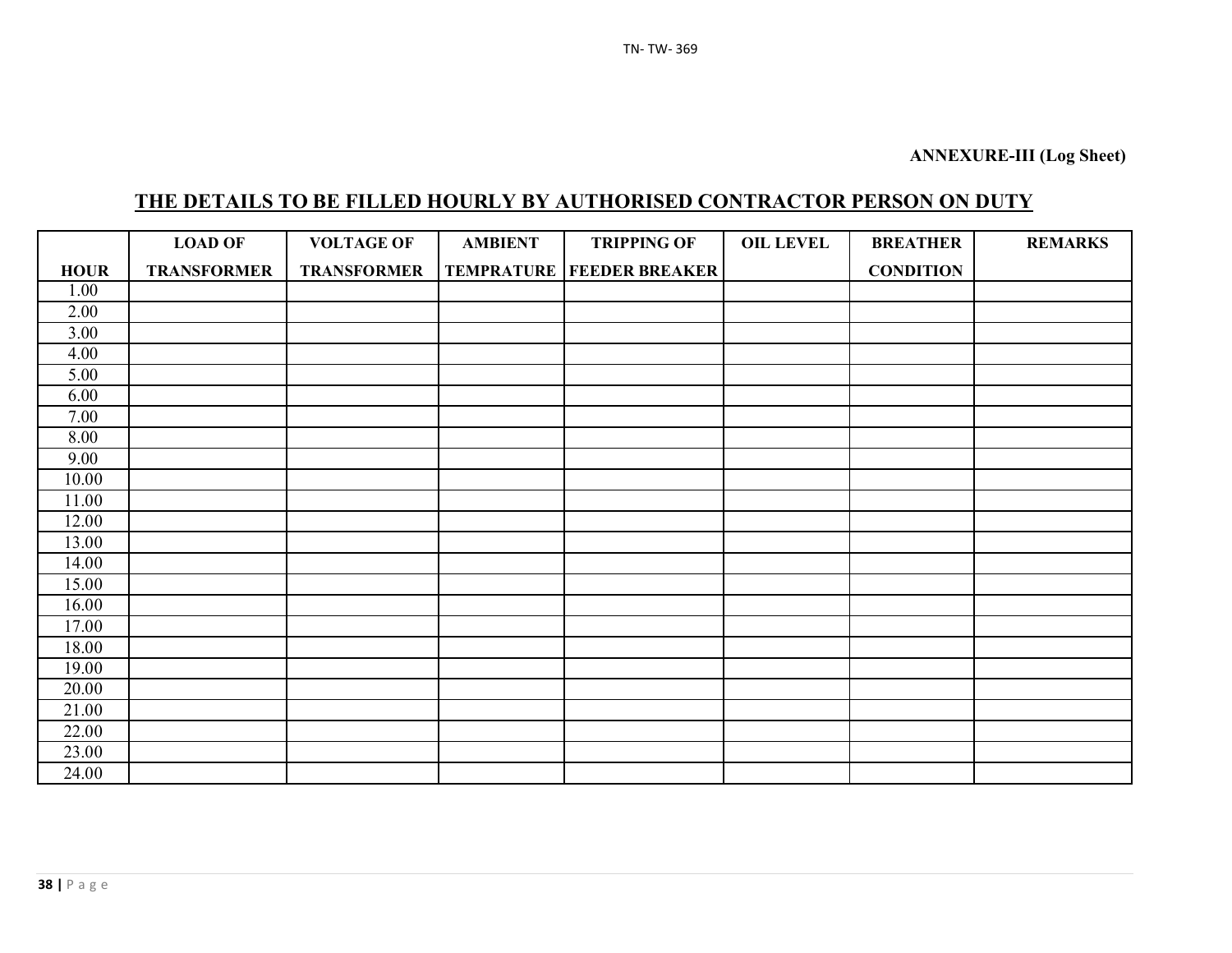#### FORM-V

#### FORM OF CERTIFICATE BY PRINCIPAL EMPLOYER (RULE 21 (2)

Certified that I have engaged the applicant (name of the contractor) as a contractor in my establishment. I undertake to be bound by all the provisions of the contractor labour (Regulation and Abolition) act, 1970 and the contract labour (Regulation and Abolition) Rajasthan State Rules, 1971, in respect of the employment of contract labour by the applicant in my establishment.

Date:-

Place:-<br>
Signature of Principal employers

Name & address of employers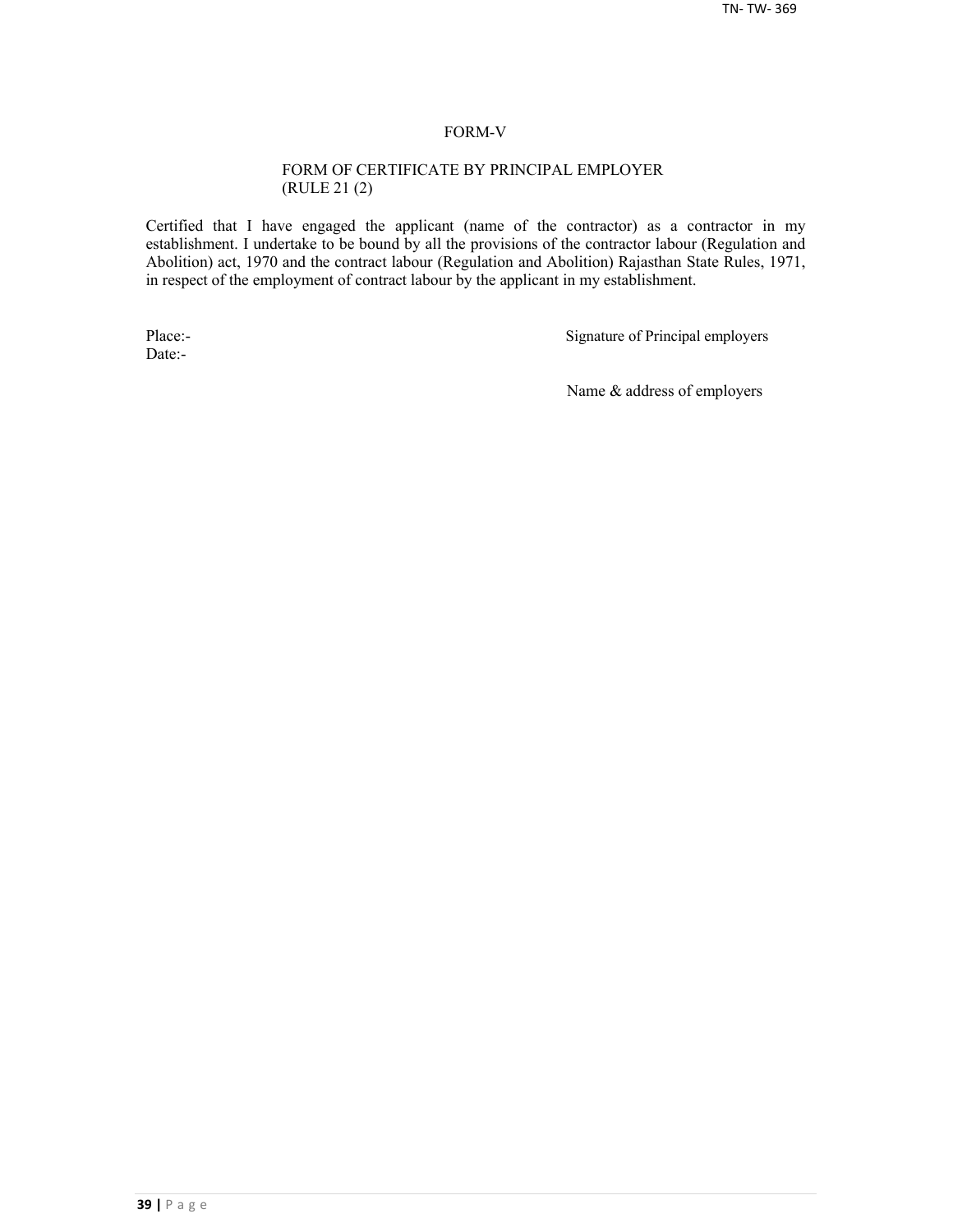#### FORM –VI (SEE RULE 25(1)) GOVERNMENT OF RAJASTHAN OFFICE OF THE LICENSING OFFICER

License No. 2012 Dated: The paid Rs.

1. License is hereby granted to **the under section 12 (2) of the Contract Labour** (Regulation & Abolition) Act, 1970, subject to the condition specified in Annexure/ The license shall remain in force.

Till:\_\_\_\_\_\_\_\_\_\_\_\_\_\_\_\_

Signature and seal of licensing officer

#### RENEWAL  $[PHH]$   $[20(2)]$

| NULEZ9(2)       |                      |                |  |  |  |  |  |
|-----------------|----------------------|----------------|--|--|--|--|--|
| Date of Renewal | Fee paid for renewal | Date of expiry |  |  |  |  |  |
|                 |                      |                |  |  |  |  |  |
|                 |                      |                |  |  |  |  |  |
|                 |                      |                |  |  |  |  |  |

Date:-<br>
Signature and seal of licensing officer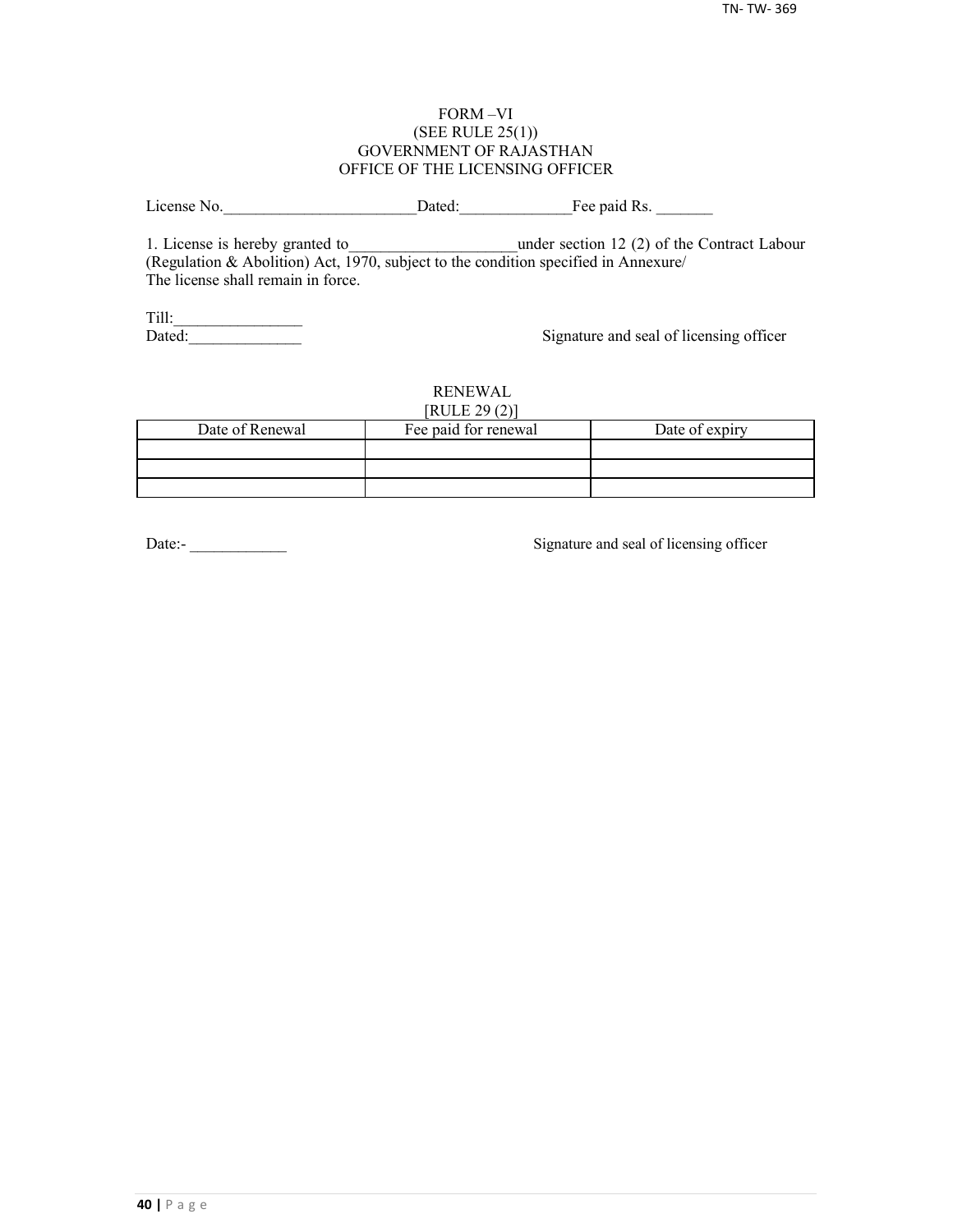#### Form-VII (See Rule 73)

#### Part-I

## REGISTER OF PARTICULARS OF CONTRACTORS

- (1)Name and address of the Principal –Employer
- (2) Name and address of the Establishment

| No. | Name and address of | Nature of work on contractor | Location of contractor |  |
|-----|---------------------|------------------------------|------------------------|--|
|     | contractor          |                              | work                   |  |
|     | . .                 |                              |                        |  |

| Period of contract | Amount/Value of | Max. No. of workmen    | Security deposits with the |
|--------------------|-----------------|------------------------|----------------------------|
| from To            | contractor      | employed by contractor | Principal Employer         |
|                    | ∸               |                        |                            |

## PART –II

## PROGRESS OF CONTRACTOR WORK

Name of Contractor: Nature of work:

| Wages period | Max. number of        | Total amount of wages | Amount actually disbursed |
|--------------|-----------------------|-----------------------|---------------------------|
|              | workmen employed by   | earned by the workmen | on pay day.               |
|              | the contractor during |                       |                           |
|              | the wages period      |                       |                           |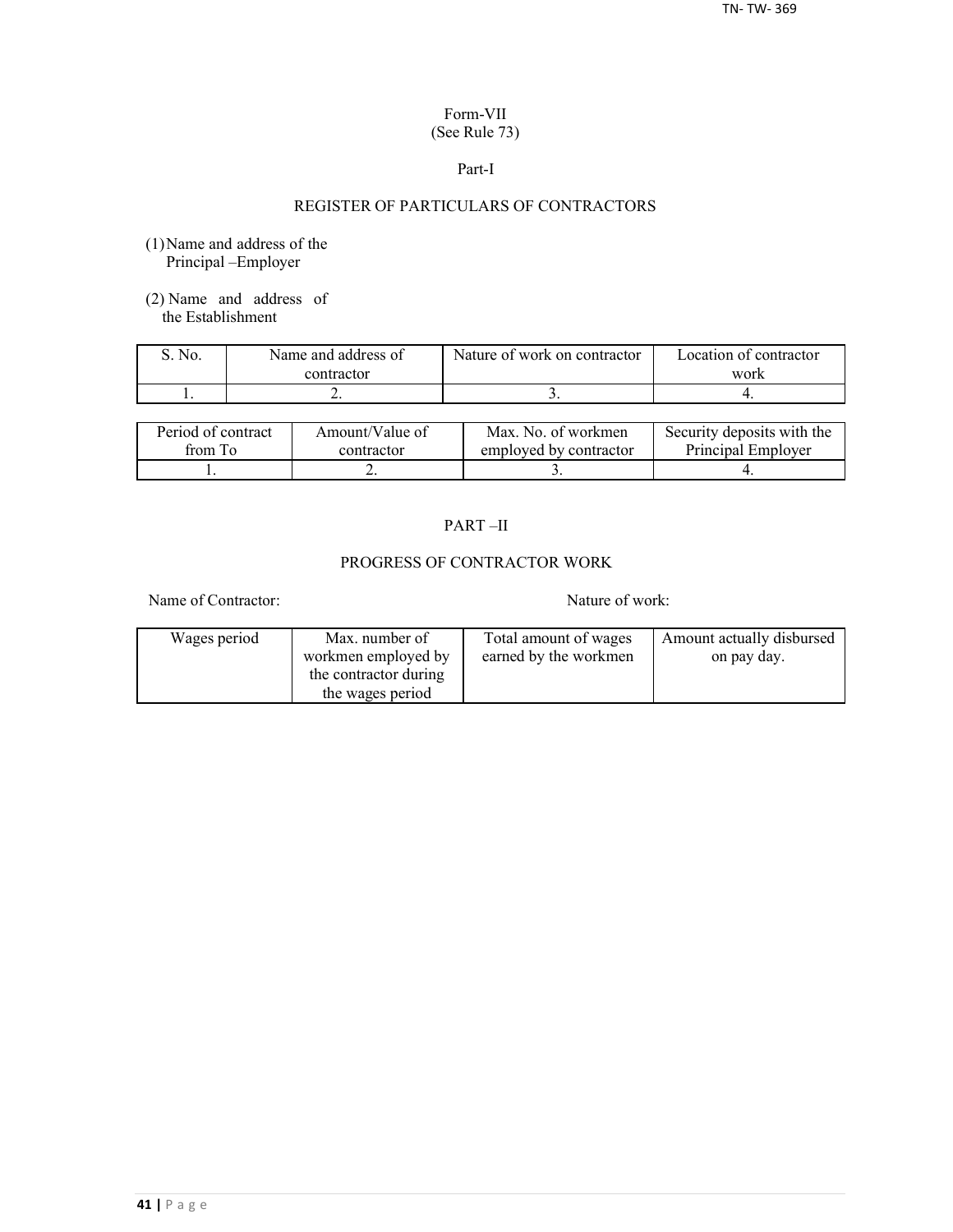## FORM-VIII (See Rule 74) REGISTER OF WORKMEN EMPLOYED BY CONTRACTOR

Name and address of Name and address of establishment in /under contractor: which contract is carried on

Name and location of Name and address of Principal-

 $\mathcal{L}_\text{max}$ 

Employer work\_\_\_\_\_\_\_\_\_\_\_\_\_\_\_\_\_\_\_\_\_\_\_\_\_\_\_\_\_

|                    | EIIIDIOVU WOIK |         |               |             |                        |         |  |
|--------------------|----------------|---------|---------------|-------------|------------------------|---------|--|
| S. No.             | Name and       |         | Age and Sex   | Father's    | Name of                |         |  |
|                    | surnames of    |         |               | /Husband 's | employment/Designation |         |  |
|                    | workmen        |         |               | name        |                        |         |  |
|                    |                |         |               |             |                        |         |  |
| Permanent Home     |                | Present | Date of       | Date of     | Signature or           | Remarks |  |
| address of workmen |                | address | commencement  | termination | thumb                  |         |  |
| (Village $&$       |                |         | of employment | of          | impression of          |         |  |
| Tehsil/Taluka and  |                |         | Date of       | employment  | workmen                |         |  |
|                    | Distt.         |         | termination   |             |                        |         |  |

## Form-IX (See Rule 75) EMPLOYMENT CARD

| Name | and | address |  | of Contractor   Name and address of Establishment in/ under<br>which contract is certified on |  |  |
|------|-----|---------|--|-----------------------------------------------------------------------------------------------|--|--|
|      |     |         |  | Name & Address of Principal- Employer                                                         |  |  |

| Name of workman | S. No. in the register of | Name of                | Wages rate (with      |
|-----------------|---------------------------|------------------------|-----------------------|
|                 | workman employed          | employment/designation | particular of unit in |
|                 |                           |                        | case of piece work)   |
|                 |                           |                        |                       |
| Wage period     | Period of employment      | Remarks                | Signature of          |
|                 |                           |                        |                       |
|                 |                           |                        | contractor            |
|                 |                           |                        |                       |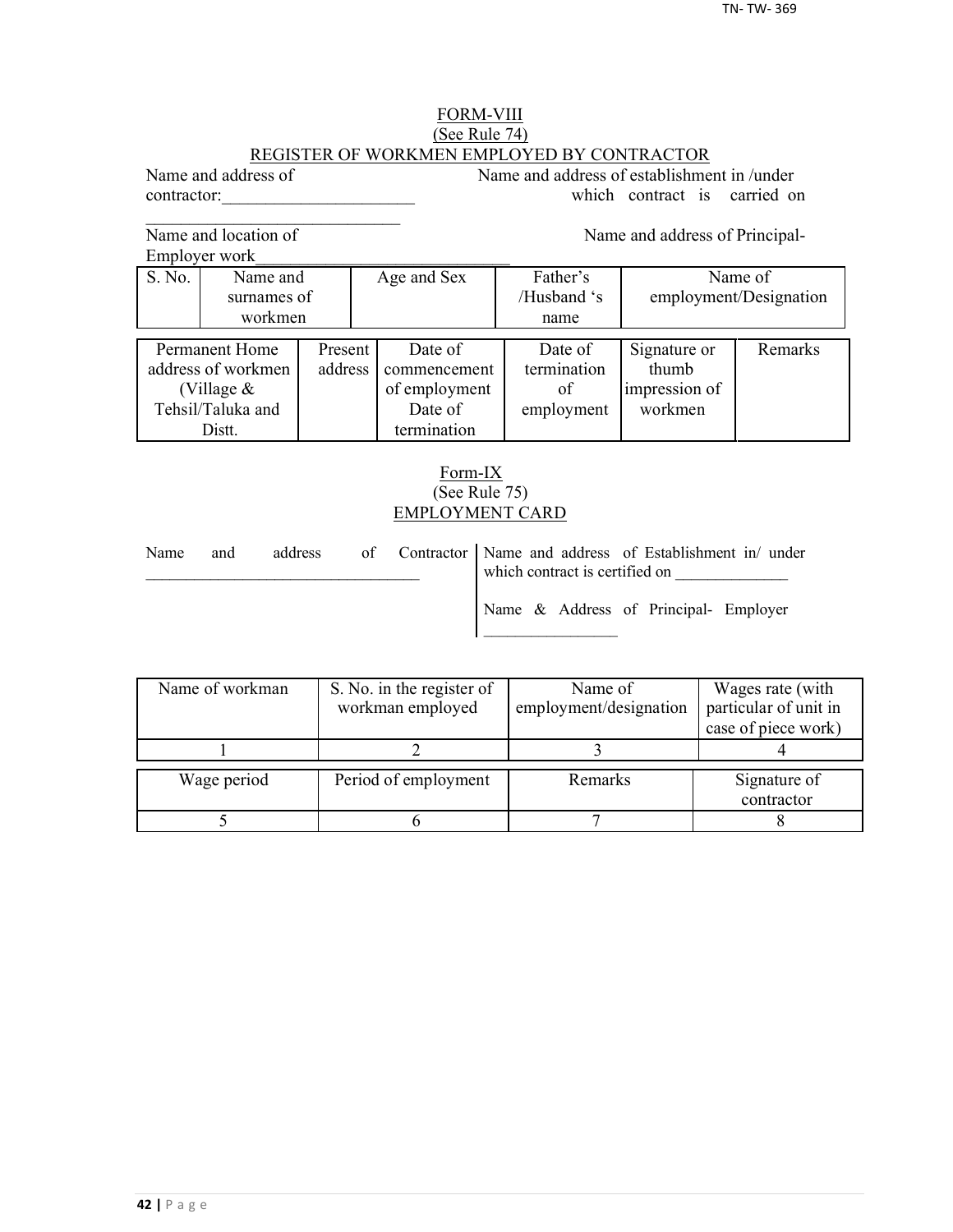## FORM-X See Rule 81(2) ANNUAL RETURN OF PRINCIPAL EMPLOYER TO BE SENT TO THE REGISTERING **OFFICER**

Return for the year ending  $31<sup>st</sup>$  Dec

- (1) Full name and address of the Principal-Employer.
- (2) Name of Establishment :
	- (a) District :
	- (b) Postal Address.
	- (c) Nature of operation/
		- Industry / work carried on.
- (3) Full name of the manager or person responsible for supervision and control of the Establishment.
- (4) Maximum No. of work men employed as contract labor on any day during the year.
- (5) Total number of days during the year on which contract labor was employed .
- (6) Total number of man- days worked by contractor labor during the year.
- (7) Maximum No. of workmen employed directly on any day during the year.
- (8) Total no. of man days during the year on which directly employed labor was employed.
- (9) Total No. of man days worked by directly employed workmen .
- (10) Nature of work on which contract laboures was employed.
- (11) Amount of security Deposits made by contractors (Give contractor-wise).
- (12) Amount of security deposit forfeited together with the names of contractor, if any.
- (13) Whether there is any changes in the management of the establishment its location or any particular furnished to Registering officer in the form of Application for Registration at the time of Registration, if so, from what date?

Place:

Date:

Principal-Employer